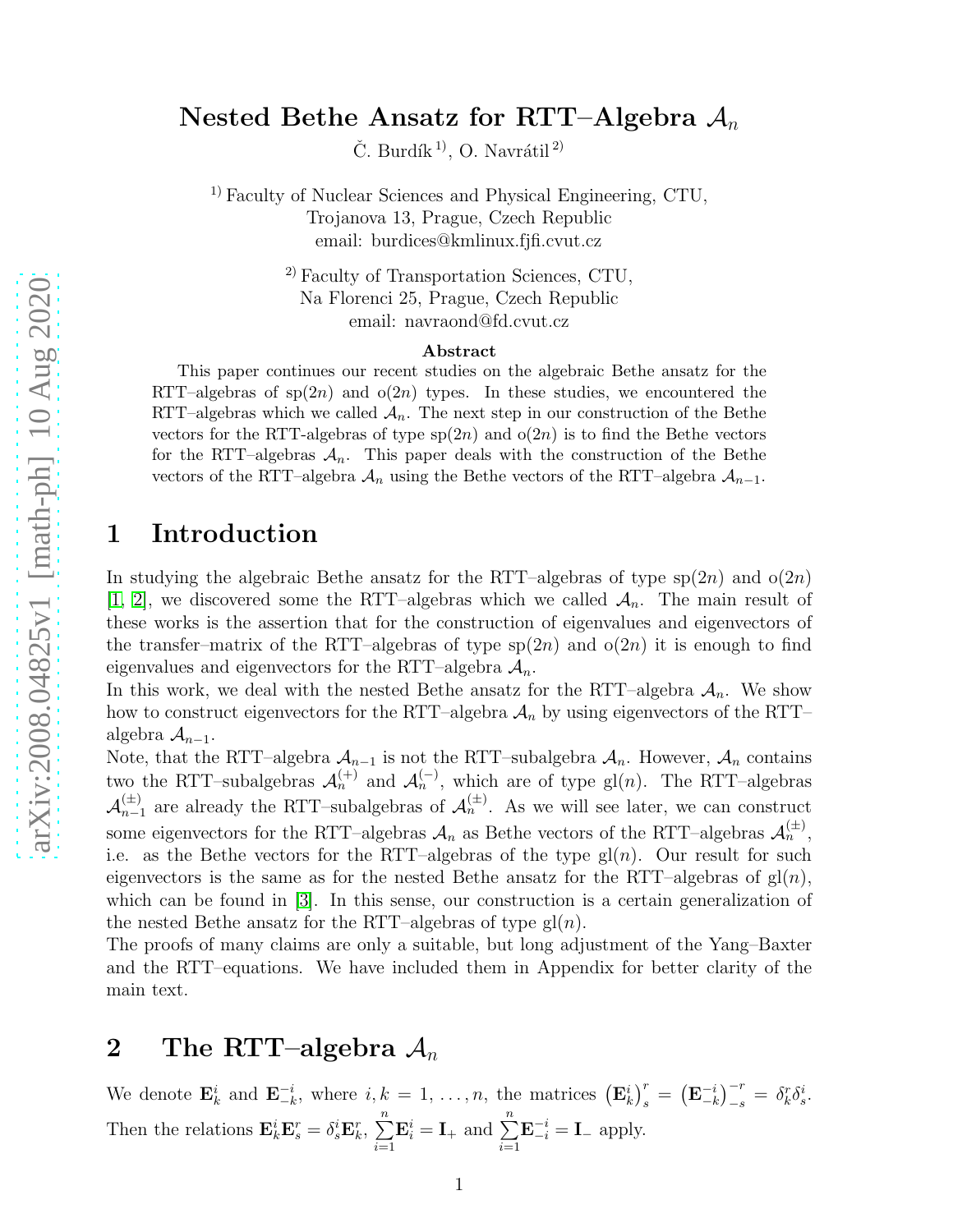The RTT–algebra  $A_n$  is an associative algebra with a unit that is generated by the elements  $T_k^i(x)$  and  $T_{-k}^{-i}$  $\binom{-i}{-k}(x)$ , where  $i, k = 1, \ldots, n$ . If we introduce the monodromy matrix  $\mathbf{T}(x) = \mathbf{T}^{(+)}(x) + \mathbf{T}^{(-)}(x)$ , where

$$
\mathbf{T}^{(+)}(x) = \sum_{i,k=1}^n \mathbf{E}_i^k \otimes T_k^i(x) , \qquad \mathbf{T}^{(-)}(x) = \sum_{i,k=1}^n \mathbf{E}_{-i}^{-k} \otimes T_{-k}^{-i}(x) ,
$$

the commutation relations between generators are defined by the RTT–equation

<span id="page-1-0"></span>
$$
\mathbf{R}_{1,2}(x,y)\mathbf{T}_1(x)\mathbf{T}_2(y) = \mathbf{T}_2(y)\mathbf{T}_1(x)\mathbf{R}_{1,2}(x,y),\tag{1}
$$

where R–matrix is  $\mathbf{R}(x, y) = \mathbf{R}^{(+,+)}(x, y) + \mathbf{R}^{(+,-)}(x, y) + \mathbf{R}^{(-,+)}(x, y) + \mathbf{R}^{(-,-)}(x, y),$ 

$$
\mathbf{R}^{(+,+)}(x,y) = \frac{1}{f(x,y)} \left( \mathbf{I}_{+} \otimes \mathbf{I}_{+} + g(x,y) \sum_{i,k=1}^{n} \mathbf{E}_{k}^{i} \otimes \mathbf{E}_{i}^{k} \right),
$$
  
\n
$$
\mathbf{R}^{(+,-)}(x,y) = \mathbf{I}_{+} \otimes \mathbf{I}_{-} - k(x,y) \sum_{i,k=1}^{n} \mathbf{E}_{k}^{i} \otimes \mathbf{E}_{-k}^{-i},
$$
  
\n
$$
\mathbf{R}^{(-,+)}(x,y) = \mathbf{I}_{-} \otimes \mathbf{I}_{+} - h(x,y) \sum_{i,k=1}^{n} \mathbf{E}_{-k}^{-i} \otimes \mathbf{E}_{k}^{i},
$$
  
\n
$$
\mathbf{R}^{(-,-)}(x,y) = \frac{1}{f(x,y)} \left( \mathbf{I}_{-} \otimes \mathbf{I}_{-} + g(x,y) \sum_{i,k=1}^{n} \mathbf{E}_{-k}^{-i} \otimes \mathbf{E}_{-i}^{-k} \right),
$$
  
\n
$$
g(x,y) = \frac{1}{x-y}, \qquad f(x,y) = \frac{x-y+1}{x-y},
$$
  
\n
$$
h(x,y) = \frac{1}{x-y+n-\eta}, \qquad k(x,y) = \frac{1}{x-y+\eta}
$$

and  $\eta$  is any number. For  $\eta = -1$  we obtain the RTT–algebra connected with the RTT– algebra of sp(2n) type and for  $\eta = 1$  the RTT–algebra connected with the RTT-algebra of  $o(2n)$  type.

By direct calculation, it can be verified that this R–matrix satisfies the Yang–Baxter equation

$$
\mathbf{R}_{1,2}(x,y)\mathbf{R}_{1,3}(x,z)\mathbf{R}_{2,3}(y,z) = \mathbf{R}_{2,3}(y,z)\mathbf{R}_{1,3}(x,z)\mathbf{R}_{1,2}(x,y)
$$
(2)

and has the inverse R–matrix

$$
\left(\mathbf{R}(x,y)\right)^{-1} = \left(\mathbf{R}^{(+,+)}(x,y)\right)^{-1} + \left(\mathbf{R}^{(+,-)}(x,y)\right)^{-1} + \left(\mathbf{R}^{(-,+)}(x,y)\right)^{-1} + \left(\mathbf{R}^{(-,-)}(x,y)\right)^{-1}
$$

where

$$
\begin{split}\n&\left(\mathbf{R}^{(+,+)}(x,y)\right)^{-1} = \frac{1}{f(y,x)} \left(\mathbf{I}_{+} \otimes \mathbf{I}_{+} + g(y,x) \sum_{i,k=1}^{n} \mathbf{E}_{k}^{i} \otimes \mathbf{E}_{i}^{k}\right), \\
&\left(\mathbf{R}^{(+,-)}(x,y)\right)^{-1} = \mathbf{I}_{+} \otimes \mathbf{I}_{-} - h(y,x) \sum_{i,k=1}^{n} \mathbf{E}_{k}^{i} \otimes \mathbf{E}_{-k}^{-i}, \\
&\left(\mathbf{R}^{(-,+)}(x,y)\right)^{-1} = \mathbf{I}_{-} \otimes \mathbf{I}_{+} - k(y,x) \sum_{i,k=1}^{n} \mathbf{E}_{-k}^{-i} \otimes \mathbf{E}_{k}^{i}, \\
&\left(\mathbf{R}^{(-,-)}(x,y)\right)^{-1} = \frac{1}{f(y,x)} \left(\mathbf{I}_{-} \otimes \mathbf{I}_{-} + g(y,x) \sum_{i,k=1}^{n} \mathbf{E}_{-k}^{-i} \otimes \mathbf{E}_{-i}^{-k}\right).\n\end{split}
$$

Therefore, it defines the RTT–algebra that we denote by  $A_n$ . The explicit form of commutation relations between generators of the RTT–algebra  $A_n$ is given in the Appendix.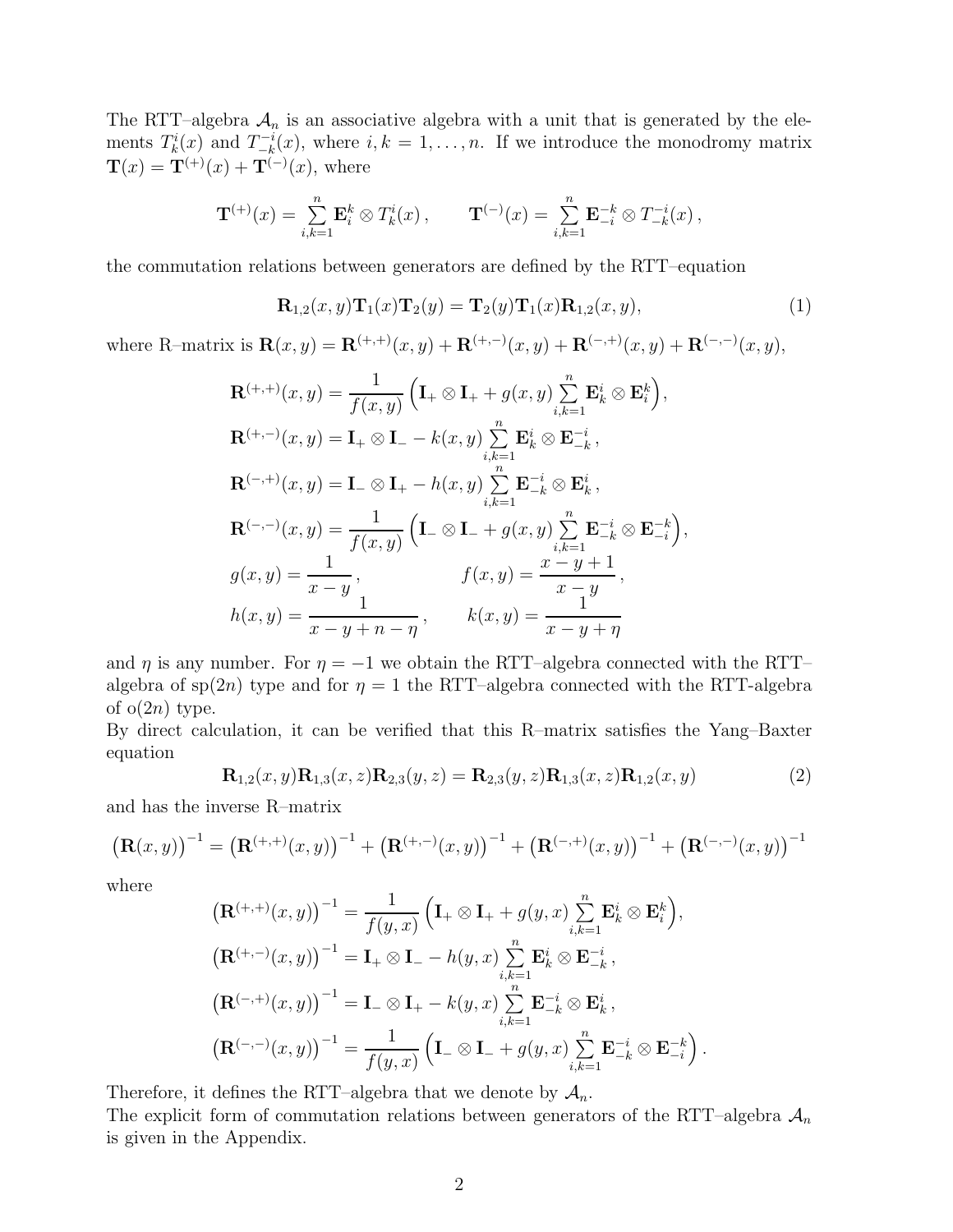It is easily seen that the RTT–equation [\(1\)](#page-1-0) can be written as

<span id="page-2-0"></span>
$$
\mathbf{R}_{1,2}^{(\epsilon_1,\epsilon_2)}(x,y)\mathbf{T}_1^{(\epsilon_1)}(x)\mathbf{T}_2^{(\epsilon_2)}(y) = \mathbf{T}_2^{(\epsilon_2)}(y)\mathbf{T}_1^{(\epsilon_1)}(x)\mathbf{R}_{1,2}^{(\epsilon_1,\epsilon_2)}(x,y),\tag{3}
$$

where  $\epsilon_1, \epsilon_2 = \pm$ . From this form of the RTT–equation it is clear that in the RTT–algebra  $\mathcal{A}_n$  there are two RTT-subalgebras  $\mathcal{A}_n^{(+)}$  and  $\mathcal{A}_n^{(-)}$ , which are generated by the elements  $T_k^i(x)$  and  $T_{-k}^{-i}$  $\binom{n-i}{-k}(x)$ , where  $i, k = 1, \ldots, n$ .

Using the RTT–equation [\(3\)](#page-2-0), it is possible to show that in the RTT–algebra  $A_n$  the operators

$$
H^{(+)}(x) = \text{Tr}\,\mathbf{T}^{(+)}(x) = \sum_{i=1}^{n} T_i^i(x) , \qquad H^{(-)}(x) = \text{Tr}\,\mathbf{T}^{(-)}(x) = \sum_{i=1}^{n} T_{-i}^{-i}(x)
$$

mutually commute.

We deal with the representations of the RTT–algebra  $A_n$  on the vector space  $W = A_n \omega$ , where  $\omega$  is a vacuum vector for which the relations

$$
T_k^i(x)\omega = 0 \quad \text{for} \quad 1 \le i < k \le n \,, \qquad T_i^i(x)\omega = \lambda_i(x) \,, \omega
$$
\n
$$
T_{-i}^{-k}(x)\omega = 0 \quad \text{for} \quad 1 \le i < k \le n \,, \qquad T_{-i}^{-i}(x)\omega = \lambda_{-i}(x)\omega
$$

hold. Our goal is to find in the vector space  $W$  common eigenvectors of the operators  $H^{(\pm)}(x)$ .

In the RTT–algebra  $\mathcal{A}_n$  there are two RTT–subalgebras  $\tilde{\mathcal{A}}^{(+)} = \mathcal{A}_{n-1}^{(+)}$  and  $\tilde{\mathcal{A}}^{(-)} = \mathcal{A}_{n-1}^{(-)}$  $n-1$ of gl(n – 1) type, which are generated by the elements  $T_k^i(x)$  and  $T_{-k}^{-i}$  $\binom{n-i}{-k}(x)$ , where  $i, k =$  $1, \ldots, n-1.$ 

First, we will consider the subspace  $\tilde{\mathcal{W}}$  generated by the elements  $\tilde{\mathcal{A}}^{(+)}\tilde{\mathcal{A}}^{(-)}\omega$ .

#### Proposition 1. The relations

<span id="page-2-1"></span>
$$
T_n^i(x)w = T_{-i}^{-n}(x)w = 0, \qquad T_n^n(x)w = \lambda_n(x)w, \qquad T_{-n}^{-n}(x)w = \lambda_{-n}(x)w \qquad (4)
$$

hold for any  $w \in \tilde{\mathcal{W}}$  and  $i = 1, 2, \ldots, n - 1$ .

PROOF. First, we consider the space  $\tilde{\mathcal{W}}^{(-)} = \tilde{\mathcal{A}}^{(-)} \omega \subset \tilde{\mathcal{W}}$ . To prove relation [\(4\)](#page-2-1) for  $w = w^{(-)} \in \mathcal{W}^{(-)}$ , it is sufficient to show that if [\(4\)](#page-2-1) is valid for  $w^{(-)}$ , it also applies to  $T_{-s}^{-r}(y)w^{(-)}$ , where  $r, s = 1, \ldots, n-1$ . From the commutation relations we get for  $i = 1, \ldots, n$  and  $r, s = 1, \ldots, n - 1$ 

$$
T_{-i}^{-n}(x)T_{-s}^{-r}(y) = T_{-s}^{-r}(y)T_{-i}^{-n}(x) + g(x,y)T_{-i}^{-r}(y)T_{-s}^{-n}(x) - g(x,y)T_{-i}^{-r}(x)T_{-s}^{-n}(y)
$$

It follows that for any  $w^{(-)} \in \tilde{\mathcal{W}}^{(-)}$  we have

$$
T_{-i}^{-n}(x)w^{(-)} = 0
$$
 for  $i = 1, ..., n - 1$ ,  $T_{-n}^{-n}(x)w^{(-)} = \lambda_{-n}(x)w^{(-)}$ .

For any  $r, s = 1, \ldots, n-1$ , the commutation relations give

$$
T_n^n(x)T_{-s}^{-r}(y) = T_{-s}^{-r}(y)T_n^n(x) ,
$$

which proves that  $T_n^n(x)w^{(-)} = \lambda_n(x)w^{(-)}$  for any  $w^{(-)} \in \tilde{\mathcal{W}}^{(-)}$ .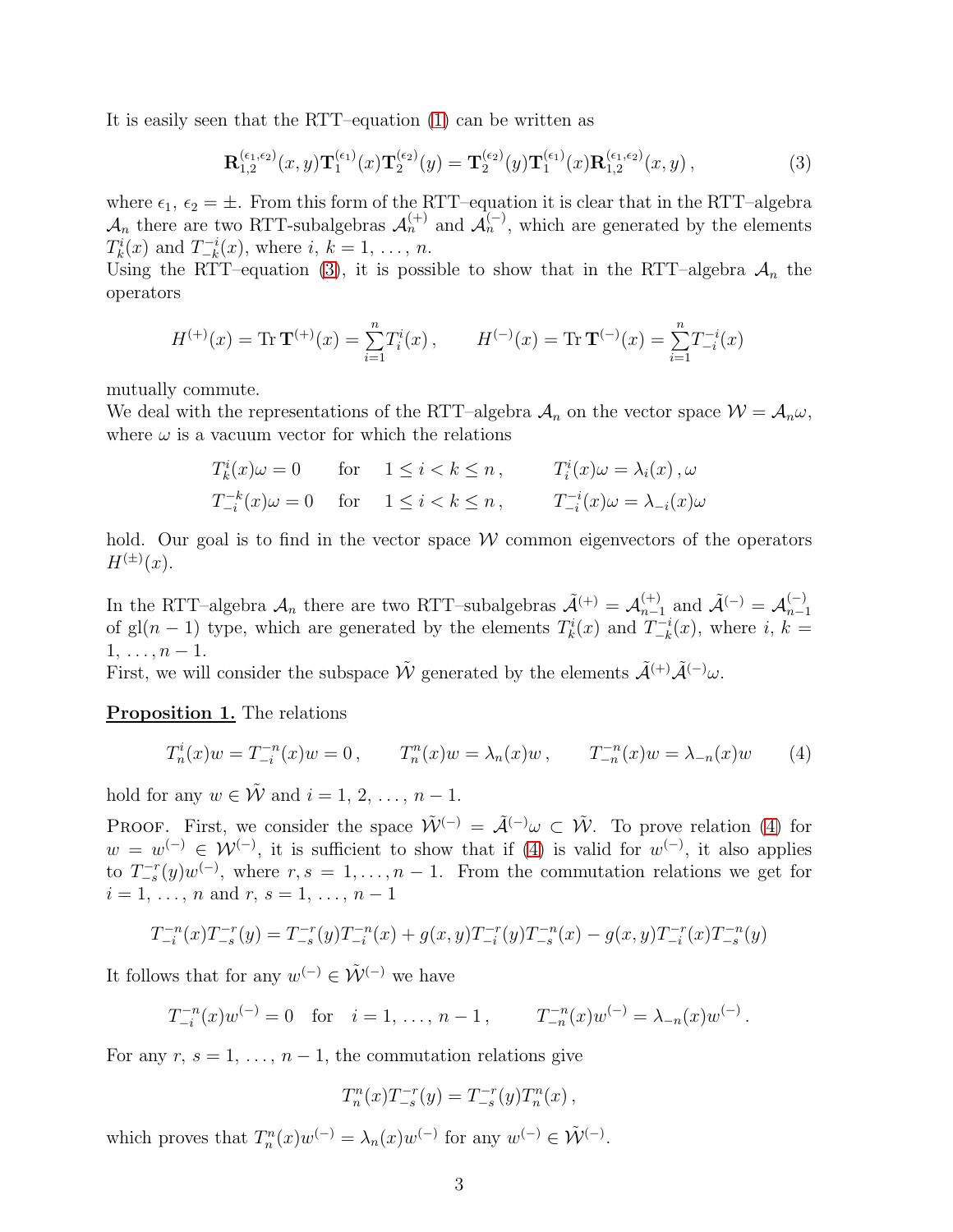For any i, r,  $s = 1, \ldots, n-1$  the relations

$$
T_n^i(x)T_{-s}^{-r}(y) = T_{-s}^{-r}(y)T_n^i(x) - \delta^{i,r}h(y,x)\sum_{p=1}^{n-1}T_{-s}^{-p}(y)T_n^p(x) - \delta^{i,r}h(y,x)T_{-s}^{-n}(y)T_n^n(x).
$$

hold. Since for every  $w^{(-)} \in \tilde{\mathcal{W}}^{(-)}$ 

$$
T_{-s}^{-n}(y)T_n^n(x)w^{(-)} = \lambda_n(x)T_{-s}^{-n}(y)w^{(-)} = 0,
$$

we see that for every  $w^{(-)} \in \tilde{\mathcal{W}}^{(-)}$  and  $i = 1, \ldots, n-1$  we have  $T_n^i(x)w^{(-)} = 0$ . Since  $\tilde{W} = A^{(+)}\tilde{W}^{(-)}$ , it is sufficient to show that if [\(4\)](#page-2-1) holds for w, it also holds for  $T_s^r(y)w$ , where  $r, s = 1, ..., n - 1$ .

For  $i = 1, \ldots, n$  a r,  $s = 1, \ldots, n-1$  we have the commutation relation

$$
T_n^i(x)T_s^r(y) = T_s^r(y)T_n^i(x) + g(y,x)T_s^i(y)T_n^r(x) - g(y,x)T_s^i(x)T_n^r(y),
$$

from which we can easily see that for any  $w \in \tilde{\mathcal{W}}$ 

$$
T_n^i(x)w = 0
$$
 for  $i = 1, ..., n - 1$ ,  $T_n^n(x)w = \lambda_n(x)w$ 

holds.

The relation  $T_{-n}^{-n}(x)w = \lambda_{-n}(x)w$  results from the fact that for every  $r, s = 1, \ldots, n-1$ we have

$$
T_{-n}^{-n}(x)T_s^r(y) = T_s^r(y)T_{-n}^{-n}(x).
$$

For *i*,  $r, s = 1, ..., n - 1$  we use

$$
T_{-i}^{-n}(x)T_s^r(y) = T_s^r(y)T_{-i}^{-n}(x) - \delta_{i,s}h(x,y)\sum_{p=1}^{n-1}T_p^r(y)T_{-p}^{-n}(x) - \delta_{i,s}h(x,y)T_n^r(y)T_{-n}^{-n}(x) ,
$$

which implies that  $T_{-i}^{-n}$  $\sum_{i=1}^{n-n}(x)w = 0$  for  $i = 1, \ldots, n-1$  and for any  $w \in \tilde{\mathcal{W}}$ .

$$
\qquad \qquad \Box
$$

**Proposition 2.** The space  $\tilde{W}$  is invariant with respect to  $\tilde{\mathcal{A}}^{(+)}$  and  $\tilde{\mathcal{A}}^{(-)}$ . PROOF: Obviously, the space  $\tilde{\mathcal{W}}$  is invariant for the  $\tilde{\mathcal{A}}^{(+)}$  action.

To show that the space  $\tilde{W}$  is invariant to the action of the algebra  $\tilde{\mathcal{A}}^{(-)}$ , we will use for i, k, r, s = 1, ..., n – 1 the commutation relations

$$
T_{-k}^{-i}(x)T_s^r(y) - \delta_{k,s}k(y,x)\sum_{p=1}^{n-1}T_{-p}^{-i}(x)T_p^r(y) - \delta_{k,s}k(y,x)T_{-n}^{-i}(x)T_n^r(y) =
$$
  
= 
$$
T_s^r(y)T_{-k}^{-i}(x) - \delta^{i,r}k(y,x)\sum_{p=1}^{n-1}T_s^p(y)T_{-k}^{-p}(x) - \delta^{i,r}k(y,x)T_s^n(y)T_{-k}^{-n}(x).
$$

From Proposition 1 it follows that if we restrict these relations to subspace  $\tilde{W}$ , we get

$$
T_{-k}^{-i}(x)T_s^r(y) - \delta_{k,s}k(y,x)\sum_{p=1}^{n-1}T_{-p}^{-i}(x)T_p^r(y) = T_s^r(y)T_{-k}^{-i}(x) - \delta^{i,r}k(y,x)\sum_{p=1}^{n-1}T_s^p(y)T_{-k}^{-p}(x).
$$

If we multiply these equations by  $(\delta_a^k \delta_b^s - \delta^{k,s} \delta_{a,b} \tilde{h}(x, y))$ , where

$$
\tilde{h}(x, y) = \frac{1}{x - y + (n - 1) - \eta},
$$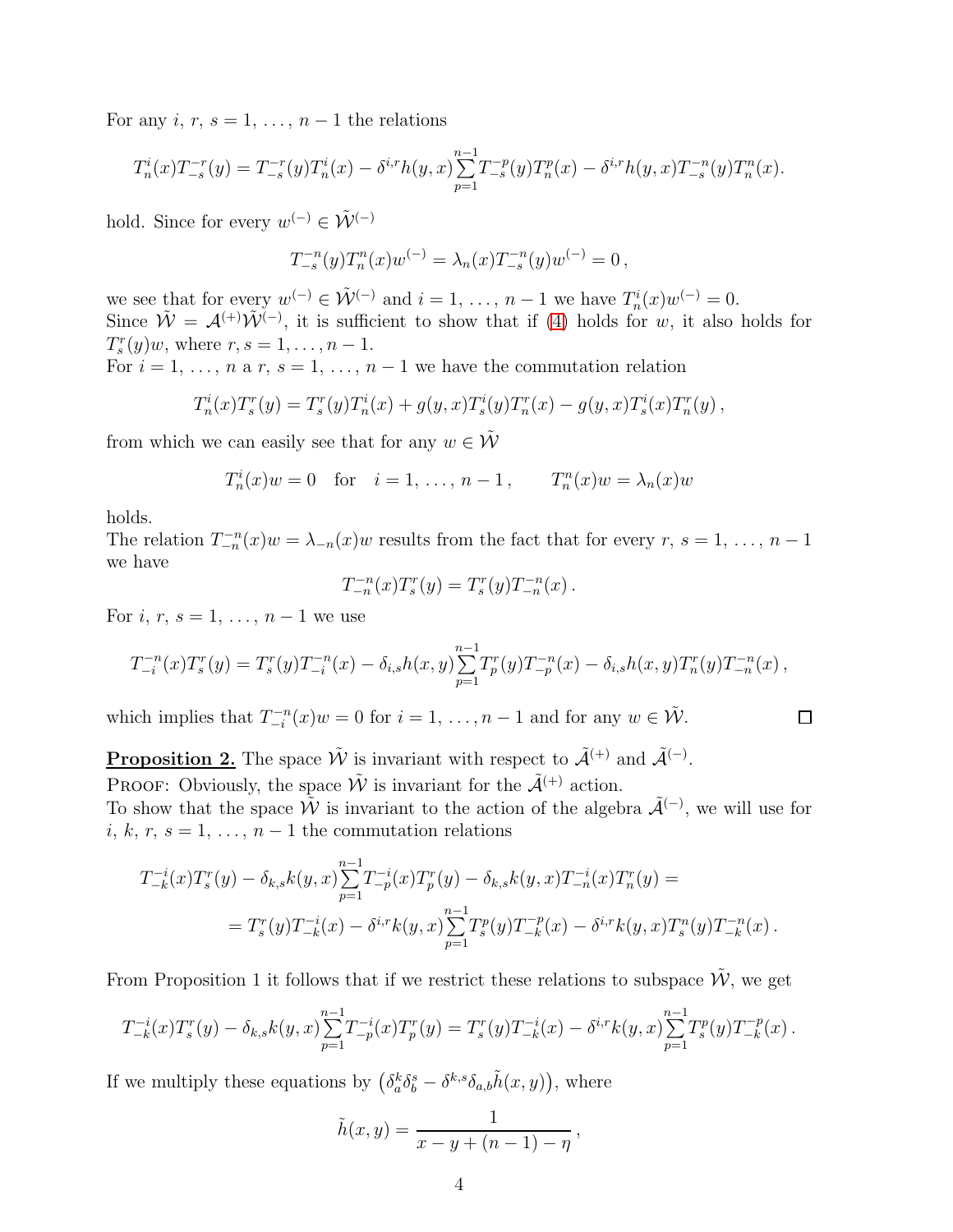and sum them over k, s from 1 to  $n-1$  and rename the indices, we find that the relations

$$
T_{-k}^{-i}(x)T_s^r(y) = T_s^r(y)T_{-k}^{-i}(x) - \delta^{i,r}k(y,x)\sum_{p=1}^{n-1} T_s^p(y)T_{-k}^{-p}(x) -
$$
  

$$
-\delta_{k,s}\tilde{h}(x,y)\sum_{p=1}^{n-1} T_p^r(y)T_{-p}^{-i}(x) + \delta^{i,r}\delta_{k,s}\tilde{h}(x,y)k(y,x)\sum_{p,q=1}^{n-1} T_q^p(y)T_{-q}^{-p}(x)
$$

are true on the space  $\tilde{W}$ .

The invariance of the space  $\tilde{W}$  with respect to the action  $\tilde{\mathcal{A}}^{(-)}$  can be proven by induction according to numbers of the factors  $T_k^i(y)$  in the vectors  $w \in \tilde{\mathcal{W}}$ .  $\Box$ 

#### **Proposition 3.** If we define

$$
\tilde{\mathbf{T}}^{(+)}(x) = \sum_{i,k=1}^{n-1} \mathbf{E}_i^k \otimes T_k^i(x) , \qquad \tilde{\mathbf{T}}^{(-)}(x) = \sum_{i,k=1}^{n-1} \mathbf{E}_{-i}^{-k} \otimes T_{-k}^{-i}(x)
$$

the commutation relations for  $T_k^i(x)$  and  $T_{-k}^{-i}$  $\binom{n-i}{-k}(x)$ , where  $i, k = 1, \ldots, n-1$ , reduced to the space  $\tilde{W}$  can been written in the form of the RTT–equation

$$
\tilde{\mathbf{R}}_{1,2}^{(\epsilon_1,\epsilon_2)}(x,y)\tilde{\mathbf{T}}_1^{(\epsilon_1)}(x)\tilde{\mathbf{T}}_2^{(\epsilon_2)}(y) = \tilde{\mathbf{T}}_2^{(\epsilon_2)}(y)\tilde{\mathbf{T}}_1^{(\epsilon_1)}(x)\tilde{\mathbf{R}}_{1,2}^{(\epsilon_1,\epsilon_2)}(x,y)
$$

where  $\epsilon_1, \epsilon_2 = \pm$  and

$$
\tilde{\mathbf{R}}_{1,2}^{(+,+)}(x,y) = \frac{1}{f(x,y)} \left( \tilde{\mathbf{I}}_{+} \otimes \tilde{\mathbf{I}}_{+} + g(x,y) \sum_{i,k=1}^{n-1} \mathbf{E}_{k}^{i} \otimes \mathbf{E}_{i}^{k} \right),
$$
\n
$$
\tilde{\mathbf{R}}_{1,2}^{(-,-)}(x,y) = \frac{1}{f(x,y)} \left( \tilde{\mathbf{I}}_{-} \otimes \tilde{\mathbf{I}}_{-} + g(x,y) \sum_{i,k=1}^{n-1} \mathbf{E}_{-k}^{-i} \otimes \mathbf{E}_{-i}^{-k} \right),
$$
\n
$$
\tilde{\mathbf{R}}_{1,2}^{(+,-)}(x,y) = \tilde{\mathbf{I}}_{+} \otimes \tilde{\mathbf{I}}_{-} - k(x,y) \sum_{i,k=1}^{n-1} \mathbf{E}_{k}^{i} \otimes \mathbf{E}_{-k}^{-i},
$$
\n
$$
\tilde{\mathbf{R}}_{1,2}^{(-,+)}(x,y) = \tilde{\mathbf{I}}_{-} \otimes \tilde{\mathbf{I}}_{+} - \tilde{h}(x,y) \sum_{i,k=1}^{n-1} \mathbf{E}_{-k}^{-i} \otimes \mathbf{E}_{k}^{i}
$$
\n
$$
\tilde{\mathbf{I}}_{+} = \sum_{k=1}^{n-1} \mathbf{E}_{k}^{k}, \qquad \tilde{\mathbf{I}}_{-} = \sum_{k=1}^{n-1} \mathbf{E}_{-k}^{-k}, \qquad \tilde{h}(x,y) = \frac{1}{x-y+n-1-\eta}.
$$

PROOF: If we consider only the indices i, k, r, s = 1, ..., n – 1 in the commutation relations

$$
T_k^i(x)T_s^r(y) + g(x, y)T_k^r(x)T_s^i(y) = T_s^r(y)T_k^i(x) + g(x, y)T_k^r(y)T_s^i(x)
$$
  

$$
T_{-k}^{-i}(x)T_{-s}^{-r}(y) + g(x, y)T_{-k}^{-r}(x)T_{-s}^{-i}(y) = T_{-s}^{-r}(y)T_{-k}^{-i}(x) + g(x, y)T_{-k}^{-r}(y)T_{-s}^{-i}(x)
$$

we can write them in the matrix form

$$
\tilde{\mathbf{R}}_{1,2}^{(+,+)}(x,y)\tilde{\mathbf{T}}_{1}^{(+)}(x)\tilde{\mathbf{T}}_{2}^{(+)}(y) = \tilde{\mathbf{T}}_{2}^{(+)}(y)\tilde{\mathbf{T}}_{1}^{(+)}(x)\tilde{\mathbf{R}}_{1,2}^{(+,+)}(x,y) \n\tilde{\mathbf{R}}_{1,2}^{(-,-)}(x,y)\tilde{\mathbf{T}}_{1}^{(-)}(x)\tilde{\mathbf{T}}_{2}^{(-)}(y) = \tilde{\mathbf{T}}_{2}^{(-)}(y)\tilde{\mathbf{T}}_{1}^{(-)}(x)\tilde{\mathbf{R}}_{1,2}^{(-,-)}(x,y).
$$

For i, k, r, s = 1, ..., n – 1 we have in the RTT–algebra  $A_n$  the commutation relations

$$
T_k^i(x)T_{-s}^{-r}(y) - \delta^{i,r}k(x,y)\sum_{p=1}^n T_k^p(x)T_{-s}^{-p}(y) = T_{-s}^{-r}(y)T_k^i(x) - \delta_{k,s}k(x,y)\sum_{p=1}^n T_{-p}^{-r}(y)T_p^i(x)
$$
  

$$
T_{-k}^{-i}(x)T_s^r(y) - \delta_{k,s}k(y,x)\sum_{p=1}^n T_{-p}^{-i}(x)T_p^r(y) = T_s^r(y)T_{-k}^{-i}(x) - \delta^{i,r}k(y,x)\sum_{p=1}^n T_s^p(y)T_{-k}^{-p}(x).
$$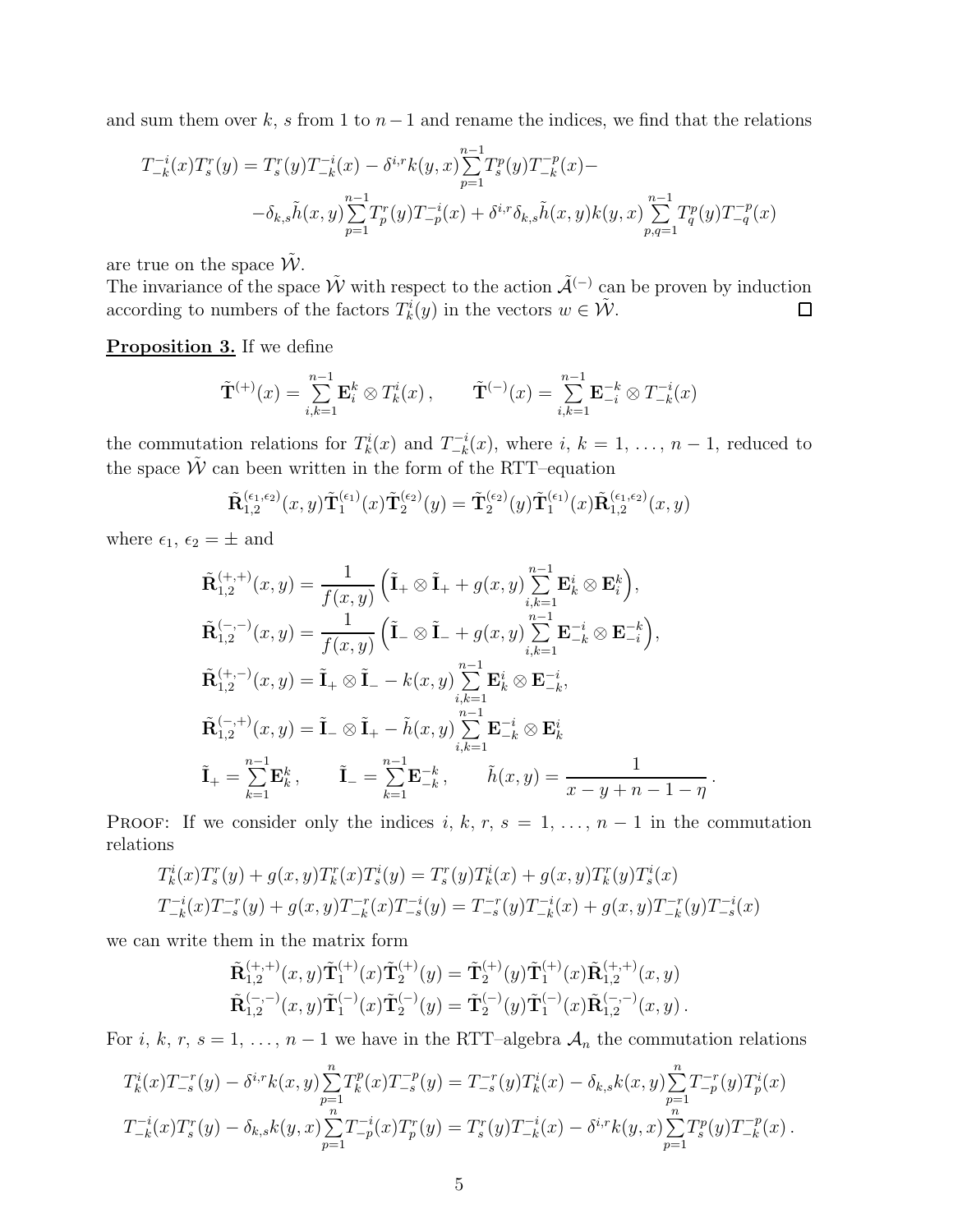If we restrict them on the space  $\tilde{\mathcal{W}}$ , we obtain according to Proposition 1

$$
T_k^i(x)T_{-s}^{-r}(y) - \delta^{i,r}k(x,y)\sum_{p=1}^{n-1}T_k^p(x)T_{-s}^{-p}(y) = T_{-s}^{-r}(y)T_k^i(x) - \delta_{k,s}k(x,y)\sum_{p=1}^{n-1}T_{-p}^{-r}(y)T_p^i(x)
$$
  

$$
T_{-k}^{-i}(x)T_s^r(y) - \delta_{k,s}k(y,x)\sum_{p=1}^{n-1}T_{-p}^{-i}(x)T_p^r(y) = T_s^r(y)T_{-k}^{-i}(x) - \delta^{i,r}k(y,x)\sum_{p=1}^{n-1}T_s^p(y)T_{-k}^{-p}(x).
$$

The first of these commutation relations is

$$
\tilde{\mathbf{R}}_{1,2}^{(+,-)}(x,y)\tilde{\mathbf{T}}_1^{(+)}(x)\tilde{\mathbf{T}}_2^{(-)}(y) = \tilde{\mathbf{T}}_2^{(-)}(y)\tilde{\mathbf{T}}_1^{(+)}(x)\tilde{\mathbf{R}}_{1,2}^{(+,-)}(x,y).
$$

The second equality can be written using matrices in the form

$$
\begin{aligned} &\tilde{\mathbf{T}}_1^{(-)}(x)\tilde{\mathbf{T}}_2^{(+)}(y)\Big(\tilde{\mathbf{I}}_-\otimes \tilde{\mathbf{I}}_+-k(y,x)\underset{i,k=1}{\overset{n-1}{\sum}}\mathbf{E}_{-k}^{-i}\otimes \mathbf{E}_k^i\Big)= \\ &=\Big(\tilde{\mathbf{I}}_-\otimes \tilde{\mathbf{I}}_+-k(y,x)\underset{i,k=1}{\overset{n-1}{\sum}}\mathbf{E}_{-k}^{-i}\otimes \mathbf{E}_k^i\Big)\tilde{\mathbf{T}}_2^{(+)}(y)\tilde{\mathbf{T}}_1^{(-)}(x). \end{aligned}
$$

And since

$$
\tilde{\mathbf{R}}_{1,2}^{(-,+)}(x,y)\Big(\tilde{\mathbf{I}}_{-}\otimes\tilde{\mathbf{I}}_{+}-k(y,x)\sum_{i,k=1}^{n-1}\mathbf{E}_{-k}^{-i}\otimes\mathbf{E}_{k}^{i}\Big)=\\=\Big(\tilde{\mathbf{I}}_{-}\otimes\tilde{\mathbf{I}}_{+}-k(y,x)\sum_{i,k=1}^{n-1}\mathbf{E}_{-k}^{-i}\otimes\mathbf{E}_{k}^{i}\Big)\tilde{\mathbf{R}}_{1,2}^{(-,+)}(x,y)=\tilde{\mathbf{I}}_{-}\otimes\tilde{\mathbf{I}}_{+}
$$

this relation is equivalent to the RTT–equation

$$
\tilde{\mathbf{R}}_{1,2}^{(-,+)}(x,y)\tilde{\mathbf{T}}_1^{(-)}(x)\tilde{\mathbf{T}}_2^{(+)}(y) = \tilde{\mathbf{T}}_2^{(-)}(y)\tilde{\mathbf{T}}_1^{(+)}(x)\tilde{\mathbf{R}}_{1,2}^{(-,+)}(x,y).
$$

The following theorem immediately follows from Proposition 3.

**Theorem 1.** The action of the operators  $T_k^i(x)$  and  $T_{-k}^{-i}$  $\binom{n-i}{-k}(x)$ , where  $i, k = 1, \ldots, n-1$ , in the space  $\tilde{W}$  forms the RTT–algebra  $\mathcal{A}_{n-1}$ .

# 3 General form of common eigenvectors of  $H^{(+)}(x)$ and  $H^{(-)}(x)$

Let  $\vec{v} = (v_1, v_2, \dots, v_P)$  and  $\vec{w} = (w_1, w_2, \dots, w_Q)$  be ordered sets of mutually different numbers. We will search for a general shape of the common eigenvectors  $H^{(+)}(x)$  and  $H^{(-)}(x)$  in the form

$$
\mathfrak{B}(\vec{v},\vec{w}) = \sum_{k_1,\dots,k_P=1}^{n-1} \sum_{r_1,\dots,r_Q=1}^{n-1} T_{k_1}^n(v_1)\dots T_{k_P}^n(v_P) T_{-n}^{-r_1}(w_1)\dots T_{-n}^{-r_Q}(w_Q) \Phi_{-r_1,\dots,-r_Q}^{k_1,\dots,k_P},
$$

where  $\Phi^{k_1,...,k_P}_{-r_1,...,-r_Q} \in \tilde{\mathcal{W}}$ .

.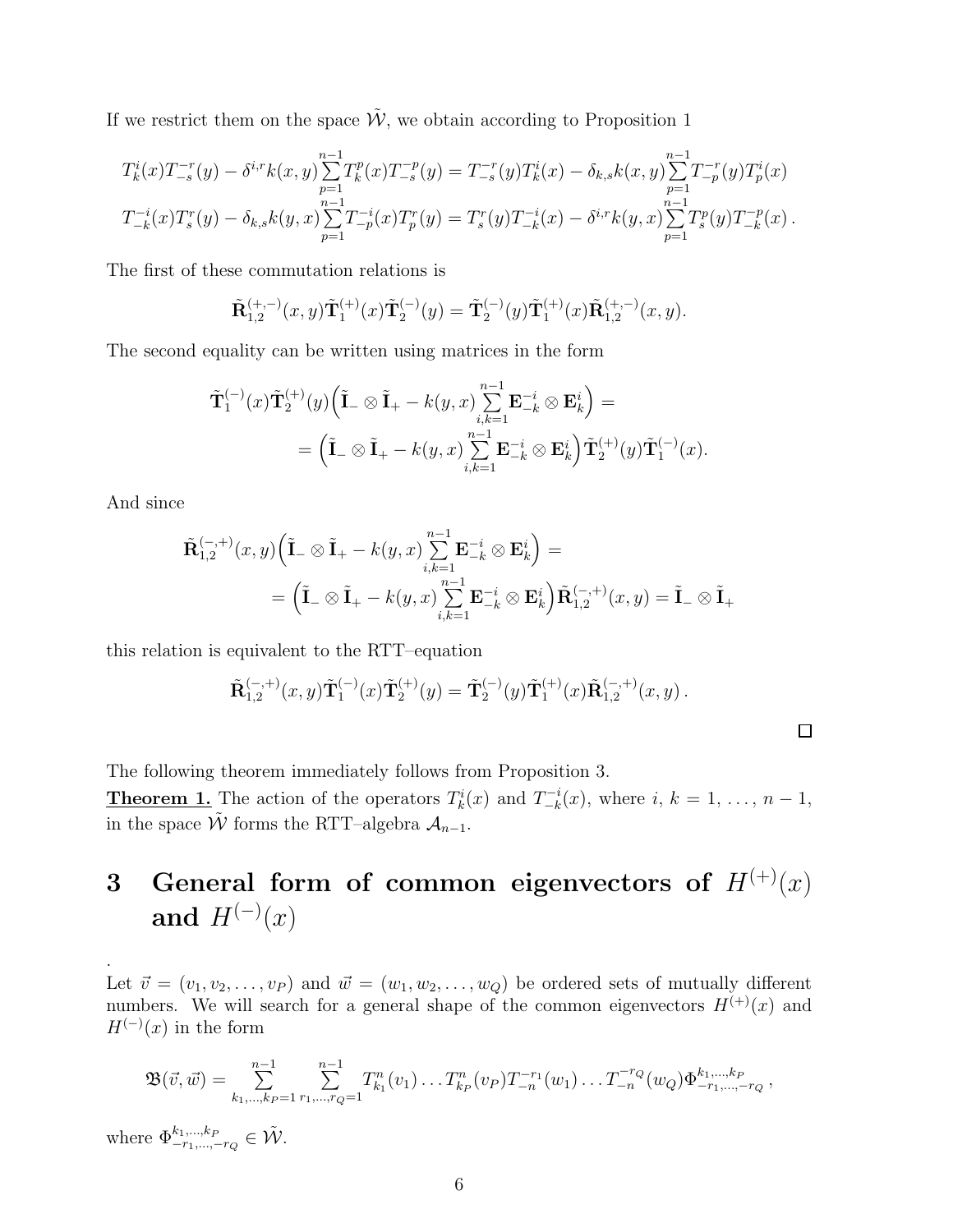We will consider  $(n-1)$ –dimensional spaces  $\mathcal{V}_+$  and  $\mathcal{V}_-$  with the base  $\mathbf{e}_k$  and  $\mathbf{e}_{-r}$  and denote  $\mathbf{f}^k$  and  $\mathbf{f}^{-r}$  their dual base in dual spaces  $\mathcal{V}^*_+$  and  $\mathcal{V}^*_{-}$ . Let us define

$$
\mathbf{b}^{(+)}(v) = \sum_{k=1}^{n-1} \mathbf{f}^k \otimes T_k^n(v) \in \mathcal{V}_+^* \otimes \mathcal{A}_n
$$
  

$$
\mathbf{b}^{(-)}(w) = \sum_{r=1}^{n-1} \mathbf{e}_{-r} \otimes T_{-n}^{-r}(w) \in \mathcal{V}_- \otimes \mathcal{A}_n
$$

and denote

$$
\mathbf{b}_{1^*,...,P^*}^{(+)}(\vec{v}) = \mathbf{b}_{1^*}^{(+)}(v_1)\mathbf{b}_{2^*}^{(+)}(v_2)\dots \mathbf{b}_{P^*}^{(+)}(v_P) \in \mathcal{V}_1^* \otimes \mathcal{V}_2^* \otimes \dots \otimes \mathcal{V}_P^* \otimes \mathcal{A}_n
$$
  
\n
$$
\mathbf{b}_{1,...,Q}^{(-)}(\vec{w}) = \mathbf{b}_1^{(-)}(w_1)\mathbf{b}_2^{(-)}(w_2)\dots \mathbf{b}_Q^{(-)}(w_Q) \in \mathcal{V}_{-1} \otimes \mathcal{V}_{-2} \otimes \dots \otimes \mathcal{V}_{-Q} \otimes \mathcal{A}_n.
$$

Explicitly, we have

$$
\mathbf{b}_{1^*,...,P^*}^{(+)}(\vec{v}) = \sum_{k_1,...,k_P=1}^{n-1} \mathbf{f}^{k_1} \otimes \mathbf{f}^{k_2} \otimes ... \otimes \mathbf{f}^{k_P} \otimes T_{k_1}^n(v_1) T_{k_2}^n(v_2) ... T_{k_P}^n(v_P)
$$
  

$$
\mathbf{b}_{1,...,Q}^{(-)}(\vec{w}) = \sum_{r_1,...,r_Q=1}^{n-1} \mathbf{e}_{-r_1} \otimes \mathbf{e}_{-r_2} \otimes ... \otimes \mathbf{e}_{-r_Q} \otimes T_{-n}^{-r_1}(w_1) T_{-n}^{-r_2}(w_2) ... T_{-n}^{-r_Q}(w_Q).
$$

If we introduce  $\Phi \in \mathcal{V}_1 \otimes \cdots \otimes \mathcal{V}_P \otimes \mathcal{V}_{-1}^* \otimes \cdots \otimes \mathcal{V}_{-Q}^* \otimes \tilde{W}$ 

$$
\begin{aligned} \Phi &= \sum_{k_1,\ldots,k_P=1}^{n-1} \sum_{r_1,\ldots,r_Q=1}^{n-1} \mathbf{e}_{k_1} \otimes \ldots \otimes \mathbf{e}_{k_P} \otimes \mathbf{f}^{-r_1} \otimes \ldots \otimes \mathbf{f}^{-r_Q} \otimes \Phi^{k_1,k_2,\ldots,k_P}_{-r_1,-r_2,\ldots,-r_Q} = \\ &= \sum_{\vec{k},\vec{r}} \mathbf{e}_{\vec{k}} \otimes \mathbf{f}^{-\vec{r}} \otimes \Phi^{\vec{k}}_{-\vec{r}} \,, \end{aligned}
$$

where

$$
\begin{aligned} &\Phi^{k_1,k_2,...,k_P}_{-r_1,-r_2,...,-r_Q}=\Phi^{\vec{k}}_{-\vec{r}}\in\tilde{\mathcal{W}}\,,\\ &\mathbf{e}_{\vec{k}}=\mathbf{e}_{k_1}\otimes\mathbf{e}_{k_2}\otimes\ldots\otimes\mathbf{e}_{k_P}\in\big(\mathcal{V}_+\big)^{\otimes P},\\ &\mathbf{f}^{-\vec{r}}=\mathbf{f}^{-r_1}\otimes\mathbf{f}^{-r_2}\otimes\ldots\otimes\mathbf{f}^{-r_Q}\in\big(\mathcal{V}_-^*\big)^{\otimes Q}, \end{aligned}
$$

the assumed shape of the eigenvectors can be written as

$$
\mathfrak{B}(\vec{v},\vec{w}) = \Big\langle \mathbf{b}_{1^*,\dots,P^*}^{(+)}(\vec{v}) \mathbf{b}_{1,\dots,Q}^{(-)}(\vec{w}), \boldsymbol{\Phi} \Big\rangle.
$$

### 4 Bethe vectors and Bethe condition

Our goal is to write the action of the operators  $T_n^n(x)$ ,  $T_{-n}^{n}(x)$ ,  $\tilde{\mathbf{T}}^{(+)}$  and  $\tilde{\mathbf{T}}^{(-)}$  on the assumed form of the Bethe vectors using the operators that act only on  $\Phi$ . These actions are explicitly given in Lemma 5 of Appendix. Here we list only their consequences. For  $\vec{v} = (v_1, v_2, \dots, v_P)$  we introduce a set  $\overline{v} = \{v_1, v_2, \dots, v_P\}$ , denote

$$
\vec{v}_k = (v_1, \dots, v_{k-1}, v_{k+1}, \dots, v_P), \qquad \overline{v}_k = \overline{v} \setminus \{v_k\}, \nF(x; \overline{v}) = \prod_{v_k \in \overline{v}} f(x, v_k), \qquad F(\overline{v}; x) = \prod_{v_k \in \overline{v}} f(v_k, x).
$$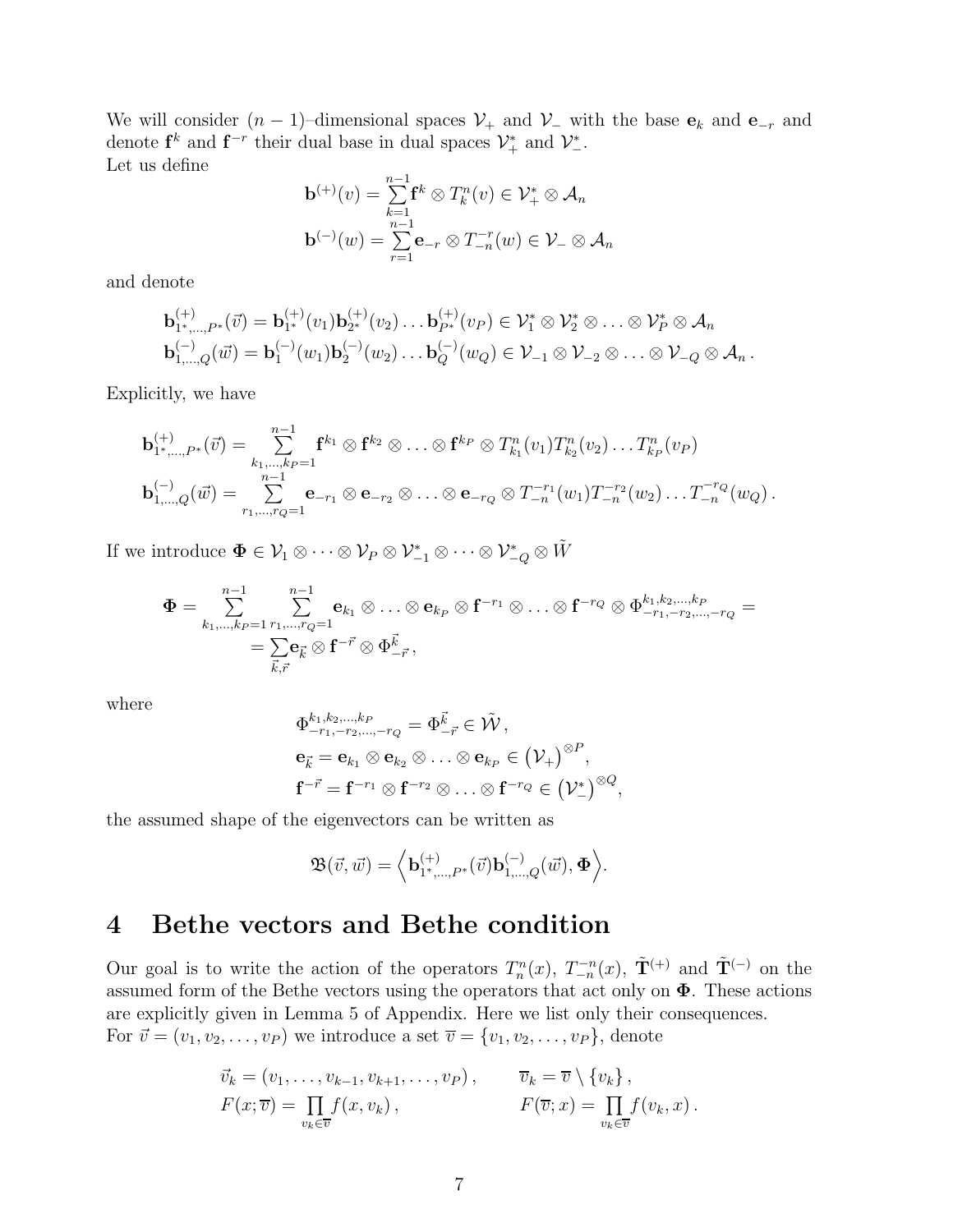and define

$$
\widehat{\mathbf{T}}^{(+)}_{0;1,\ldots,P;1^{*},\ldots,Q^{*}}(x;\vec{v};\vec{w}) = \widehat{\mathbf{R}}^{(+,-)}_{0;1^{*},\ldots,Q^{*}}(x;\vec{w})\tilde{\mathbf{T}}^{(+)}_{0}(x)\widehat{\mathbf{R}}^{(+,+)}_{0;1,\ldots,P}(x;\vec{v}) = \sum_{i,k=1}^{n-1} \mathbf{E}^{k}_{i} \otimes \widehat{T}^{i}_{k}(x;\vec{v};\vec{w})
$$
\n
$$
\widehat{\mathbf{T}}^{(-)}_{0;1,\ldots,P;1^{*},\ldots,Q^{*}}(x;\vec{v};\vec{w}) = \widehat{\mathbf{R}}^{(-,-)}_{0;1^{*},\ldots,Q^{*}}(x;\vec{w})\tilde{\mathbf{T}}^{(-)}_{0}(x)\widehat{\mathbf{R}}^{(-,+)}_{0;1,\ldots,P}(x;\vec{v}) = \sum_{i,k=1}^{n-1} \mathbf{E}^{-k}_{-i} \otimes \widehat{T}^{-i}_{-k}(x;\vec{v};\vec{w}),
$$

where

$$
\begin{split}\n\widehat{\mathbf{R}}_{0;1,\ldots,P}^{(+,+)}(x;\vec{v}) &= \widehat{\mathbf{R}}_{0+,P_{+}}^{(+,+)}(x,v_{P})\ldots\widehat{\mathbf{R}}_{0+,2+}^{(+,+)}(x,v_{2})\widehat{\mathbf{R}}_{0+,1+}^{(+,+)}(x,v_{1}) \\
\widehat{\mathbf{R}}_{0;1^{*},\ldots,Q^{*}}^{(+,-)}(x;\vec{w}) &= \widehat{\mathbf{R}}_{0+,1^{*}}^{(+,-)}(x,w_{1})\widehat{\mathbf{R}}_{0+,2^{*}}^{(+,-)}(x,w_{2})\ldots\widehat{\mathbf{R}}_{0+,Q^{*}}^{(+,-)}(x,w_{Q}) \\
\widehat{\mathbf{R}}_{0;1^{*},\ldots,Q^{*}}^{(-,-)}(x;\vec{w}) &= \widehat{\mathbf{R}}_{0-,1^{*}}^{(-,-)}(x,w_{1})\widehat{\mathbf{R}}_{0-,2^{*}}^{(-,-)}(x,w_{2})\ldots\widehat{\mathbf{R}}_{0-,Q^{*}}^{(-,-)}(x,w_{Q}) \\
\widehat{\mathbf{R}}_{0;1,\ldots,P}^{(-,+)}(x;\vec{v}) &= \widehat{\mathbf{R}}_{0-,P_{+}}^{(-,+)}(x,v_{P})\ldots\widehat{\mathbf{R}}_{0-,2+}^{(-,+)}(x,v_{2})\widehat{\mathbf{R}}_{0-,1+}^{(-,+)}(x,v_{1}) \\
\widehat{\mathbf{R}}_{0+1+}^{(+,+)}(x,v) &= \frac{1}{f(x,v)}\left(\widetilde{\mathbf{I}}_{+} \otimes \widetilde{\mathbf{I}}_{+} + g(x,v)\sum_{i,k=1}^{n-1} \mathbf{E}_{k}^{i} \otimes \mathbf{E}_{i}^{k}\right) \\
\widehat{\mathbf{R}}_{0+1^{*}}^{(+,-)}(x,w) &= \widetilde{\mathbf{I}}_{+} \otimes \widetilde{\mathbf{I}}_{+} - \widetilde{h}(w,x)\sum_{i,k=1}^{n-1} \mathbf{E}_{-k}^{r} \otimes \mathbf{F}_{-s}^{-r} \\
\widehat{\mathbf{R}}_{0-1^{+}}^{(-,-)}(x,w) &= \widetilde{\mathbf{I}}_{-} \otimes \widetilde{\mathbf{I}}_{+} - \widetilde
$$

The main results of this paper are the following three Theorems.

Theorem 2. Let  $\Phi = \sum$  $\vec{k},\vec{r}$  $\mathbf{e}_{\vec{k}} \otimes \mathbf{f}^{-\vec{r}} \otimes \Phi^{\vec{k}}_{-\vec{r}}, \text{ where } \Phi^{\vec{k}}_{-\vec{r}} \in \tilde{\mathcal{W}} \text{ is an common eigenvector of }$ the operators

$$
\widehat{H}^{(+)}(x; \vec{v}; \vec{w}) = \text{Tr}_{0}(\widehat{\mathbf{T}}^{(+)}_{0;1,\dots,P;1^{*},\dots,Q^{*}}(x; \vec{v}; \vec{w})) = \sum_{i=1}^{n-1} \widehat{T}_{i}^{i}(x; \vec{v}; \vec{w})
$$

$$
\widehat{H}^{(-)}(x; \vec{v}; \vec{w}) = \text{Tr}_{0}(\widehat{\mathbf{T}}^{(-)}_{0;1,\dots,P;1^{*},\dots,Q^{*}}(x; \vec{v}; \vec{w})) = \sum_{i=1}^{n-1} \widehat{T}_{-i}^{-i}(x; \vec{v}; \vec{w})
$$

with eigenvalues  $\mu^{(+)}(x;\vec{v};\vec{w})$  and  $\mu^{(-)}(x;\vec{v};\vec{w})$ . If the Bethe conditions

$$
\lambda_n(v_\ell) F(\overline{v}_\ell; v_\ell) F(\overline{w}; v_\ell - n + 1 + \eta) = \mu^{(+)}(v_\ell; \overrightarrow{v}; \overrightarrow{w}) F(v_\ell; \overline{v}_\ell)
$$
  

$$
\lambda_{-n}(w_s) F(w_s; \overline{w}_s) F(w_s + n - 1 - \eta; \overline{v}) = \mu^{(-)}(w_s; \overrightarrow{v}; \overrightarrow{w}) F(\overline{w}_s; w_s)
$$
 (5)

are fulfilled for any  $v_\ell \in \overline{v}$  and  $w_s \in \overline{w},$  the vector

$$
\mathfrak{B}(\vec{v};\vec{w}) = \left\langle \mathbf{b}_{1^*,\dots,P^*}^{(+)}(\vec{v})\mathbf{b}_{1,\dots,Q}^{(-)}(\vec{w}),\boldsymbol{\Phi} \right\rangle
$$

is a common eigenvector of the operators  $H^{(+)}(x)$  and  $H^{(-)}(x)$  with eigenvalues

$$
E^{(+)}(x; \vec{v}; \vec{w}) = \lambda_n(x) F(\overline{v}; x) F(\overline{w}; x - n + 1 + \eta) + \mu^{(+)}(x; \vec{v}, \vec{w}) F(x; \overline{v})
$$
  

$$
E^{(-)}(x; \vec{v}; \vec{w}) = \lambda_{-n}(x) F(x; \overline{w}) F(x + n - 1 - \eta; \overline{v}) + \mu^{(-)}(x; \vec{v}; \vec{w}) F(\overline{w}; x).
$$

PROOF: According to Proposition 1, we have  $T_n^n(x)\Phi = \lambda_n(x)\Phi$  and  $T_{-n}^{-n}(x)\Phi = \lambda_{-n}(x)\Phi$ .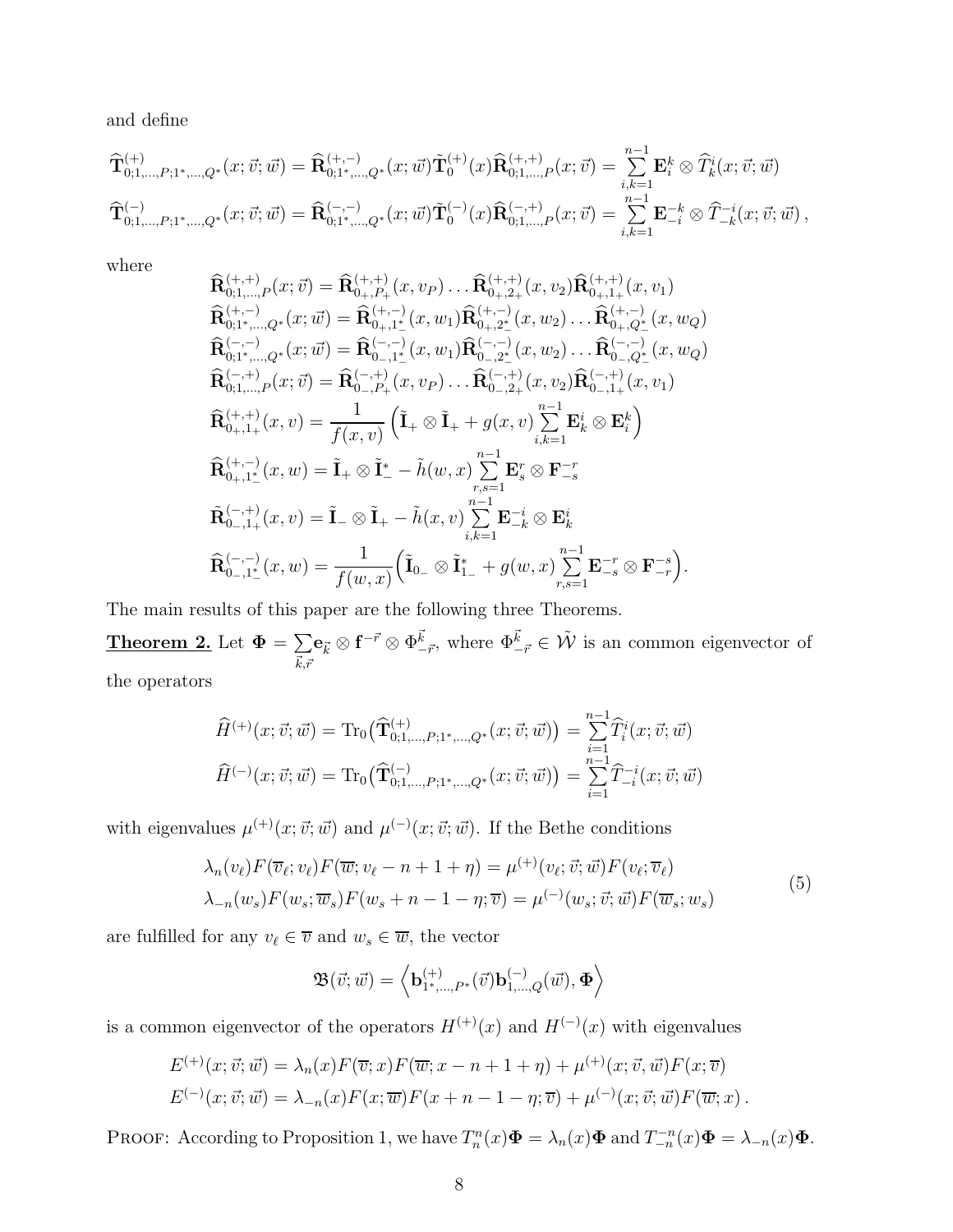Using Lemma 5 and the relations  $\text{Tr}_0 \widehat{\mathbb{R}}_{0_+,s_-^*}^{(+,-)} = \widehat{I}_{s_-^*}$  and  $\text{Tr}_0 \widehat{\mathbb{R}}_{0_-,\ell_+}^{(-,+)} = \widehat{I}_{\ell_-}$  we obtain

$$
H^{(+)}(x)\Big\langle \mathbf{b}_{1^*,\ldots,P^*}^{(+)}(\vec{v})\mathbf{b}_{1,\ldots,Q}^{(-)}(\vec{w}),\Phi \Big\rangle =
$$
\n
$$
= \Big(\lambda_n(x)F(\overline{v};x)F(\overline{w};x-n+1+\eta) + \mu^{(+)}(x;\overrightarrow{v},\overrightarrow{w})F(x;\overline{v})\Big) \Big\langle \mathbf{b}_{1^*,\ldots,P^*}^{(+)}(\vec{v})\mathbf{b}_{1,\ldots,Q}^{(-)}(\vec{w}),\Phi \Big\rangle -
$$
\n
$$
- \sum_{v_\ell \in \overline{v}} g(v_\ell,x) \Big(\lambda_n(v_\ell)F(\overline{v}_\ell;v_\ell)F(\overline{w};v_\ell-n+1+\eta) - \mu^{(+)}(v_\ell;\overrightarrow{v};\overrightarrow{w})F(v_\ell;\overline{v}_\ell)\Big) \Big\langle \mathbf{b}_{\ell^*;1^*,\ldots,P^*}^{(+)}(x;\overrightarrow{v}_\ell)\mathbf{b}_{1,\ldots,Q}^{(-)}(\vec{w}),\widehat{\mathbf{R}}_{1,\ldots,\ell}^{(+,+)}(\vec{v})\Phi \Big\rangle -
$$
\n
$$
- \sum_{w_s \in \overline{w}} \tilde{h}(w_s,x) \Big(\lambda_{-n}(w_s)F(w_s;\overrightarrow{w}_s)F(w_s+n-1-\eta;\overrightarrow{v}) - \mu^{(-)}(w_s;\overrightarrow{v};\overrightarrow{w})F(\overline{w}_s;w_s)\Big) \Big\langle \mathbf{b}_{s^*}^{(+)}(x)\mathbf{b}_{1^*,\ldots,P^*}^{(+)}(\vec{v})\mathbf{b}_{1,\ldots,\widehat{s},\ldots,Q}^{(-)}(\vec{w}_s),\widehat{\mathbb{P}}_{s_*,s^*}^{(+,-)}\widehat{\mathbf{R}}_{1^*,\ldots,s^*}^{(-,-,-)}(\vec{w})\Phi \Big\rangle
$$
\n
$$
H^{(-)}(x)\Big\langle \mathbf{b}_{1^*,\ldots,P^*}^{(+)}(\vec{v})\mathbf{b}_{1,\ldots,Q}^{(-)}(\vec{w})\mathbf{b}_{1^*,\ldots,P^*}^{(+)}(\vec{v})\mathbf{b}_{1,\ldots,\widehat{s},\ldots,Q}^{(-,-)}(\vec{w}_s),\widehat{\mathbb{P}}_{s_*,s^*}
$$

$$
\left\langle \mathbf{b}^{(+)}_{1^*,\dots,\hat{\ell}^*,\dots,P^*}(\vec{v}_{\ell})\mathbf{b}^{(-)}_{\ell}(x)\mathbf{b}^{(-)}_{1,\dots,Q}(\vec{w}),\widehat{\mathbb{P}}^{(-,+)}_{\ell^*,\ell+} \widehat{\mathbf{R}}^{(+,+)}_{1,\dots,\ell}(\vec{v})\boldsymbol{\Phi} \right\rangle.
$$
  
proves the statement of Theorem 2.

This immediately proves the statement of Theorem 2.

**Theorem 3.** The operators  $\widehat{T}_k^i(x; \vec{v}; \vec{w})$  and  $\widehat{T}_{-k}^{-i}(x; \vec{v}; \vec{w})$  are for any  $\vec{v}$  and  $\vec{w}$  generators of the RTT–algebra of  $\mathcal{A}_{n-1}$  type.

PROOF: We have to show that for any  $\vec{v}$ ,  $\vec{w}$  and  $\epsilon$ ,  $\epsilon' = \pm$  the relation

$$
\begin{aligned} \tilde{\bf R}^{(\epsilon,\epsilon')}_{0,0'}(x,y)\widehat{\bf T}^{(\epsilon)}_{0;1,\ldots,P;1^*,\ldots,Q^*}(x;\vec{v};\vec{w})\widehat{\bf T}^{(\epsilon')}_{0';1,\ldots,P;1^*,\ldots,Q^*}(y;\vec{v};\vec{w})= \\ =\hat{\bf T}^{(\epsilon')}_{0';1,\ldots,P;1^*,\ldots,Q^*}(y;\vec{v};\vec{w})\widehat{\bf T}^{(\epsilon)}_{0;1,\ldots,P;1^*,\ldots,Q^*}(x;\vec{v};\vec{w})\tilde{\bf R}^{(\epsilon,\epsilon')}_{0,0'}(x,y)\,. \end{aligned}
$$

is valid. Since

$$
\widehat{\mathbf{T}}_{0;1,...,P;1^{*},...,Q^{*}}^{(\epsilon)}(x;\vec{v};\vec{w})=\widehat{\mathbf{R}}_{0;1^{*},...,Q^{*}}^{(\epsilon,-)}(x;\vec{w})\widetilde{\mathbf{T}}_{0}^{(\epsilon)}(x)\widehat{\mathbf{R}}_{0;1,...,P}^{(\epsilon,+)}(x;\vec{v})
$$

and  $\tilde{\mathbf{T}}_0^{(\epsilon)}$  $\int_0^{(\epsilon)} (x)$  satisfies the RTT-equation, it is enough to show that

$$
\begin{array}{llll} & \tilde{\bf R}_{0,0^{\prime}}^{(\epsilon,\epsilon^{\prime})}(x,y) \hat{\bf R}_{0;1^*,\ldots,Q^*}^{(\epsilon,-)}(x;\vec{w}) \hat{\bf R}_{0^{\prime};1^*,\ldots,Q^*}^{(\epsilon^{\prime},-)}(y;\vec{w}) = \widehat{\bf R}_{0^{\prime};1^*,\ldots,Q^*}^{(\epsilon^{\prime},-)}(y;\vec{w}) \hat{\bf R}_{0;1^*,\ldots,Q^*}^{(\epsilon,-)}(x;\vec{w}) \tilde{\bf R}_{0,0^{\prime}}^{(\epsilon,\epsilon)}(x,y) \\ & \tilde{\bf R}_{0,0^{\prime}}^{(\epsilon,\epsilon^{\prime})}(x,y) \hat{\bf R}_{0;1,\ldots,P}^{(\epsilon,+)}(x;\vec{v}) \hat{\bf R}_{0^{\prime};1,\ldots,P}^{(\epsilon^{\prime},+)}(y;\vec{v}) = \widehat{\bf R}_{0^{\prime};1,\ldots,P}^{(\epsilon^{\prime},+)}(y;\vec{v}) \hat{\bf R}_{0;1,\ldots,P}^{(\epsilon,\epsilon)}(x;\vec{v}) \tilde{\bf R}_{0,0^{\prime}}^{(\epsilon,\epsilon^{\prime})}(x,y) \, . \end{array}
$$

hold. According to the definitions, we have

$$
\widehat{\mathbf{R}}_{0;1^*,...,Q^*}^{(\epsilon,-)}(x;\vec{w}) = \widehat{\mathbf{R}}_{0_{\epsilon},1^*}^{(\epsilon,-)}(x,w_1)\widehat{\mathbf{R}}_{0_{\epsilon},2^*}^{(\epsilon,-)}(x,w_2)\ldots\widehat{\mathbf{R}}_{0_{\epsilon},Q^*}^{(\epsilon,-)}(x,w_Q)
$$
\n
$$
\widehat{\mathbf{R}}_{0;1,...,P}^{(\epsilon,+)}(x;\vec{v}) = \widehat{\mathbf{R}}_{0_{\epsilon},P_+}^{(\epsilon,+)}(x,v_P)\ldots\widehat{\mathbf{R}}_{0_{\epsilon},2^+}^{(\epsilon,+)}(x,v_2)\widehat{\mathbf{R}}_{0_{\epsilon},1^+}^{(\epsilon,+)}(x,v_1)\,.
$$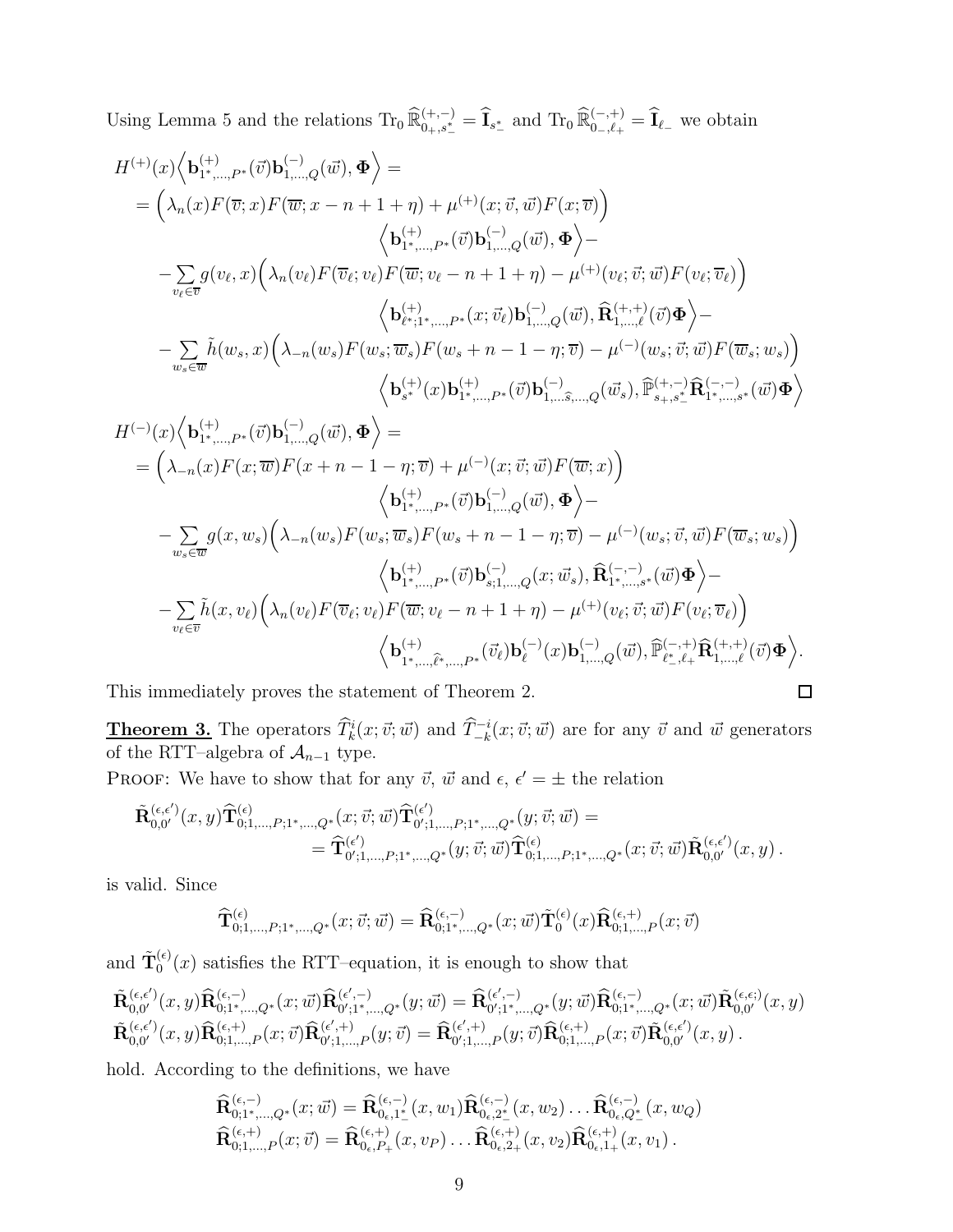and a theorem then follows from the Yang–Baxter equations

$$
\begin{array}{llll} & \tilde{\bf R}_{0,0^{\prime}}^{(\epsilon,\epsilon^{\prime})}(x,y)\hat{\bf R}_{0\epsilon,1^{\ast}}^{(\epsilon,-)}(x,w)\hat{\bf R}_{0^{\prime},1^{\ast}}^{(\epsilon^{\prime},-)}(y,w)=\hat{\bf R}_{0^{\prime},1^{\ast}}^{(\epsilon^{\prime},-)}(y,w)\hat{\bf R}_{0\epsilon,1^{\ast}}^{(\epsilon,-)}(x,w)\tilde{\bf R}_{0,0^{\prime}}^{(\epsilon,\epsilon^{\prime})}(x,y)\,,\\ & \tilde{\bf R}_{0,0^{\prime}}^{(\epsilon,\epsilon^{\prime})}(x,y)\hat{\bf R}_{0\epsilon,1^{\ast}}^{(\epsilon,+)}(x,v)\hat{\bf R}_{0^{\prime},1^{\ast}}^{(\epsilon^{\prime},+)}(y,v)=\hat{\bf R}_{0^{\prime},1^{\ast}}^{(\epsilon^{\prime},+)}(y,v)\hat{\bf R}_{0\epsilon,1^{\ast}}^{(\epsilon,+)}(x,v)\tilde{\bf R}_{0,0^{\prime}}^{(\epsilon,\epsilon^{\prime})}(x,y)\,. \end{array}
$$

The following Theorem shows that

$$
\widehat{\Omega} = \underbrace{\mathbf{e}_{n-1} \otimes \ldots \otimes \mathbf{e}_{n-1}}_{P \times} \otimes \underbrace{\mathbf{f}^{-n+1} \otimes \ldots \otimes \mathbf{f}^{-n+1}}_{Q \times} \otimes \omega
$$

is a vacuum vector for the representation of the RTT–algebra  $A_{n-1}$ , which is generated by  $\widehat{T}_k^i(x; \vec{v}; \vec{w})$  and  $\widehat{T}_{-k}^{-i}(x; \vec{v}; \vec{w})$ .

**Theorem 4.** For the vector  $\Omega$  and  $i, k = 1, ..., n - 1$ 

$$
\widehat{T}^i_k(x; \vec{v}, \vec{w})\widehat{\Omega} = 0 \quad \text{for} \quad i < k \,, \qquad \widehat{T}^{-i}_{-k}(x; \vec{v}; \vec{w})\widehat{\Omega} = 0 \quad \text{for} \quad k < i
$$
\n
$$
\widehat{T}^i_i(x; \vec{v}; \vec{w})\widehat{\Omega} = \nu_i(x; \vec{v}; \vec{w})\widehat{\Omega} \qquad \qquad \widehat{T}^{-i}_{-i}(x; \vec{v}; \vec{w})\widehat{\Omega} = \nu_{-i}(x; \vec{v}; \vec{w})\widehat{\Omega}
$$

where

$$
\nu_i(x; \vec{v}; \vec{w}) = \lambda_i(x) F(\overline{v}; x+1) \qquad \text{for} \quad 1 \le i < n-1
$$
  
\n
$$
\nu_{n-1}(x; \vec{v}; \vec{w}) = \lambda_{n-1}(x) F(x-n+1+\eta; \overline{w})
$$
  
\n
$$
\nu_{-i}(x; \vec{v}; \vec{w}) = \lambda_{-i}(x) F(x-1; \overline{w}) \qquad \text{for} \quad 1 \le i < n-1
$$
  
\n
$$
\nu_{-n+1}(x; \vec{v}; \vec{w}) = \lambda_{-n+1}(x) F(\overline{v}; x+n-1-\eta)
$$

are valid.

PROOF: If we write

$$
\widehat{\mathbf{R}}_{0+,1+}^{(+,+)}(x,v) = \sum_{a,b,p,q=1}^{n-1} R_{b,q}^{a,p}(x,v) \mathbf{E}_a^b \otimes \mathbf{E}_p^q \n\qquad\n\begin{aligned}\nR_{b,q}^{a,p}(x,v) &= \frac{\delta_b^a \delta_q^p + g(x,v) \delta_q^a \delta_b^p}{f(x,v)} \\
\widehat{\mathbf{R}}_{0+,1+}^{(+,-)}(x,w) &= \sum_{c,d,r,s=1}^{n-1} R_{d,-s}^{c,-r}(x,w) \mathbf{E}_c^d \otimes \mathbf{F}_{-r}^{-s} \n\end{aligned}\n\qquad\nR_{d,-s}^{c,-r}(x,w) = \delta_d^c \delta_s^r - \tilde{h}(w,x) \delta^{c,r} \delta_{d,s},
$$

$$
\widehat{\mathbf{R}}_{0-,1+}^{(-,+)}(x,v) = \sum_{a,b,p,q=1}^{n-1} R_{-b,q}^{-a,p}(x,v) \mathbf{E}_{-a}^{-b} \otimes \mathbf{E}_{p}^{q} \qquad R
$$
\n
$$
\widehat{\mathbf{R}}_{0-,1^{*}_{-}}^{(-,-)}(x,w) = \sum_{c,d,r,s=1}^{n-1} R_{-d,-s}^{-c,-r}(x,w) \mathbf{E}_{-c}^{-d} \otimes \mathbf{F}_{-r}^{-s} \qquad R
$$

$$
R_{-b,q}^{-a,p}(x,v) = \delta_b^a \delta_q^p - \tilde{h}(x,v) \delta^{a,p} \delta_{b,q}
$$

$$
R_{-d,-s}^{-c,-r}(x,w) = \frac{\delta_d^c \delta_s^r + g(w,x) \delta_s^c \delta_d^r}{f(w,x)},
$$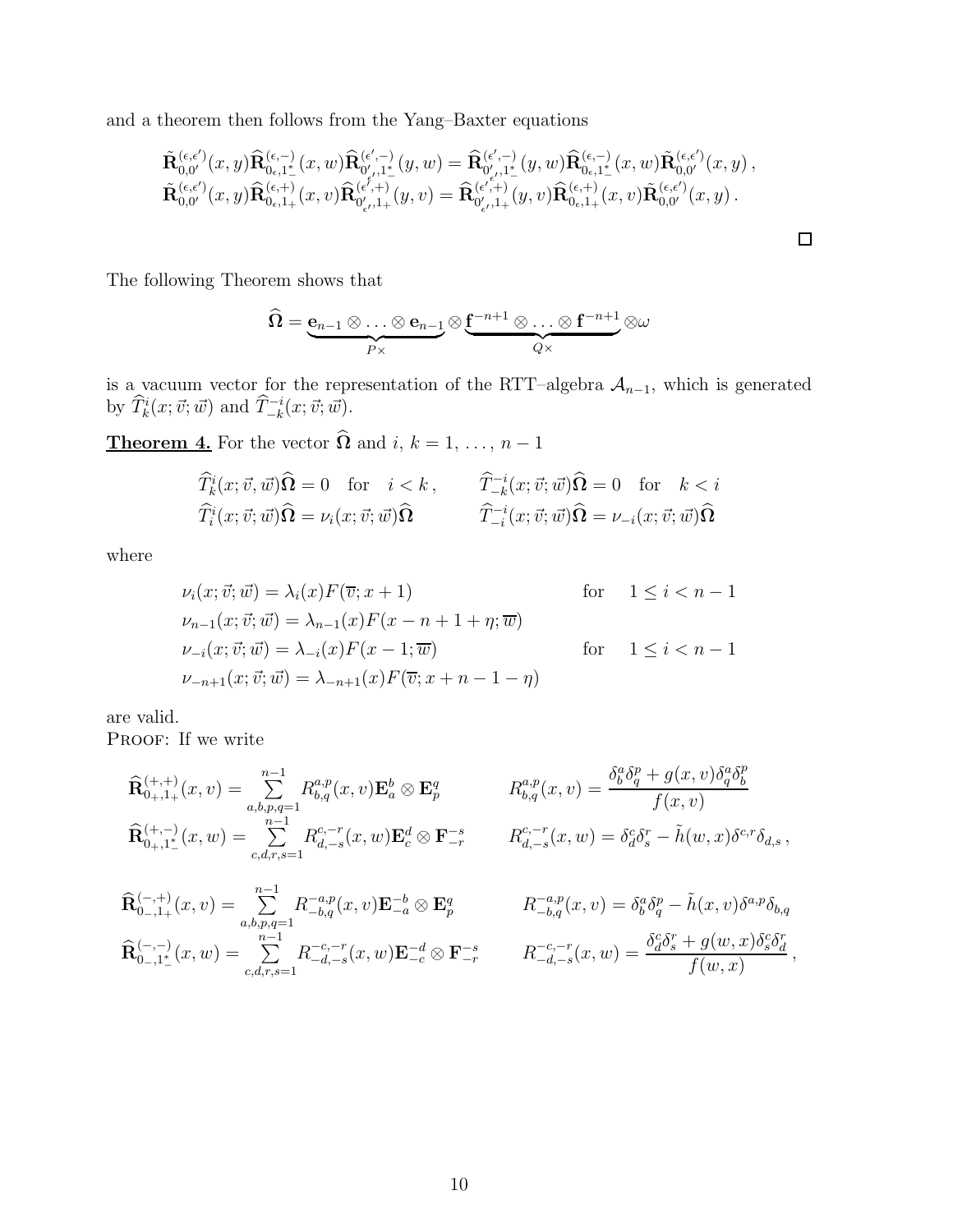we obtain

$$
\begin{split}\n\widehat{T}_{k}^{i}(x;\vec{v};\vec{w})\widehat{\Omega} &= \\
&= R_{d_{1},-s_{1}}^{i,-n+1}(x,w_{1})R_{d_{2},-s_{2}}^{d_{1},-n+1}(x,w_{2})\dots R_{d_{Q-1},-s_{Q-1}}^{d_{Q-2},-n+1}(x,w_{Q-1})R_{d_{Q},-s_{Q}}^{d_{Q-1},-n+1}(x,w_{Q}) \\
&\quad R_{a_{P-1},n-1}^{a_{P},p_{P}}(x,v_{P})R_{a_{P-2},n-1}^{a_{P-1},p_{P-1}}(x,v_{P-1})\dots R_{a_{1},n-1}^{a_{3},p_{2}}(x,v_{2})R_{k,n-1}^{a_{1},p_{1}}(x,v_{1}) \\
&\quad\mathbf{e}_{p_{1}} \otimes \mathbf{e}_{p_{2}} \otimes \dots \otimes \mathbf{e}_{p_{P-1}} \otimes \mathbf{e}_{p_{P}} \otimes \\
&\quad\otimes \mathbf{f}^{-s_{2}} \otimes \dots \otimes \mathbf{f}^{-s_{Q-1}} \otimes \mathbf{f}^{-s_{Q}} \otimes T_{a_{P}}^{d_{Q}}(x)\omega\n\end{split}
$$

$$
\begin{split}\n\widehat{T}_{-k}^{-i}(x;\vec{v};\vec{w})\widehat{\mathbf{\Omega}} &= \\
&= R_{-d_1,-s_1}^{-i,-n+1}(x,w_1)R_{-d_2,-s_2}^{-d_1,-n+1}(x,w_2)\dots R_{-d_{Q-1},-s_{Q-1}}^{-d_{Q-2},-n+1}(x,w_{Q-1})R_{-d_Q,-s_Q}^{-d_{Q-1},-n+1}(x,w_Q) \\
&R_{-a_P,p_P}^{-a_P,p_P}(x,v_P)R_{-a_{P-2},n-1}^{-a_{P-1},p_{P-1}}(x,v_{P-1})\dots R_{-a_1,n-1}^{-a_2,p_2}(x,v_2)R_{-k,n-1}^{-a_1,p_1}(x,v_1) \\
&\mathbf{e}_{p_1} \otimes \mathbf{e}_{p_2} \otimes \dots \otimes \mathbf{e}_{p_{P-1}} \otimes \mathbf{e}_{p_P} \otimes \\
&\otimes \mathbf{f}^{-s_1} \otimes \mathbf{f}^{-s_2} \otimes \dots \otimes \mathbf{f}^{-s_{Q-1}} \otimes \mathbf{f}^{-s_Q} \otimes T_{-a_P}^{-d_Q}(x)\omega\n\end{split}
$$

Since  $R_{d,-s}^{i,-n+1}$  $\delta_{d,-s}^{i,-n+1}(x,w) = \delta_d^i \delta_s^{n-1}$  for  $1 \le i < n-1$ , we have

$$
\begin{aligned}\n\widehat{T}_k^i(x; \vec{v}; \vec{w})\widehat{\mathbf{\Omega}} &= R_{a_{P-1},n-1}^{a_P, p_P}(x, v_P) R_{a_{P-2},n-1}^{a_{P-1}, p_{P-1}}(x, v_{P-1}) \dots R_{a_1,n-1}^{a_3, p_2}(x, v_2) R_{k,n-1}^{a_1, p_1}(x, v_1) \\
&\mathbf{e}_{p_1} \otimes \mathbf{e}_{p_2} \otimes \dots \otimes \mathbf{e}_{p_{P-1}} \otimes \mathbf{e}_{p_P} \otimes \\
&\otimes \mathbf{f}^{-n+1} \otimes \mathbf{f}^{-n+1} \otimes \dots \otimes \mathbf{f}^{-n+1} \otimes \mathbf{f}^{-n+1} \otimes T_{a_P}^i(x)\omega\n\end{aligned}
$$

As  $T_{a_p}^i(x) \omega = 0$  for  $a_p > i$ , this expression is nonzero only for  $a_p \leq i < n-1$ . In this case  $R_{a_{P-1},n-1}^{a_P,p_P}(x,v_P) = \frac{1}{f(x)}$  $f(x, v_P)$  $\delta_{a_{P-1}}^{a_P} \delta_{n-1}^{p_P}$ . Therefore, we have

$$
\widehat{T}_{k}^{i}(x; \vec{v}; \vec{w})\widehat{\Omega} = \frac{1}{F(x; \overline{v})}\mathbf{e}_{n-1} \otimes \mathbf{e}_{n-1} \otimes \ldots \otimes \mathbf{e}_{n-1} \otimes \mathbf{e}_{n-1} \otimes \mathbf{e}_{n-1}
$$

$$
\otimes \mathbf{f}^{-n+1} \otimes \mathbf{f}^{-n+1} \otimes \ldots \otimes \mathbf{f}^{-n+1} \otimes \mathbf{f}^{-n+1} \otimes T_{k}^{i}(x)\omega
$$

and so

$$
\widehat{T}_k^i(x; \vec{v}; \vec{w})\widehat{\Omega} = 0 \quad \text{for} \quad k > i \,, \qquad \widehat{T}_i^i(x; \vec{v}; \vec{w})\widehat{\Omega} = \frac{\lambda_i(x)}{F(x; \overline{v})}\widehat{\Omega} = \lambda_i(x)F(\overline{v}; x+1)\widehat{\Omega} \,.
$$

If  $i = k = n - 1$  we have

$$
\begin{split}\n\widehat{T}_{n-1}^{n-1}(x; \vec{v}; \vec{w})\widehat{\mathbf{\Omega}} &= \\
&= R_{d_1, -s_1}^{n-1, -n+1}(x, w_1) R_{d_2, -s_2}^{d_1, -n+1}(x, w_2) \dots R_{d_{Q-1}, -s_{Q-1}}^{d_{Q-2}, -n+1}(x, w_{Q-1}) R_{d_Q, -s_Q}^{d_{Q-1}, -n+1}(x, w_Q) \\
&R_{a_{P-1}, n-1}^{a_{P}, p_{P}}(x, v_P) R_{a_{P-2}, n-1}^{a_{P-1}, p_{P-1}}(x, v_{P-1}) \dots R_{a_1, n-1}^{a_3, p_2}(x, v_2) R_{n-1, n-1}^{a_1, p_1}(x, v_1) \\
&\mathbf{e}_{p_1} \otimes \mathbf{e}_{p_2} \otimes \dots \otimes \mathbf{e}_{p_{P-1}} \otimes \mathbf{e}_{p_P} \otimes \\
&\quad \otimes \mathbf{f}^{-s_1} \otimes \mathbf{f}^{-s_2} \otimes \dots \otimes \mathbf{f}^{-s_{Q-1}} \otimes \mathbf{f}^{-s_Q} \otimes T_{a_P}^{d_Q}(x)\omega\n\end{split}
$$

Since  $R_{n-1,n-1}^{a,p}(x,v) = \delta_{n-1}^a \delta_{n-1}^p$  we obtain

$$
\begin{split}\n\widehat{T}_{n-1}^{n-1}(x; \vec{v}; \vec{w})\widehat{\Omega} &=\\ \n&= R_{d_1, -s_1}^{n-1, -n+1}(x, w_1) R_{d_2, -s_2}^{d_1, -n+1}(x, w_2) \dots R_{d_{Q-1}, -s_{Q-1}}^{d_{Q-2}, -n+1}(x, w_{Q-1}) R_{d_Q, -s_Q}^{d_{Q-1}, -n+1}(x, w_Q)\\ \n&\mathbf{e}_{n-1} \otimes \mathbf{e}_{n-1} \otimes \dots \otimes \mathbf{e}_{n-1} \otimes \mathbf{e}_{n-1} \otimes\\ \n&\otimes \mathbf{f}^{-s_1} \otimes \mathbf{f}^{-s_2} \otimes \dots \otimes \mathbf{f}^{-s_{Q-1}} \otimes \mathbf{f}^{-s_Q} \otimes T_{n-1}^{d_Q}(x) \omega\,. \n\end{split}
$$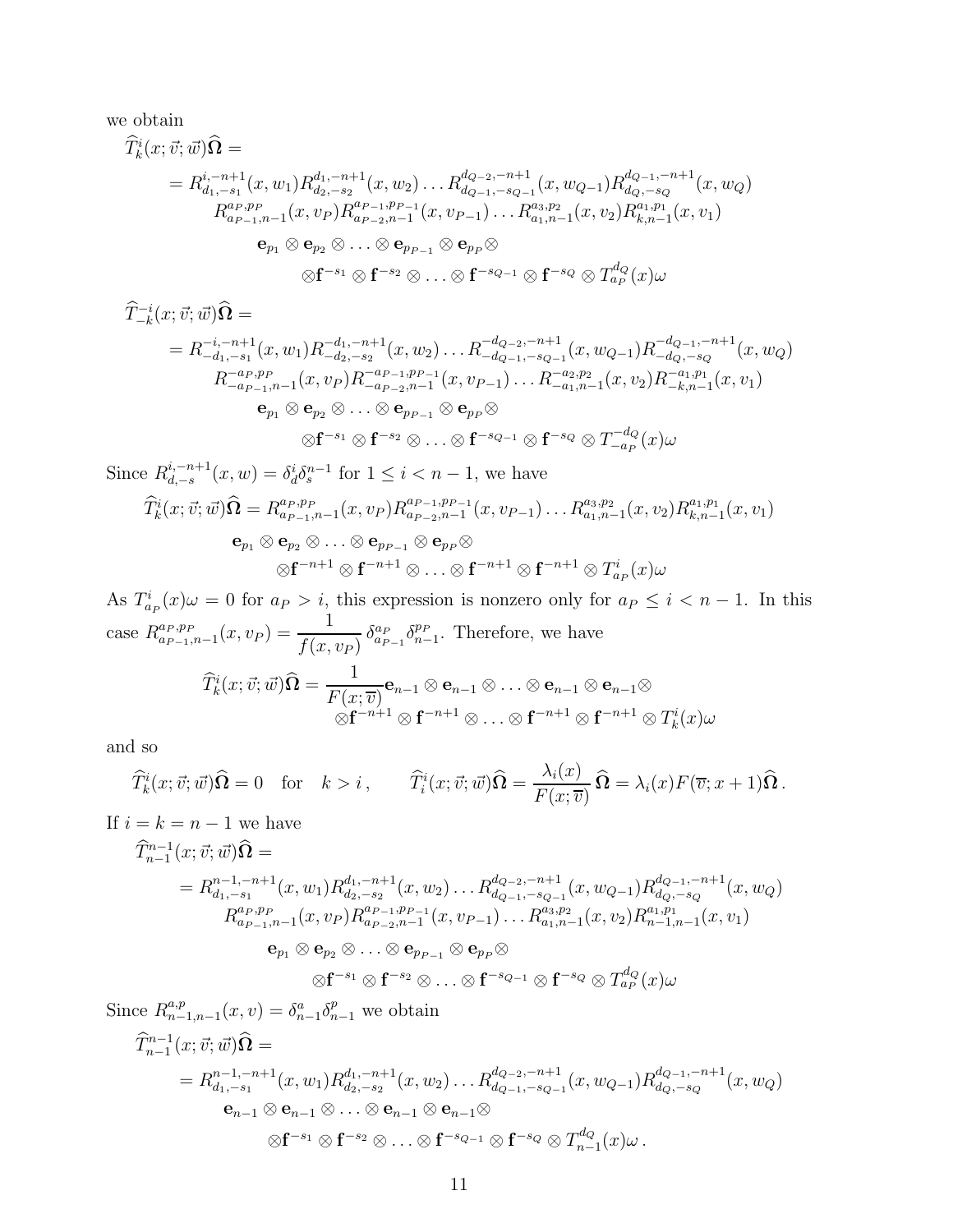The conditions  $T_{n-}^{d_Q}$  $n_{n-1}^{dQ}(x)$ ω = 0 for  $d_Q$  < n − 1 and  $T_{n-1}^{n-1}(x)$ ω =  $\lambda_{n-1}(x)$ ω lead to the equations

$$
\begin{split}\n\widehat{T}_{n-1}^{n-1}(x; \vec{v}; \vec{w})\widehat{\mathbf{\Omega}} &= \\
&= \lambda_{n-1}(x)R_{d_1, -s_1}^{n-1, -n+1}(x, w_1)R_{d_2, -s_2}^{d_1, -n+1}(x, w_2)\dots R_{d_{Q-1}, -s_{Q-1}}^{d_{Q-2}, -n+1}(x, w_{Q-1})R_{n-1, -s_Q}^{d_{Q-1}, -n+1}(x, w_Q) \\
&\mathbf{e}_{n-1} \otimes \mathbf{e}_{n-1} \otimes \dots \otimes \mathbf{e}_{n-1} \otimes \mathbf{e}_{n-1} \otimes \\
&\quad \otimes \mathbf{f}^{-s_1} \otimes \mathbf{f}^{-s_2} \otimes \dots \otimes \mathbf{f}^{-s_{Q-1}} \otimes \mathbf{f}^{-s_Q} \otimes \omega\n\end{split}
$$

However,  $R_{n-1,-s}^{d,-n+1}$  $_{n-1,-s}^{d,-n+1}(x,w) = (1 - \tilde{h}(w,x))\delta_{n-1}^d \delta_s^{n-1} = f(x-n+1+\eta,w)\delta_{n-1}^d \delta_s^{n-1},$  and so  $\widehat{T}_{n-1}^{n-1}(x;\vec{v};\vec{w})\widehat{\Omega} = \lambda_{n-1}(x)F(x-n+1+\eta;\overline{w})\widehat{\Omega}.$ 

Since  $R^{-a,p}_{-k,n}$  $\zeta_{-k,n-1}^{-a,p}(x,v) = \delta_k^a \delta_{n-1}^p$  for  $1 \le k < n-1$  we have

$$
\begin{split}\n\widehat{T}_{-k}^{-i}(x; \vec{v}; \vec{w})\widehat{\mathbf{\Omega}} &= \\
&= R_{-d_1, -s_1}^{-i, -n+1}(x, w_1) R_{-d_2, -s_2}^{-d_1, -n+1}(x, w_2) \dots R_{-d_{Q-1}, -s_{Q-1}}^{-d_{Q-2}, -n+1}(x, w_{Q-1}) R_{-d_Q, -s_Q}^{-d_{Q-1}, -n+1}(x, w_Q) \\
&\mathbf{e}_{n-1} \otimes \mathbf{e}_{n-1} \otimes \dots \otimes \mathbf{e}_{n-1} \otimes \mathbf{e}_{n-1} \otimes \\
&\otimes \mathbf{f}^{-s_1} \otimes \mathbf{f}^{-s_2} \otimes \dots \otimes \mathbf{f}^{-s_{Q-1}} \otimes \mathbf{f}^{-s_Q} \otimes T_{-k}^{-d_Q}(x)\omega\n\end{split}
$$

For  $k < d_Q$  the relation  $T_{-k}^{-d_Q}$  $-\frac{u}{k}a(x) \omega = 0$  holds. Therefore, this expression is nonzero for  $1 \leq d_Q \leq k < n-1$  only. But in this case  $R^{-d_{Q-1},-n+1}_{-d_Q,-s_Q}$  $\frac{-d_{Q-1}, -n+1}{-d_Q, -s_Q}(x, w_Q) = \frac{1}{f(w_Q)}$  $f(w_Q, x)$  $\delta_{\delta\alpha}^{d_{Q-1}}$  $\frac{d_{Q-1}}{\delta_Q} \delta_{s_Q}^{n-1}$ . By repeatedly using this relationship, we get

$$
\widehat{T}_{-k}^{-i}(x;\vec{v};\vec{w})\widehat{\Omega} = \frac{1}{F(\overline{w};x)} \mathbf{e}_{n-1} \otimes \mathbf{e}_{n-1} \otimes \ldots \otimes \mathbf{e}_{n-1} \otimes \mathbf{e}_{n-1} \otimes \ldots \otimes \mathbf{e}_{n-1}
$$

$$
\otimes \mathbf{f}^{-n+1} \otimes \mathbf{f}^{-n+1} \otimes \ldots \otimes \mathbf{f}^{-n+1} \otimes \mathbf{f}^{-n+1} \otimes T_{-k}^{-i}(x)\omega
$$

The relations  $T_{-k}^{-i}$  $\sum_{-k}^{n-i}(x)\omega = 0$  for  $k < i$  and  $T_{-i}^{-i}(x)\omega = \lambda_{-i}(x)\omega$  lead to the equations  $\widehat{T}_{-k}^{-i}(x; \vec{v}; \vec{w})\widehat{\Omega} = 0$  for  $k < i$  and

$$
\widehat{T}_{-i}^{-i}(x;\vec{v};\vec{w})\widehat{\Omega} = \frac{\lambda_{-i}(x)}{F(\overline{w};x)}\widehat{\Omega} = \lambda_{-i}(x)F(x-1;\overline{w})\widehat{\Omega}.
$$

For  $i = k = n - 1$  we have

$$
\hat{T}_{-n+1}^{-n+1}(x; \vec{v}; \vec{w})\hat{\Omega} =
$$
\n
$$
= R_{-d_1, -s_1}^{-n+1, -n+1}(x, w_1)R_{-d_2, -s_2}^{-d_1, -n+1}(x, w_2) \dots R_{-d_{Q-1}, -s_{Q-1}}^{-d_{Q-2}, -n+1}(x, w_{Q-1})R_{-d_Q, -s_Q}^{-d_{Q-1}, -n+1}(x, w_Q)
$$
\n
$$
R_{-a_{P-1}, n-1}^{-a_{P,P_P}(x, v_P)R_{-a_{P-2}, n-1}^{-a_{P-1}, p_{P-1}}(x, v_{P-1}) \dots R_{-a_1, n-1}^{-a_2, p_2}(x, v_2)R_{-n+1, n-1}^{-a_1, p_1}(x, v_1)
$$
\n
$$
\mathbf{e}_{p_1} \otimes \mathbf{e}_{p_2} \otimes \dots \otimes \mathbf{e}_{p_{P-1}} \otimes \mathbf{e}_{p_P} \otimes
$$
\n
$$
\otimes \mathbf{f}^{-s_1} \otimes \mathbf{f}^{-s_2} \otimes \dots \otimes \mathbf{f}^{-s_{Q-1}} \otimes \mathbf{f}^{-s_Q} \otimes T_{-a_P}^{-d_Q}(x) \omega
$$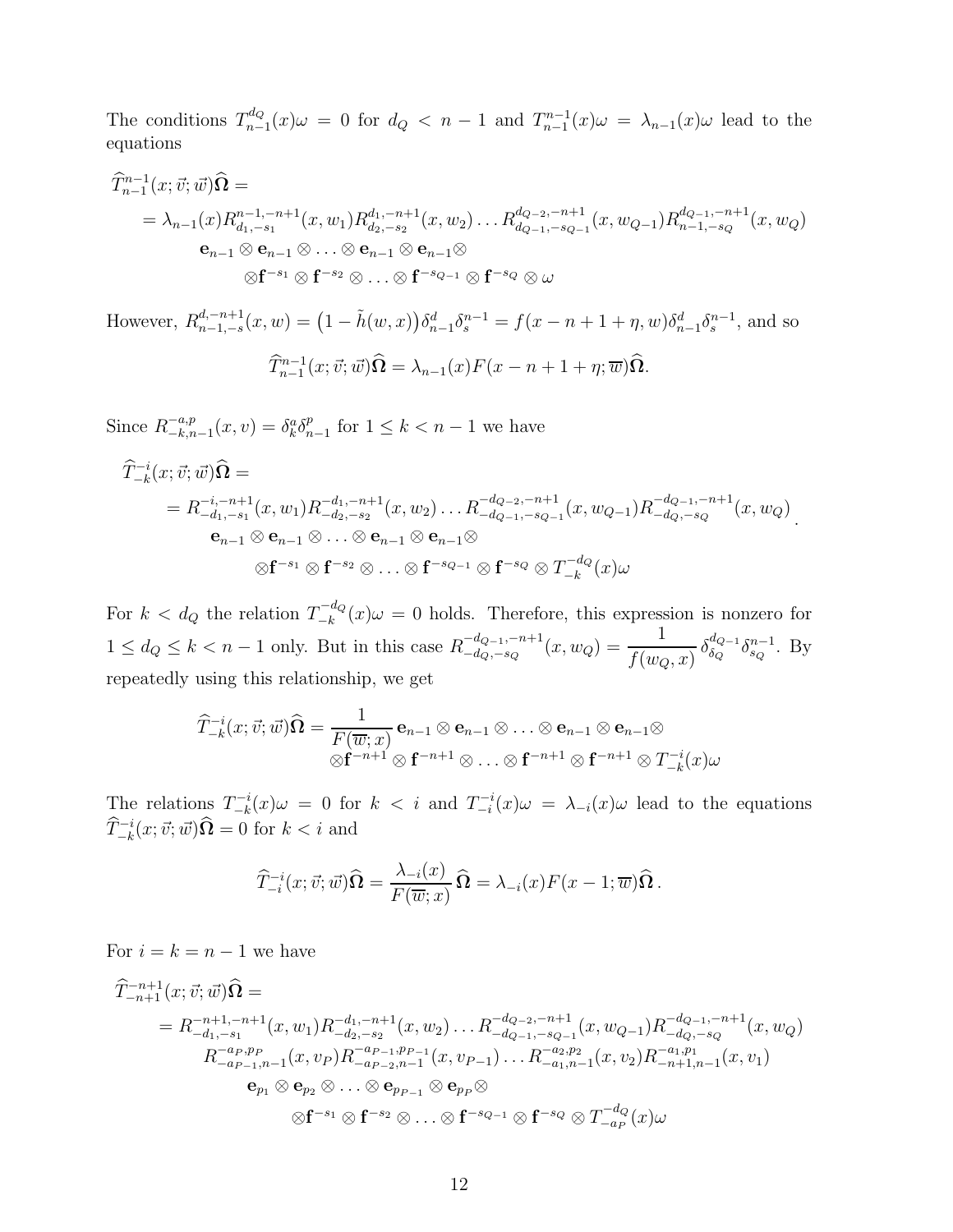Since  $R^{-n+1,-n+1}_{-d,-s}$  $\zeta_{-d,-s}^{n+1,-n+1}(x,w) = \delta_d^{n-1} \delta_s^{n-1}$ , we obtain

$$
\begin{split}\n\widehat{T}_{-n+1}^{-n+1}(x; \vec{v}; \vec{w})\widehat{\Omega} &= \\
&= R_{-a_{P-1},n-1}^{-a_{P},p_{P}}(x,v_{P})R_{-a_{P-2},n-1}^{-a_{P-1},p_{P-1}}(x,v_{P-1})\dots R_{-a_{1},n-1}^{-a_{2},p_{2}}(x,v_{2})R_{-n+1,n-1}^{-a_{1},p_{1}}(x,v_{1}) \\
&\mathbf{e}_{p_{1}} \otimes \mathbf{e}_{p_{2}} \otimes \dots \otimes \mathbf{e}_{p_{P-1}} \otimes \mathbf{e}_{p_{P}} \otimes \\
&\otimes \mathbf{f}^{-n+1} \otimes \mathbf{f}^{-n+1} \otimes \dots \otimes \mathbf{f}^{-n+1} \otimes \mathbf{f}^{-n+1} \otimes T_{-a_{P}}^{-n+1}(x)\omega\n\end{split}
$$

The conditions  $T_{-a}^{-n+1}(x)\omega = 0$  for  $a_P < n-1$  and  $T_{-n+1}^{-n+1}(x)\omega = \lambda_{-n+1}(x)\omega$  lead to

$$
\hat{T}_{-n+1}^{-n+1}(x; \vec{v}; \vec{w})\hat{\Omega} =
$$
\n
$$
= \lambda_{-n+1}(x)R_{-a_{P-1},n-1}^{-n+1, pp}(x, v_P)R_{-a_{P-2},n-1}^{-a_{P-1}, pp-1}(x, v_{P-1})\dots R_{-a_1,n-1}^{-a_2, pq}(x, v_2)R_{-n+1,n-1}^{-a_1, pq}(x, v_1)
$$
\n
$$
\mathbf{e}_{p_1} \otimes \mathbf{e}_{p_2} \otimes \dots \otimes \mathbf{e}_{p_{P-1}} \otimes \mathbf{e}_{p_P} \otimes
$$
\n
$$
\otimes \mathbf{f}^{-n+1} \otimes \mathbf{f}^{-n+1} \otimes \dots \otimes \mathbf{f}^{-n+1} \otimes \mathbf{f}^{-n+1} \otimes \omega
$$

However,  $R_{-a,n-1}^{-n+1,p}$  $\begin{array}{l} (-n+1,p(x,v)) = (1 - \tilde{h}(x,v))\delta_a^{n-1}\delta_{n-1}^p = f(v,x+n-1-\eta)\delta_a^{n-1}\delta_{n-1}^p, \text{ and so} \end{array}$  $\widehat{T}_{-n+1}^{-n+1}(x;\vec{v};\vec{\omega})\widehat{\mathbf{\Omega}} = \lambda_{-n+1}(x)F(\overline{v};x+n-1-\eta)\widehat{\mathbf{\Omega}}$ 

These three theorems show that to find the Bethe vectors  $\mathfrak{B}(\vec{v}; \vec{w})$  for the RTT–algebra  $\mathcal{A}_n$ , it is sufficient to find the Bethe vectors for the RTT–algebra  $\mathcal{A}_{n-1}$  that is generated by the operators  $\widehat{T}_k^i(x; \vec{v}; \vec{w})$ ,  $\widehat{T}_{-k}^{-i}(x; \vec{v}; \vec{w})$ , where  $i, k = 1, \ldots, n-1$ , and that has a vacuum vector  $\Omega$ .

 $\Box$ 

## 5 Conclusion

The paper describes the construction of eigenvectors for the representations of the RTT– algebra  $A_n$  by using the highest weight vectors for the representation of the RTT–algebra  $\mathcal{A}_{n-1}$ . We meet these RTT–algebras [\[1,](#page-13-0) [2\]](#page-13-1) while studying the algebraic Bethe ansatz for the RTT–algebras of  $sp(2n)$  and  $o(2n)$  types.

In the special cases, when  $\overline{v}$  or  $\overline{w}$  is an empty set, our construction is known as the algebraic nested Bethe ansatz, which was formulated in [\[3\]](#page-13-2). So our construction of the Bethe vectors is a generalization of the algebraic nested Bethe ansatz to the RTT–algebra of  $\mathcal{A}_n$  type.

For the RTT–algebra of  $A_2$  type we get from theorems 2, 3 and 4 the Bethe vectors

$$
\mathfrak{B}_{2}(\vec{v};\vec{w})=T_{1}^{2}(\vec{v})T_{-2}^{-1}(\vec{w})\omega
$$

and the Bethe conditions

$$
\lambda_2(v_\ell) F(\overline{v}_\ell; v_\ell) F(\overline{w}; v_\ell - 1 + \eta) = \lambda_1(v_\ell) F(v_\ell - 1 + \eta; \overline{w}) F(v_\ell; \overline{v}_\ell)
$$
  

$$
\lambda_{-2}(w_s) F(w_s; \overline{w}_s) F(w_s + 1 - \eta; \overline{v}) = \lambda_{-1}(w_s) F(\overline{v}; w_s + 1 - \eta) F(\overline{w}_s; w_s),
$$

which we found for this algebra and  $\nu = -1$  in [\[4\]](#page-13-3).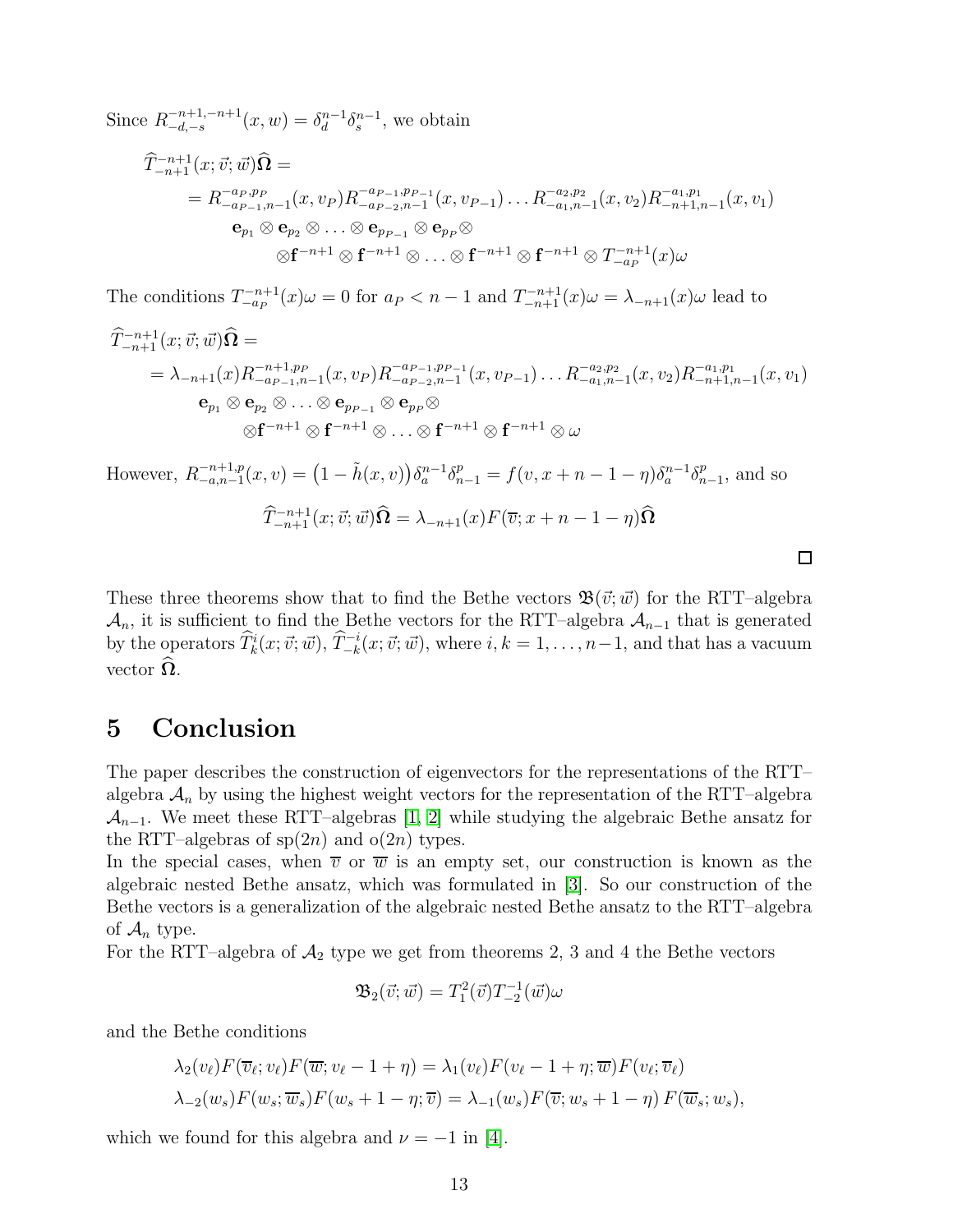For higher n it is possible by means of Theorems 2, 3 and 4 step-by-step to decrease value n and thus obtain an explicit form of the Bethe vectors. For the RTT–algebra of  $gl(n)$ type this procedure leads to trace-formula [\[5\]](#page-13-4). We intend to publish a similar explicit form of the Bethe vectors for the RTT–algebras  $\mathcal{A}_n$ , of sp(2n) and o(2n) types in the near future.

## <span id="page-13-0"></span>References

- [1] Burdík C., Navrátil O.: Nested Bethe ansatz for RTT—algebra of  $\text{sp}(2n)$  type. Phys. of Part. and Nucl. 69 No. 5 (2018) 936–942.
- <span id="page-13-1"></span>[2] Burdík C., Navrátil O.: Nested Bethe ansatz for RTT—algebra of so $(2n)$  type. Phys. of Atom. Nucl. 81 No. 6 (2018) 810–814.
- <span id="page-13-2"></span>[3] Kulish P.P., Reshetikhin N.Yu.: Diagonalization of GL(N) invariant transfer matrices and quantum N-wave system (Lee model) J. Phys.  $A$ . **16** (1983) L591–L596.
- <span id="page-13-4"></span><span id="page-13-3"></span>[4] Burdík C., Navrátil O.: Nested Bethe ansatz for RTT—algebra of sp(4) type. Theor. and Math. Phys. **198** No. 1 (2019) 1–16.
- [5] Mukhin E., Tarasov V., Varchenko A.: Bethe eigenvectors of higher transfer matrices. J. Stat. Mech. 8 (2006) P08002; preprint: [math.QA/0605015.](http://arxiv.org/abs/math/0605015)

# Appendix

#### A1 Commutation relations in the RTT–algebra  $A_n$

The RTT–equation for the RTT–algebra  $A_n$  leads to the commutation relations

$$
T_k^i(x)T_s^r(y) + g(x, y)T_k^r(x)T_s^i(y) = T_s^r(y)T_k^i(x) + g(x, y)T_k^r(y)T_s^i(x)
$$
  
\n
$$
T_{-k}^{-i}(x)T_{-s}^{-r}(y) + g(x, y)T_{-k}^{-r}(x)T_{-s}^{-i}(y) = T_{-s}^{-r}(y)T_{-k}^{-i}(x) + g(x, y)T_{-k}^{-r}(y)T_{-s}^{-i}(x)
$$
  
\n
$$
T_k^i(x)T_{-s}^{-r}(y) - \delta^{i,r}k(x, y)\sum_{p=1}^n T_k^p(x)T_{-s}^{-p}(y) = T_{-s}^{-r}(y)T_k^i(x) - \delta_{k,s}k(x, y)\sum_{p=1}^n T_{-p}^{-r}(y)T_p^i(x)
$$
  
\n
$$
T_{-k}^{-i}(x)T_s^r(y) - \delta^{i,r}h(x, y)\sum_{p=1}^n T_{-k}^{-p}(x)T_s^p(y) = T_s^r(y)T_{-k}^{-i}(x) - \delta_{k,s}h(x, y)\sum_{p=1}^n T_p^r(y)T_{-p}^{-i}(x)
$$
  
\n
$$
T_k^i(x)T_s^r(y) + g(y, x)T_s^i(x)T_k^r(y) = T_s^r(y)T_k^i(x) + g(y, x)T_s^i(y)T_k^r(x)
$$
  
\n
$$
T_{-k}^{-i}(x)T_{-s}^{-r}(y) + g(y, x)T_{-s}^{-i}(x)T_{-k}^{-r}(y) = T_{-s}^{-r}(y)T_{-k}^{-i}(x) + g(y, x)T_{-s}^{-i}(y)T_{-k}^{-r}(x)
$$
  
\n
$$
T_k^i(x)T_{-s}^{-r}(y) - \delta_{k,s}h(y, x)\sum_{p=1}^n T_p^i(x)T_{-p}^{-r}(y) = T_s^r(y)T_k^i(x) - \delta^{i,r}h(y, x)\sum_{p=1}^n T_{-s}^{-p}(y)T_k^p(x)
$$
  
\n
$$
T_{-k}^{-i}(x)T_s^r(y) - \delta_{k,s}k(y, x)\sum_{p=1}^n T_{-p}^{-i}(x)T_p^r(y) = T_s^r(y)T_{-k
$$

#### A2 Action of the operators  $T_{\pm n}^{\pm n}$  $\check{\mathtt{T}}^{\pm n}_\pm(x)$  and  $\tilde{\mathtt{T}}^{(\pm)}(x)$  on the Bethe vectors

First, we will rewrite the commutation relations using the operators action for  $P = Q = 1$ .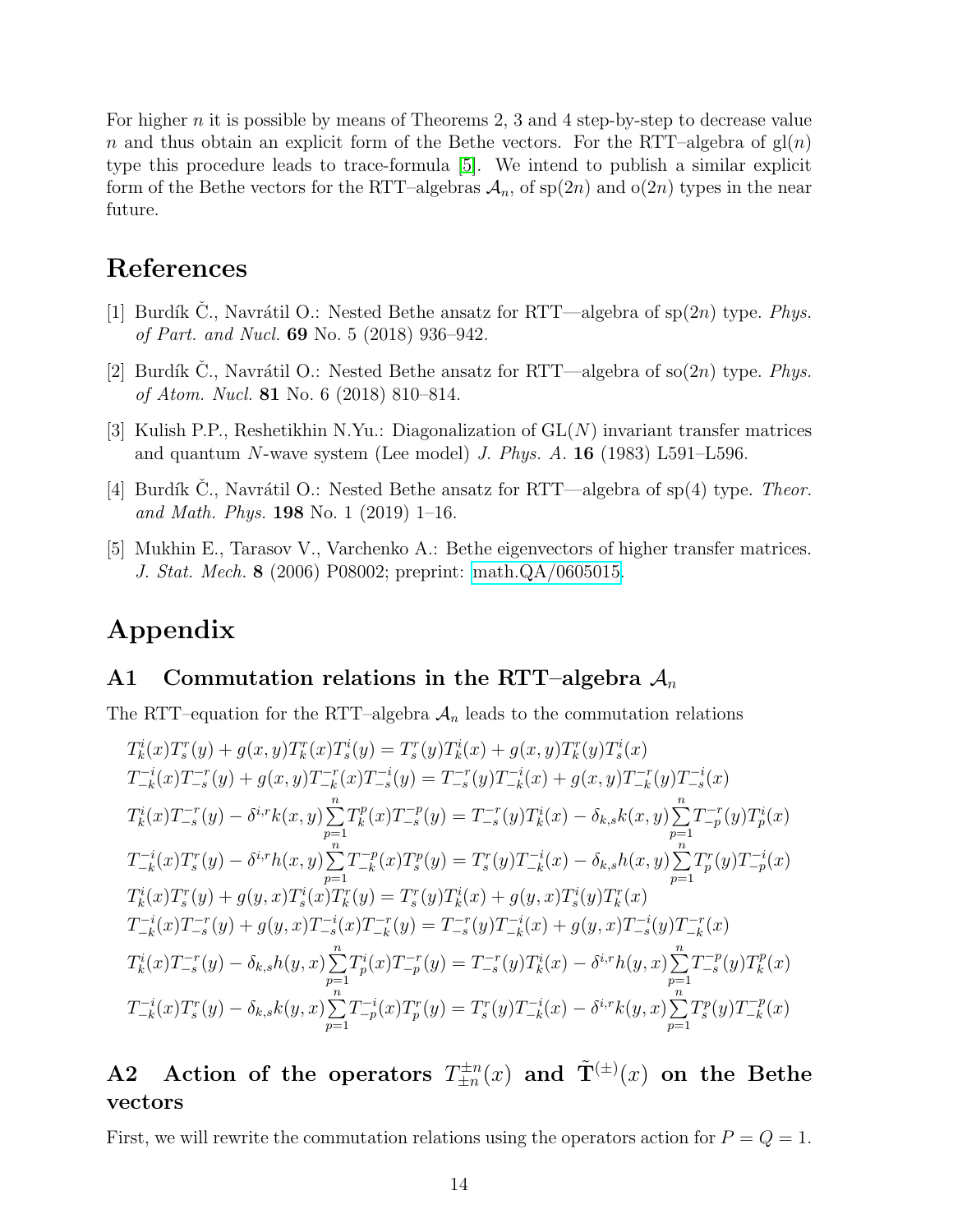**Lemma 1.** In the RTT–algebra  $A_n$  the following relations are true:

$$
\begin{array}{l} T_{n}^{n}(x)\Big\langle {\bf b}_{1^{+}}^{(+)}(v),{\bf e}_{k}\Big\rangle =f(v,x)\Big\langle {\bf b}_{1^{+}}^{(+)}(v),{\bf e}_{k}\Big\rangle T_{n}^{n}(x)-g(v,x)\Big\langle {\bf b}_{1^{+}}^{(+)}(x),{\bf e}_{k}\Big\rangle T_{n}^{n}(v)\\ T_{-n}^{-n}(x)\Big\langle {\bf b}_{1}^{(-)}(w),{\bf f}^{-r}\Big\rangle =f(x,w)\Big\langle {\bf b}_{1}^{(-)}(w),{\bf f}^{-r}\Big\langle T_{-n}^{-n}(x)-g(x,w)\Big\langle {\bf b}_{1}^{(-)}(x),{\bf f}^{-r}\Big\rangle T_{-n}^{-n}(w)\\ \tilde{\bf T}_{0}^{(+)}(x)\Big\langle {\bf b}_{1^{+}}^{(+)}(v),{\bf e}_{k}\Big\rangle =f(x,v)\Big\langle {\bf b}_{1^{+}}^{(+)}(v),\tilde{\bf T}_{0}^{(+)}(x)\widehat{\bf R}_{0+,1+}^{(+,+)}(x,v)\big(I_{0+}\otimes {\bf e}_{k}\big)\Big\rangle \\ -g(x,v)\Big\langle {\bf b}_{1^{+}}^{(-)}(x),\tilde{\bf T}_{0}^{(-)}(v),\tilde{\bf R}_{0-,1^{+}}^{(-)}(x,w)\tilde{\bf T}_{0}^{(-)}(x)\big(\tilde{\bf I}_{-}\otimes {\bf f}^{-r}\big)\Big\rangle \\ -g(w,x)\Big\langle {\bf b}_{1}^{(-)}(x),\tilde{\bf R}_{0-,1^{+}}^{(-)}\tilde{\bf T}_{0}^{(-)}(w)\big(\tilde{\bf I}_{-}\otimes {\bf f}^{-r}\big)\Big\rangle \\ -g(w,x)\Big\langle {\bf b}_{1}^{(-)}(x),\tilde{\bf R}_{0-,1^{+}}^{(-)}\tilde{\bf T}_{0}^{(-)}(w)\big(\tilde{\bf I}_{-}\otimes {\bf f}^{-r}\big)\Big\rangle \\ T_{n}^{n}(x)\Big\langle {\bf b}_{1}^{(-)}(w),{\bf f}^{-r}\Big\rangle =\frac{\tilde{h}(w,x)}{h(w,x)}\Big\langle {\bf b}_{1}^{(-)}(w),{\bf f}^{-r}\Big\rangle T_{n}^{n}(x)+\\ +\tilde{h}(w,x)\operatorname{Tr}_{0}\Big\langle {\bf b}_{1^{+}}^{(+)}(x),\tilde{\bf P}_{1+,1^{+}}^{(+)}\tilde{\bf R}_{0-,1^{+}}^{(-
$$

where

$$
\widehat{\mathbb{R}}_{0_{+},1_{+}}^{(+,+)} = \widetilde{\mathbf{R}}_{0_{+},1_{+}}^{(+,+)}(x,x) = \sum_{i,k=1}^{n-1} \mathbf{E}_{k}^{i} \otimes \mathbf{E}_{i}^{k}, \qquad \widehat{\mathbb{R}}_{0_{+},1_{-}^{*}}^{(+,-)} = \sum_{r,s=1}^{n-1} \mathbf{E}_{s}^{r} \otimes \mathbf{F}_{-s}^{-r}
$$
  

$$
\widehat{\mathbb{R}}_{0_{-},1_{-}^{*}}^{(-,-)} = \widehat{\mathbf{R}}_{0_{-},1_{-}^{*}}^{(-,-)}(w,w) = \sum_{r,s=1}^{n-1} \mathbf{E}_{-s}^{-r} \otimes \mathbf{F}_{-r}^{-s}, \qquad \widehat{\mathbb{R}}_{0_{-},1_{+}}^{(-,+)} = \sum_{i,k=1}^{n-1} \mathbf{E}_{-k}^{-i} \otimes \mathbf{E}_{k}^{i}
$$

and  $\widehat{\mathbb{P}}^{(+,-)}_{1_+,1_-^*}, \widehat{\mathbb{P}}^{(-,+)}_{1_-^*,1_+}$  are the linear mappings  $\widehat{\mathbb{P}}^{(+,-)}_{1_+,1_-^*}: \mathcal{V}^*_{1_+^*}$  $v_{1}^* \rightarrow \mathcal{V}_{1_+}, \widehat{\mathbb{P}}_{1^*_{-},1_+}^{(-,+)} : \mathcal{V}_{1_+} \rightarrow \mathcal{V}_{1^*_{-}}^*$  defined by  $\widehat{\mathbb{P}}^{(+,-)}_{1_+,1^*_-} \mathbf{f}^{-r} = \mathbf{e}_r \,, \qquad \qquad \widehat{\mathbb{P}}^{(-,+)}_{1^*,1_+} \mathbf{e}_k = \mathbf{f}^{-k}.$ 

PROOF: The first two equations are only otherwise written commutation relations

$$
T_n^n(x)T_k^n(v) = f(v, x)T_k^n(v)T_n^n(x) - g(v, x)T_k^n(x)T_n^n(v),
$$
  
\n
$$
T_{-n}^{-n}(x)T_{-n}^{-r}(w) = f(x, w)T_{-n}^{-r}(w)T_{-n}^{-n}(x) - g(x, w)T_{-n}^{-r}(x)T_{-n}^{-n}(w)
$$

and the third and fourth relationships are the matrix notation of the commutation relations

$$
T_s^r(x)T_k^n(v) = T_k^n(v)T_s^r(x) + g(x,v)T_s^n(v)T_k^r(x) - g(x,v)T_s^n(x)T_k^r(v),
$$
  
\n
$$
T_{-k}^{-i}(x)T_{-n}^{-r}(w) = T_{-n}^{-r}(w)T_{-k}^{-i}(x) + g(w,x)T_{-n}^{-i}(w)T_{-k}^{-r}(x) - g(w,x)T_{-n}^{-i}(x)T_{-k}^{-r}(w).
$$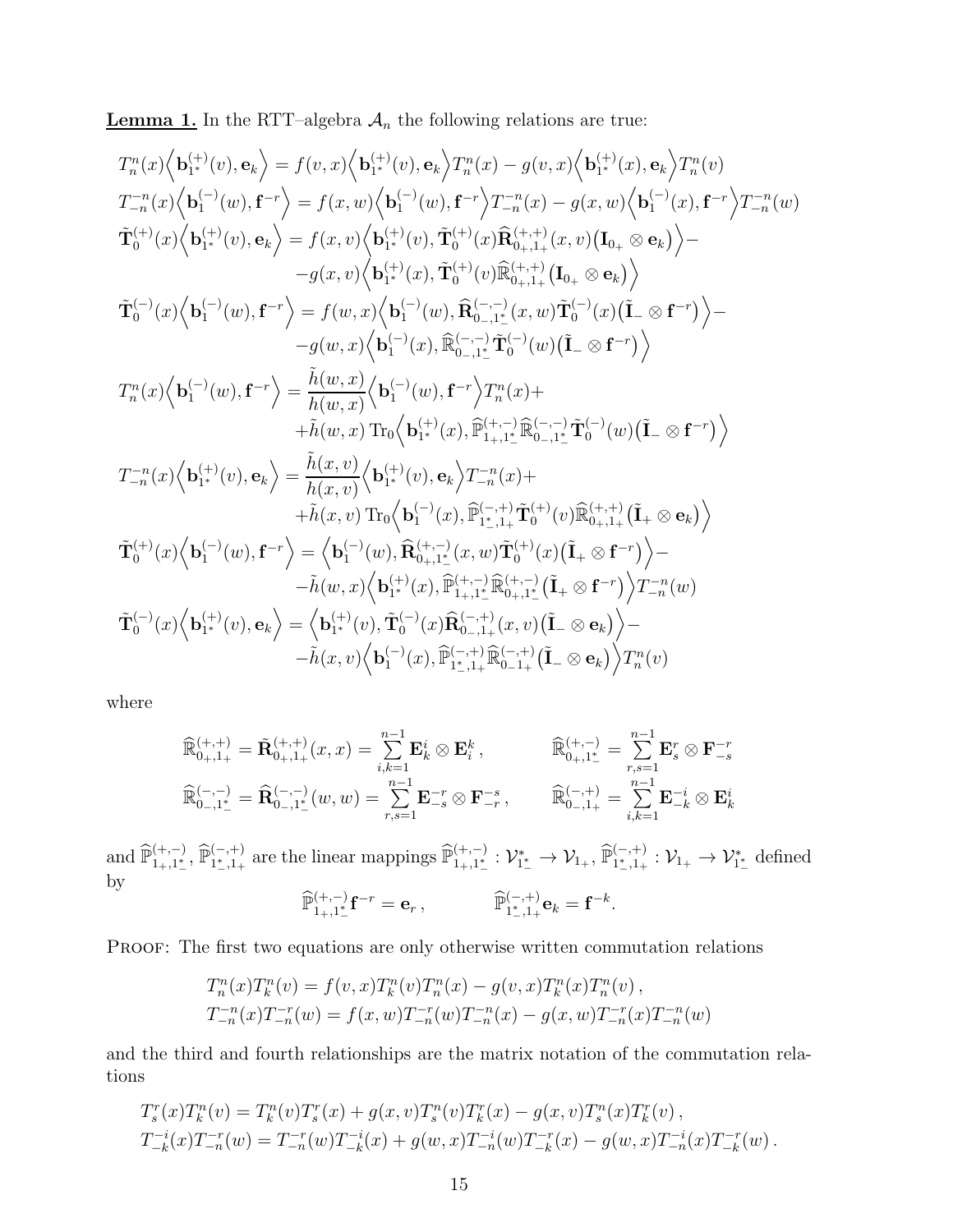To prove the fifth relation, we first use the commutation relation

<span id="page-15-0"></span>
$$
T_n^n(x)T_{-n}^{-r}(w) = T_{-n}^{-r}(w)T_n^n(x) - k(x,w)\sum_{p=1}^n T_{-p}^{-r}(w)T_p^n(x) =
$$
  
= 
$$
\left(1 - k(x,w)\right)T_{-n}^{-r}(w)T_n^n(x) - k(x,w)\sum_{p=1}^{n-1} T_{-p}^{-r}(w)T_p^n(x).
$$
 (6)

If we sum the commutation relations

$$
T_{-k}^{-r}(w)T_k^n(x) = T_k^n(x)T_{-k}^{-r}(w) - h(w, x)\sum_{p=1}^n T_p^n(x)T_{-p}^{-r}(w)
$$

over  $k = 1, \ldots, n - 1$ , we find that

$$
\sum_{p=1}^{n-1} T_{-p}^{-r}(w) T_p^n(x) = \left(1 - (n-1)h(w, x)\right) \sum_{p=1}^{n-1} T_p^n(x) T_{-p}^{-r}(w) - (n-1)h(w, x) T_n^n(x) T_{-n}^{-r}(w)
$$

When we substitute this equality into [\(6\)](#page-15-0), we get

<span id="page-15-3"></span>
$$
T_n^n(x)T_{-n}^{-r}(w) = \left(1 + \tilde{h}(w, x)\right)T_{-n}^{-r}(w)T_n^n(x) + \tilde{h}(w, x)\sum_{p=1}^{n-1} T_p^n(x)T_{-p}^{-r}(w) \tag{7}
$$

which is another notation of the fifth relationship.

To prove the sixth relation, we use the commutation relations

<span id="page-15-1"></span>
$$
T_{-n}^{-n}(x)T_k^n(v) = \left(1 - k(v,x)\right)T_k^n(v)T_{-n}^{-n}(x) - k(v,x)\sum_{p=1}^{n-1}T_k^p(v)T_{-n}^{-p}(x). \tag{8}
$$

If we sum the commutation relations

$$
T_k^i(v)T_{-n}^{-i}(x) = T_{-n}^{-i}(x)T_k^i(v) - h(x,v)T_{-n}^{-n}(x)T_k^n(v) - h(x,v)\sum_{p=1}^{n-1}T_{-n}^{-p}(x)T_k^p(v),
$$

over  $i = 1, \ldots, n-1$ , we obtain

$$
\sum_{p=1}^{n-1} T_k^p(v) T_{-n}^{-p}(x) = \left(1 - (n-1)h(x,v)\right) \sum_{p=1}^{n-1} T_{-n}^{-p}(x) T_k^p(v) - (n-1)h(x,v) T_{-n}^{-n}(x) T_k^n(v).
$$

When we substitute this relation into [\(8\)](#page-15-1), we get

<span id="page-15-2"></span>
$$
T_{-n}^{-n}(x)T_k^n(v) = \left(1 + \tilde{h}(x,v)\right)T_k^n(v)T_{-n}^{-n}(x) + \tilde{h}(x,v)\sum_{p=1}^{n-1}T_{-n}^{-p}(x)T_k^p(v) \tag{9}
$$

which can be written in the form shown in Lemma.

To prove the seventh and eighth relationships, we first use the commutation relations

$$
T_k^i(x)T_{-n}^{-r}(w) = T_{-n}^{-r}(w)T_k^i(x) - \delta^{i,r}h(w,x)T_{-n}^{-n}(w)T_k^n(x) - \delta^{i,r}h(w,x)\sum_{p=1}^{n-1}T_{-n}^{-p}(w)T_k^p(x)
$$
  

$$
T_{-s}^{-r}(x)T_k^n(v) = T_k^n(v)T_{-s}^{-r}(x) - \delta_{k,s}h(x,v)T_n^n(v)T_{-n}^{-r}(x) - \delta_{k,s}h(x,v)\sum_{p=1}^{n-1}T_p^n(v)T_{-p}^{-r}(x).
$$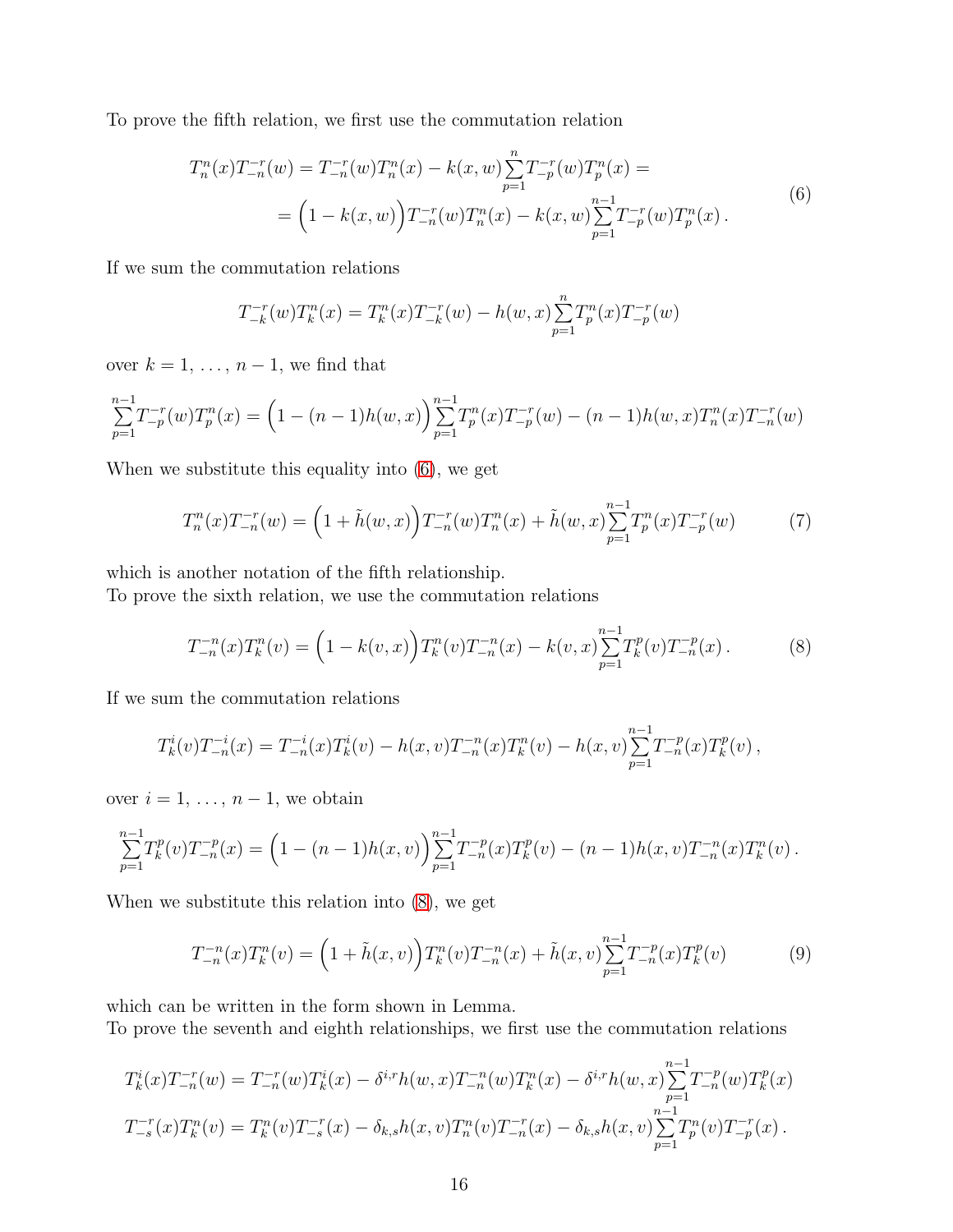Using equations [\(9\)](#page-15-2) and [\(7\)](#page-15-3), we obtain

$$
T_k^i(x)T_{-n}^{-r}(w) = T_{-n}^{-r}(w)T_k^i(x) - \delta^{i,r}\tilde{h}(w,x)\sum_{p=1}^{n-1}T_{-n}^{-p}(w)T_k^p(x) - \delta^{i,r}\tilde{h}(w,x)T_k^n(x)T_{-n}^{-n}(w)
$$
  

$$
T_{-s}^{-r}(x)T_k^n(v) = T_k^n(v)T_{-s}^{-r}(x) - \delta_{k,s}\tilde{h}(x,v)\sum_{p=1}^{n-1}T_p^n(v)T_{-p}^{-r}(x) - \delta_{k,s}\tilde{h}(x,v)T_{-n}^{-r}(x)T_n^n(v)
$$

which are other notations of the last two equations of Lemma.

Using Lemma 1, it is relatively easy to find members in which  $x$  is exchanged with the first component of the vectors  $\vec{v}$  and  $\vec{w}$ . The members, in which x is interchanged with other components of these vectors, can be found by switching the corresponding component to the first place of vectors.

The following Lemma gives a suitable notation of the commutation relations that we use. **Lemma 2.** In the RTT–algebra  $A_n$  the following relations apply:

$$
\left\langle \mathbf{b}^{(+)}_{1^*}(x)\mathbf{b}^{(+)}_{2^*}(y),\mathbf{e}_i\otimes \mathbf{e}_k \right\rangle=\left\langle \mathbf{b}^{(+)}_{2^*}(y)\mathbf{b}^{(+)}_{1^*}(x),\widehat{\mathbf{R}}^{(+,+)}_{1^*,2^+}(x,y)\big(\mathbf{e}_i\otimes \mathbf{e}_k \big) \right\rangle\\ \left\langle \mathbf{b}^{(-)}_{1}(x)\mathbf{b}^{(-)}_{2}(y),\mathbf{f}^{-r}\otimes \mathbf{f}^{-s} \right\rangle=\left\langle \mathbf{b}^{(-)}_{2}(y)\mathbf{b}^{(-)}_{1}(x),\widehat{\mathbf{R}}^{(-,-)}_{1^*,2^*}(y,x)\big(\mathbf{f}^{-r}\otimes \mathbf{f}^{-s} \big) \right\rangle\\ \left\langle \mathbf{b}^{(+)}_{1^*}(x)\mathbf{b}^{(+)}_{2^*}(y),\mathbf{e}_i\otimes \mathbf{e}_k \right\rangle=\left\langle \mathbf{b}^{(+)}_{2^*}(x)\mathbf{b}^{(+)}_{1^*}(y),\widehat{\mathbb{R}}^{(+,+)}_{1^*,2^+}(\mathbf{e}_i\otimes \mathbf{e}_k) \right\rangle\\ \left\langle \mathbf{b}^{(-)}_{1^*}(x)\mathbf{b}^{(-)}_{2}(y),\mathbf{f}^{-r}\otimes \mathbf{f}^{-s} \right\rangle=\left\langle \mathbf{b}^{(-)}_{2}(x)\mathbf{b}^{(-)}_{1}(y),\widehat{\mathbb{R}}^{(-,-)}_{1^*,2^*}( \mathbf{f}^{-r}\otimes \mathbf{f}^{-s} ) \right\rangle\\ \left\langle \mathbf{b}^{(+)}_{1^*}(x)\mathbf{b}^{(-)}_{2}(y),\mathbf{e}_k\otimes \mathbf{f}^{-r} \right\rangle=\left\langle \mathbf{b}^{(+)}_{2^*}(x)\mathbf{b}^{(-)}_{1}(y),\widehat{\mathbb{P}}^{(-,+)}_{1^*,1^+}\widehat{\mathbb{R}}^{(+,+)}_{1^*,2^+}\widehat{\mathbb{P}}^{(+,-)}_{2^*,2^*}(\mathbf{e}_k\otimes \mathbf{f}^{-r} ) \right\rangle\\ =\left\langle \mathbf{b}^{(+)}_{2^*}(x)\mathbf{b}^{(-)}_{1}(y),\
$$

where

$$
\begin{array}{l} \displaystyle \widehat{{\bf R}}^{(-,-)}_{1^*,2^*_-}(y,x) = \frac{1}{f(y,x)}\Bigl(\tilde{{\bf I}}^*_- \otimes \tilde{{\bf I}}^*_- + g(y,x) \underset{r,s=1}{\overset{n-1}{\sum}} {\bf F}^{-r}_{-s} \otimes {\bf F}^{-s}_{-r}\Bigr)\\ \displaystyle \widehat{\mathbb{R}}^{(-,-)}_{1^*,2^*_-} = \widehat{{\bf R}}^{(-,-)}_{1^*,2^*_-}(x,x) = \underset{r,s=1}{\overset{n-1}{\sum}} {\bf F}^{-r}_{-s} \otimes {\bf F}^{-s}_{-r} \end{array}
$$

PROOF: The first and second relations are the transcripts of the commutation relations

$$
f(x,y)T_i^n(x)T_k^n(y) = T_k^n(y)T_i^n(x) + g(x,y)T_i^n(y)T_k^n(x)
$$
  

$$
f(y,x)T_{-n}^{-r}(x)T_{-n}^{-s}(y) = T_{-n}^{-s}(y)T_{-n}^{-r}(x) + g(y,x)T_{-n}^{-r}(y)T_{-n}^{-s}(x),
$$

the fifth relation is an otherwise written commutation relation

$$
T_k^n(x)T_{-n}^{-r}(y) = T_{-n}^{-r}(y)T_k^n(x)
$$

and the other equations are the identities.

 $\Box$ 

 $\Box$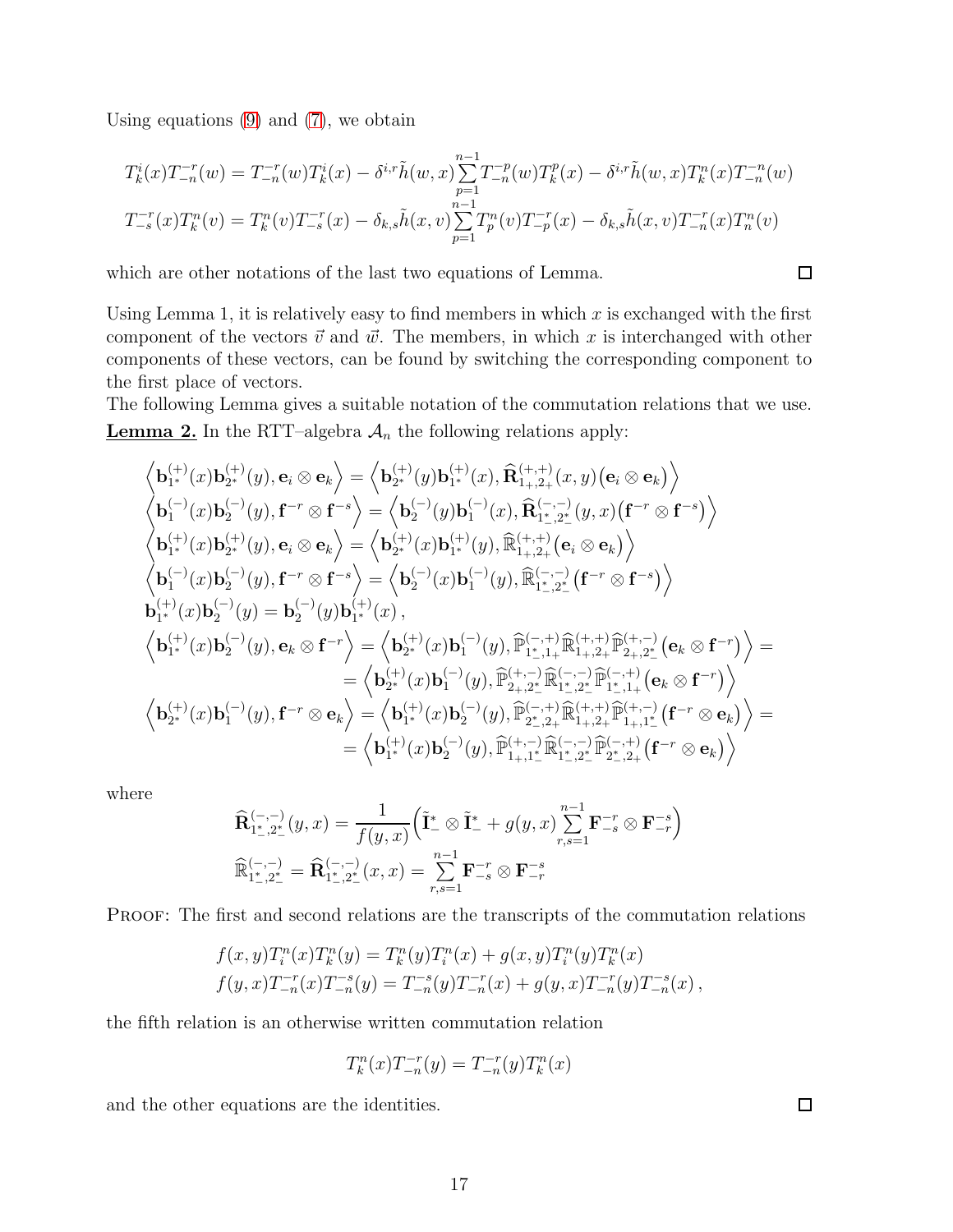To write the operators' action  $T_{\pm n}^{\pm n}(x)$  and  $\tilde{T}^{(\pm)}(x)$  on the Bethe vectors with the general  $\vec{v}$  and  $\vec{w}$ , we prefer to introduce

$$
\begin{array}{lllllllll} & \mathbf{b}^{(+)}_{k^*,1^*,\ldots,P^*}(x;\vec{v}_k)=\mathbf{b}^{(+)}_{k^*}(x)\mathbf{b}^{(+)}_{1^*,\ldots,\widehat{k}^*,\ldots,P^*}(\vec{v}_k)\\ & \mathbf{b}^{(-)}_{r;1,\ldots,Q}(x;\vec{w}_r)=\mathbf{b}^{(-)}_{r}(x)\mathbf{b}^{(-)}_{1,\ldots,\widehat{r},\ldots,Q}(\vec{w}_r)\\ & \mathbf{b}^{(+)}_{1^*,\ldots,\widehat{k}^*,\ldots,P^*}(\vec{v}_k)=\mathbf{b}^{(+)}_{1^*}(v_1)\ldots\mathbf{b}^{(+)}_{(k-1)^*}(v_{k-1})\mathbf{b}^{(+)}_{(k+1)^*}(v_{k+1})\ldots\mathbf{b}^{(+)}_{P^*}(v_P)\\ & \mathbf{b}^{(-)}_{1,\ldots,\widehat{r},\ldots,Q}(\vec{w}_r)=\mathbf{b}^{(-)}_{1}(w_1)\ldots\mathbf{b}^{(-)}_{r-1}(w_{r-1})\mathbf{b}^{(-)}_{r+1}(w_{r+1})\ldots\mathbf{b}^{(-)}_{Q}(w_Q)\\ & \mathbf{\widehat{R}^{(+,+)}_{1,\ldots,k}}(\vec{v})=\mathbf{\widehat{R}^{(+,+)}_{1^*,k^+}(v_1,v_k)\mathbf{\widehat{R}^{(+,+)}_{2^*,k^+}(v_2,v_k)\ldots\mathbf{\widehat{R}^{(+,+)}_{(k-1)+,k^+}(v_{k-1},v_k)}\\ & \mathbf{\widehat{R}^{(-,-)}_{1^*,\ldots,r^*}(\vec{w})=\mathbf{\widehat{R}^{(-,-)}_{1^*,r^*}(w_r,w_1)\mathbf{\widehat{R}^{(-,-)}_{2^*,r^*}(w_r,w_2)\ldots\mathbf{\widehat{R}^{(-,-)}_{(r-1)^*,r^*}(w_r,w_{r-1})}\\ & \mathbf{\widehat{T}^{(+,+)}_{0;1,\ldots,P}(x;\vec{v})=\mathbf{\widehat{T}^{(+)}_{0;1^*,\ldots,Q^*}(x;\vec{w})\mathbf{\widehat{T}^{(-)}_{0}}(x)\\ & \mathbf{\widehat{T}^{(-,-)}_{0;1^*,\ldots,Q^*}(x;\vec{w})=\mathbf{\widehat{R}^{(-,-)}_{0
$$

**Lemma 3.** For any  $\vec{v}$  and  $\vec{w}$  the relations

$$
T_{n}^{n}(x)\Big\langle\mathbf{b}_{1^{*},\ldots,P^{*}}^{(+)}(\vec{v}),\mathbf{e}_{\vec{k}}\Big\rangle=F(\overline{v};x)\Big\langle\mathbf{b}_{1^{*},\ldots,P^{*}}^{(+)}(\vec{v}),\mathbf{e}_{\vec{k}}\Big\rangle T_{n}^{n}(x)-\\-\sum_{v_{k}\in\overline{v}}g(v_{k},x)F(\overline{v}_{k};v_{k})\Big\langle\mathbf{b}_{k^{*};1^{*},\ldots,P^{*}}^{(+)}(\vec{v}),\widehat{\mathbf{R}}_{1,\ldots,k}^{(+,+)}(\vec{v})\mathbf{e}_{\vec{k}}\Big\rangle T_{n}^{n}(v_{k})\\T_{-n}^{-n}(x)\Big\langle\mathbf{b}_{1,\ldots,Q}^{(-)}(\vec{w}),\mathbf{f}^{-\vec{r}}\Big\rangle=F(x;\overline{w})\Big\langle\mathbf{b}_{1,\ldots,Q}^{(-)}(\vec{w}),\mathbf{f}^{-\vec{r}}\Big\rangle T_{-n}^{-n}(x)-\\-\sum_{w_{r}\in\overline{w}}g(x,w_{r})F(w_{r};\overline{w}_{r})\Big\langle\mathbf{b}_{r;1,\ldots,Q}^{(-)}(x;\vec{w}_{r}),\widehat{\mathbf{R}}_{1^{*},\ldots,r^{*}}^{(-,-)}(\vec{w})\mathbf{f}^{-\vec{r}}\Big\rangle T_{-n}^{-n}(w_{r})\\ \widetilde{\mathbf{T}}_{0}^{(+)}(x)\Big\langle\mathbf{b}_{1^{*},\ldots,P^{*}}^{(+)}(\vec{v}),\mathbf{e}_{\vec{k}}\Big\rangle=F(x;\overline{v})\Big\langle\mathbf{b}_{1^{*},\ldots,P^{*}}^{(+)}(\vec{v}),\widehat{\mathbf{T}}_{0;1,\ldots,P}^{(+,+)}(x;\vec{v})\mathbf{e}_{\vec{k}}\Big\rangle-\\-\sum_{v_{k}\in\overline{v}}g(x,v_{k})F(v_{k};\overline{v}_{k})\Big\langle\mathbf{b}_{k^{*};1^{*},\ldots,P^{*}}^{(+)}(x;\vec{v}_{k}),\widehat{\mathbf{R}}_{1,\ldots,k}^{(+,+)}(\vec{v})\widehat{\mathbb{T}}_{k;0;1,\ldots,P}^{(+,+)}(\vec{v})\mathbf{e}_{\vec{k}}\Big\rangle\\ \widetilde{\mathbf{T}}_{0}^{(-)}(x)\Big\
$$

hold in the RTT–algebra  $A_n$ 

PROOF: We can prove these statements by induction over the number of elements  $P$  and Q of the sets  $\overline{v}$  and  $\overline{w}$ .

For  $P = Q = 1$  these relations are proven in Lemma 1. We will assume that the statement is valid for P and Q and denote  $\vec{v} = (v_1, \ldots, v_P, v_{P+1}),$  $\vec{w} = (w_1, \ldots, w_Q, w_{Q+1}), \vec{k} = (k_1, \ldots, k_P, k_{P+1})$  and  $\vec{r} = (r_1, \ldots, r_Q, r_{Q+1})$ . According to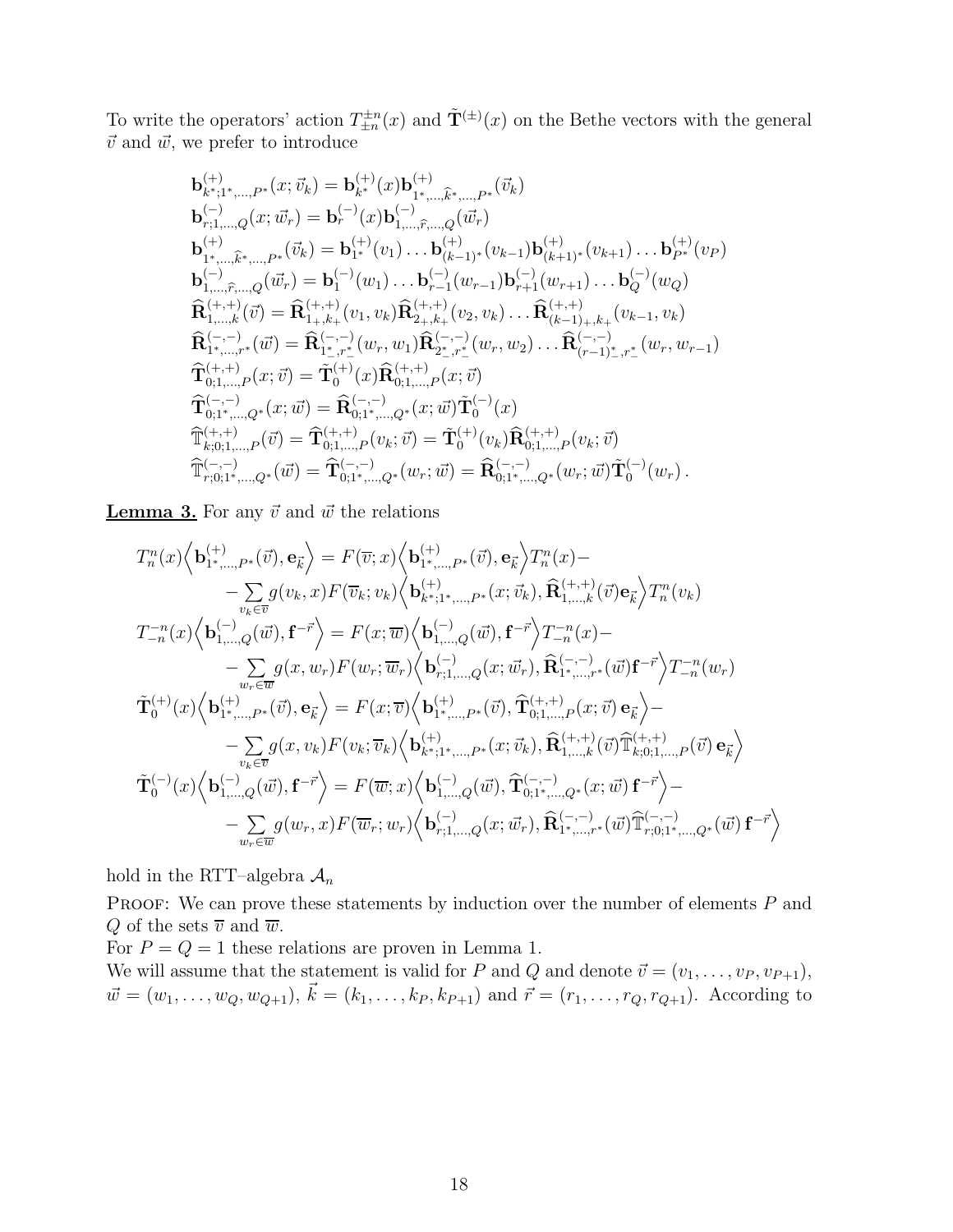the induction assumption and Lemma 1, we have

$$
\begin{array}{l} T_{n}^{n}(x)\Big \langle {\bf b}_{1}^{(+)}_{1},\ldots,(r+1)^{*}(0),{\bf e}_{K}^{+}\Big \rangle = T_{n}^{n}(x)\Big \langle {\bf b}_{1}^{(+)}_{2},\ldots,(r+1)^{*}(0,1),{\bf e}_{K_{1}}^{+}\Big \rangle = \\ = f(v_{1},x)\Big \langle {\bf b}_{1}^{(+)}(v_{1}),{\bf e}_{K_{1}}\Big \rangle T_{n}^{n}(x)\Big \langle {\bf b}_{2}^{(+)}_{2},\ldots,(r+1)^{*}(0,1),{\bf e}_{K_{1}}^{+}\Big \rangle = \\ -g(v_{1},x)\Big \langle {\bf b}_{1}^{(+)}(x),{\bf e}_{K_{1}}\Big \rangle T_{n}^{n}(v_{1})\Big \langle {\bf b}_{2}^{(+)}_{2},\ldots,(r+1)^{*}(0,1),{\bf e}_{K_{1}}^{+}\Big \rangle = \\ = F(\overline{v},x)\Big \langle {\bf b}_{1}^{(+)}(v_{1})\cdot ({\bf e}_{K_{1}}^{(+)})T_{n}^{n}(v_{1})\Big \langle {\bf b}_{2}^{(+)}(v_{2})\cdot ({\bf e}_{K_{1}}^{(+)})\cdot ({\bf f}_{1})\cdot ({\bf e}_{K_{1}}^{+})\cdot ({\bf f}_{1})\cdot ({\bf e}_{K_{1}}^{+})\cdot ({\bf f}_{1})\cdot ({\bf f}_{1})\cdot ({\bf f}_{1})\cdot ({\bf f}_{1})\cdot ({\bf f}_{1})\cdot ({\bf f}_{1})\cdot ({\bf f}_{1})\cdot ({\bf f}_{1})\cdot ({\bf f}_{1})\cdot ({\bf f}_{1})\cdot ({\bf f}_{1})\cdot ({\bf f}_{1})\cdot ({\bf f}_{1})\cdot ({\bf f}_{1})\cdot ({\bf f}_{1})\cdot ({\bf f}_{1})\cdot ({\bf f}_{1})\cdot ({\bf f}_{1})\cdot ({\bf f}_{1})\cdot ({\bf f}_{1})\cdot ({\bf f}_{1})\cdot ({\bf f}_{1})\cdot ({\bf f}_{1})\cdot ({\bf f}_{1})\cdot ({\bf f}_{1})\cdot ({\bf f}_{1})\cdot ({\bf f}_{1})\cdot ({\bf f}_{1})\cdot ({\bf f}_{1})\cdot ({\bf f}_{1})\cdot ({\bf f}_{1})\cdot ({\bf f}_{1})\cdot ({\bf f}_{1})\cdot ({\bf f}_{1})\cdot ({\bf f}_{1})\cdot ({\bf f}_{1})\cdot ({\bf f}_{1})\cdot ({\
$$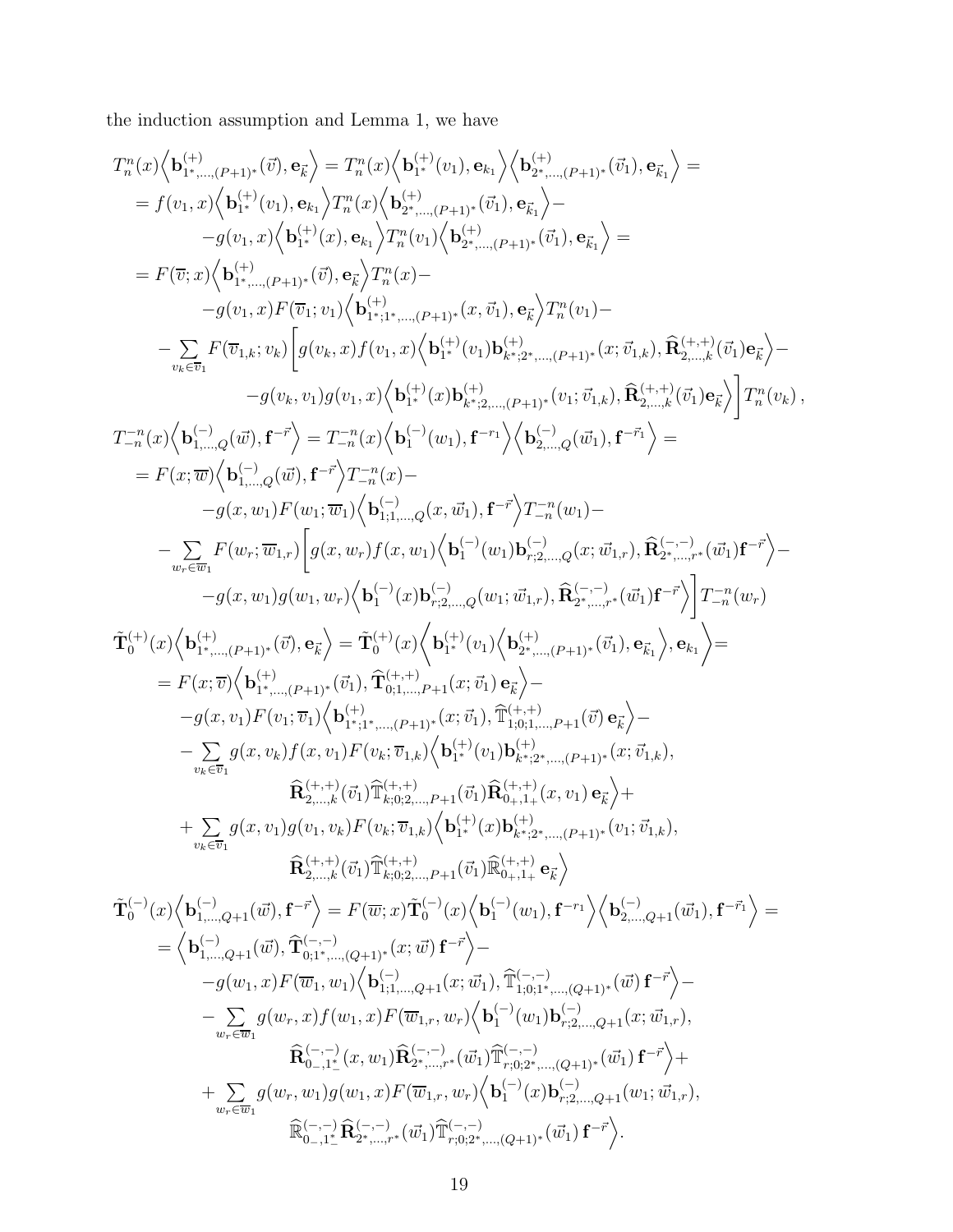If we use in the first two equations the relations

$$
\begin{aligned} &\left< \mathbf{b}^{(+)}_{1^*}(v_1)\mathbf{b}^{(+)}_{k^*;2^*,\ldots,(P+1)^*}(x;\vec{v}_{1,k}),\widehat{\mathbf{R}}^{(+,+)}_{2,\ldots,k}(\vec{v}_1)\mathbf{e}_{\vec{k}} \right> = \\ &= \left< \mathbf{b}^{(+)}_{k^*;1^*,\ldots,(P+1)^*}(x;\vec{v}_k),\widehat{\mathbf{R}}^{(+,+)}_{1+,k+}(v_1,x)\widehat{\mathbf{R}}^{(+,+)}_{2,\ldots,k}(\vec{v}_1)\mathbf{e}_{\vec{k}} \right> \\ &\left< \mathbf{b}^{(+)}_{1^*}(x)\mathbf{b}^{(+)}_{k^*;2^*,\ldots,(P+1)^*}(v_1;\vec{v}_{1,k}),\widehat{\mathbf{R}}^{(+,+)}_{2,\ldots,k}(\vec{v}_1)\mathbf{e}_{\vec{k}} \right> = \\ &= \left< \mathbf{b}^{(+)}_{k^*;1^*,\ldots,(P+1)^*}(x;\vec{v}_k),\widehat{\mathbb{R}}^{(+,+)}_{1+,k+}\widehat{\mathbf{R}}^{(+,+)}_{2,\ldots,k}(\vec{v}_1)\mathbf{e}_{\vec{k}} \right> \\ &\left< \mathbf{b}^{(-)}_{1}(w_1)\mathbf{b}^{(-)}_{r;2,\ldots,Q}(x;\vec{w}_{1,r}),\widehat{\mathbf{R}}^{(-,-)}_{2^*,\ldots,r^*}(\vec{w}_1)\mathbf{f}^{-\vec{r}} \right> = \\ &= \left< \mathbf{b}^{(-)}_{r;1,\ldots,Q}(x;\vec{w}_r),\widehat{\mathbf{R}}^{(-,-)}_{1^*,r^*}(x,w_1)\widehat{\mathbf{R}}^{(-,-)}_{2^*,\ldots,r^*}(\vec{w}_1)\mathbf{f}^{-\vec{r}} \right> \\ &\left< \mathbf{b}^{(-)}_{1}(x)\mathbf{b}^{(-)}_{r;2,\ldots,Q}(w_1;\vec{w}_{1,r}),\widehat{\mathbf{R}}^{(-,-)}_{2^*,\ldots,r^*}(\vec{w}_1)\mathbf{f}^{-\vec{r}} \right> = \\ &= \left< \mathbf{b}^{(-)}_{r;1,\ldots,Q}(x;\vec{w}_r),\widehat{\mathbb{R}}^{(-,-)}_{1^*,r^*} \widehat{\mathbf{R}}^{(-,-)}_{2^*,\ldots,r^
$$

that result from Lemma 2, and compare the results with the first two relations of the proven Lemma, we can see that it is enough to show for any  $v_k \in \overline{v}_1$  and any  $w_r \in \overline{w}_1$  the equalities

$$
g(v_k, x) f(v_1, v_k) \widehat{\mathbf{R}}_{1+,k+}^{(+,+)}(v_1, v_k) = g(v_k, x) f(v_1, x) \widehat{\mathbf{R}}_{1+,k+}^{(+,+)}(v_1, x) - g(v_k, v_1) g(v_1, x) \widehat{\mathbb{R}}_{1+,k+}^{(+,+)},
$$
  
\n
$$
g(x, w_r) f(w_r, w_1) \widehat{\mathbf{R}}_{1^*,r^*}^{(-,-)}(w_r, w_1) =
$$
  
\n
$$
= g(x, w_r) f(x, w_1) \widehat{\mathbf{R}}_{1^*,r^*}^{(-,-)}(x, w_1) - g(x, w_1) g(w_1, w_r) \widehat{\mathbb{R}}_{1^*,r^*}^{(-,-)}.
$$

However, this is equivalent to the identities

$$
g(v_k, x)g(v_1, v_k) = g(v_k, x)g(v_1, x) - g(v_k, v_1)g(v_1, x)
$$
  

$$
g(x, w_r)g(w_r, w_1) = g(x, w_r)g(x, w_1) - g(x, w_1)g(w_1, w_r).
$$

To prove the third and fourth equality of Lemma, we use the relations

$$
\left\langle \mathbf{b}^{(+)}_{1^*}(v_1)\mathbf{b}^{(+)}_{k^*;2^*,\ldots,(P+1)^*}(x;\vec{v}_{1,k}),\widehat{\mathbf{R}}^{(+,+)}_{2,\ldots,k}(\vec{v}_1)\widehat{\mathbf{T}}^{(+,+)}_{k;0;2,\ldots,P+1}(\vec{v}_1)\widehat{\mathbf{R}}^{(+,+)}_{0+,1+}(x,v_1)\,\mathbf{e}_{\vec{k}} \right\rangle = \\ = \left\langle \mathbf{b}^{(+)}_{k^*;1^*,\ldots,(P+1)^*}(x;\vec{v}_k),\widehat{\mathbf{R}}^{(+,+)}_{1,k}(v_1,x)\widehat{\mathbf{R}}^{(+,+)}_{2,\ldots,k}(\vec{v}_1)\widehat{\mathbf{T}}^{(+,+)}_{k;0;2,\ldots,P+1}(\vec{v}_1)\widehat{\mathbf{R}}^{(+,+)}_{0+,1+}(x,v_1)\,\mathbf{e}_{\vec{k}} \right\rangle \\ \left\langle \mathbf{b}^{(+)}_{1^*}(x)\mathbf{b}^{(+)}_{k^*;2^*,\ldots,(P+1)^*}(v_1;\vec{v}_{1,k}),\widehat{\mathbf{R}}^{(+,+)}_{2,\ldots,k}(\vec{v}_1)\widehat{\mathbf{T}}^{(+,+)}_{k;0;2,\ldots,P+1}(\vec{v}_1)\widehat{\mathbf{R}}^{(+,+)}_{0+,1+}\,\mathbf{e}_{\vec{k}} \right\rangle = \\ = \left\langle \mathbf{b}^{(+)}_{k^*;1^*,\ldots,(P+1)^*}(x;\vec{w}_k),\widehat{\mathbf{R}}^{(-,-)}_{1,k}(x,w_1)\widehat{\mathbf{R}}^{(-,-)}_{2,\ldots,k}(\vec{w}_1)\widehat{\mathbf{T}}^{(+,+)}_{k;0;2^*,\ldots,P+1}(\vec{v}_1)\widehat{\mathbf{R}}^{(+,+)}_{0+,1+}\,\mathbf{e}_{\vec{k}} \right\rangle, \\ \left\langle \mathbf{b}^{(-)}_{1}(w_1)\mathbf{b}^{(-)}_{r;2,\ldots,Q+1}(x;\vec{w}_{1,r}),\widehat{\mathbf{R}}^{(-,-)}_{0-,\mathbf{1}^*}(x,w_1)\widehat{\mathbf{R}}^{(-,-)}_{2^*,\ldots,r^*}(\vec{w}_1)\widehat{\mathbf{T}}^{(-,-)}_{r;0;2^*,\ldots,(Q+1)^*}(\vec{w
$$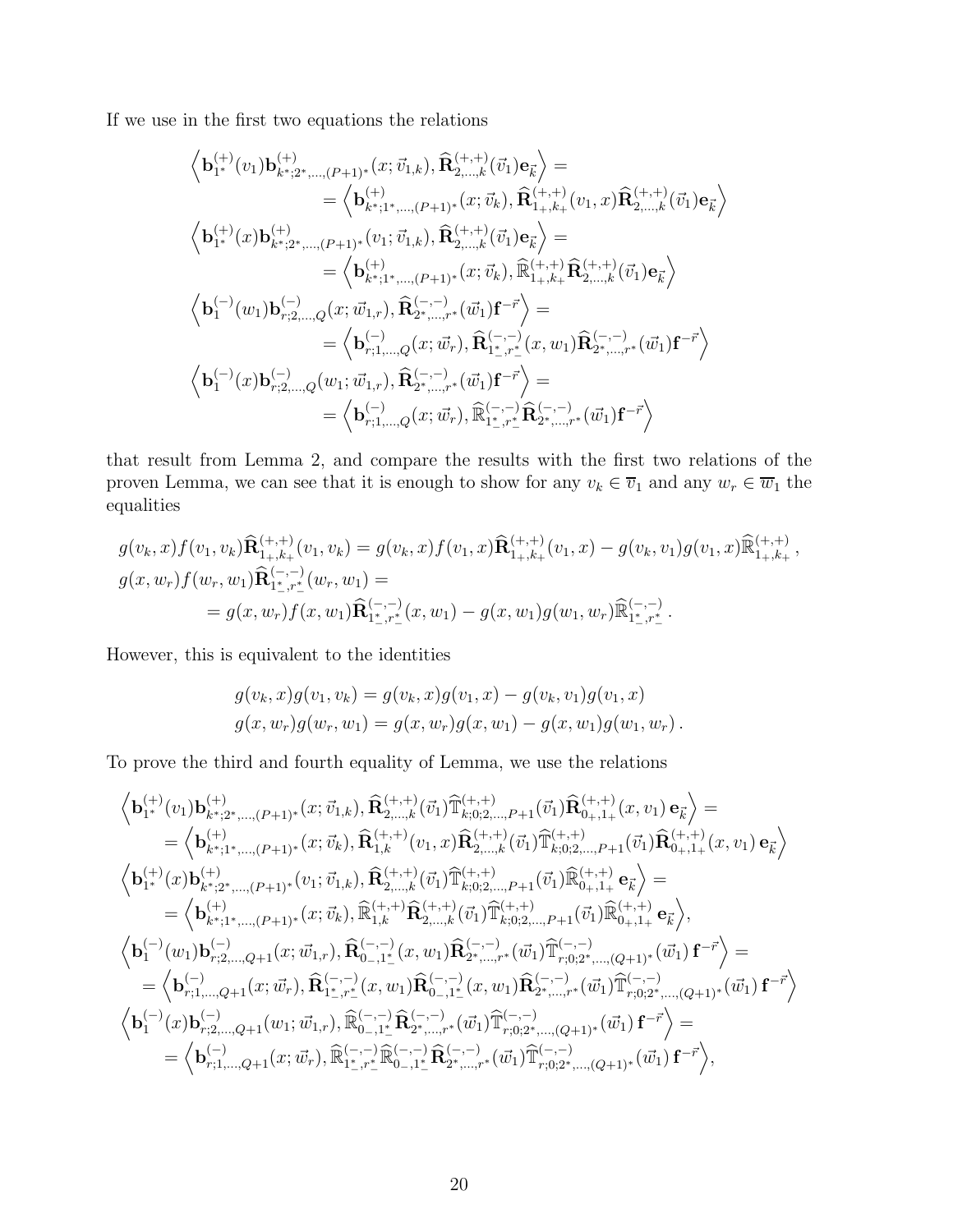that follow from Lemma 2. Then we get the equalities

$$
\tilde{\mathbf{T}}_{0}^{(+)}(x)\Big\langle\mathbf{b}_{1^{*},\ldots,(P+1)^{*}}^{(+)}(\vec{v}),\mathbf{e}_{\vec{k}}\Big\rangle=F(x,\overline{v})\Big\langle\mathbf{b}_{1^{*},\ldots,(P+1)^{*}}^{(+)}(\vec{v}_{1}),\widehat{\mathbf{T}}_{0;1,\ldots,P+1}^{(+,+)}(x;\vec{v}_{1})\,\mathbf{e}_{\vec{k}}\Big\rangle-\nonumber\\-g(x,v_{1})F(v_{1},\overline{v}_{1})\Big\langle\mathbf{b}_{1^{*},1^{*},\ldots,(P+1)^{*}}^{(+)}(x;\vec{v}_{1}),\widehat{\mathbb{T}}_{1;0;1,\ldots,P+1}^{(+,+)}(\vec{v})\,\mathbf{e}_{\vec{k}}\Big\rangle-\nonumber\\-\sum_{v_{k}\in\overline{v}_{1}}F(v_{k},\overline{v}_{1,k})\Bigg(g(x,v_{k})f(x,v_{1})\Big\langle\mathbf{b}_{k^{*},1^{*},\ldots,(P+1)^{*}}^{(+,+)}(x;\vec{v}_{k}),\\\widehat{\mathbf{R}}_{1,k}^{(+,+)}(v_{1},x)\widehat{\mathbf{R}}_{2,\ldots,k}^{(+,+)}(\vec{v}_{1})\widehat{\mathbb{T}}_{k;0;2,\ldots,P+1}^{(+,+)}(\vec{v}_{1})\widehat{\mathbf{R}}_{0+,1^{+}}^{(+,+)}(x,v_{1})\,\mathbf{e}_{\vec{k}}\Big\rangle-\nonumber\\-g(x,v_{1})g(v_{1},v_{k})\Big\langle\mathbf{b}_{k^{*},1^{*},\ldots,(P+1)^{*}}^{(+,+)}(x;\vec{v}_{k}),\\\widehat{\mathbb{R}}_{1,k}^{(+,+)}(\vec{\mathbf{R}}_{2,\ldots,k}^{(+,+)}(\vec{v}_{1})\widehat{\mathbb{T}}_{k;0;2,\ldots,P+1}^{(+,+)}(\vec{v}_{1})\widehat{\mathbb{R}}_{0+,1^{+}}^{(+,+)}\,\mathbf{e}_{\vec{k}}\Big\rangle\bigg)\\\nonumber\\ \tilde{\mathbf{T}}_{0}^{(-)}(x)\Big\langle\mathbf{b}_{1,\ldots,Q+1}^{(-)}(x\vec{v}),\mathbf{f}^{-\vec{r}}\Big\rangle=F(\overline{w};x)\Big\langle\mathbf{b}_{1,\ldots,Q+1}^{(-,-)}(x\vec{v}),\widehat{\mathbb{T}}_{
$$

If we show that the relations

$$
\begin{split} g(x,v_k)f(v_k,v_1)\widehat{\mathbf{R}}{}^{(+,+)}_{1,...,k}(\vec{v})\widehat{\mathbb{T}}{}^{(+,+)}_{k;0;1,...,P+1}(\vec{v}) =& \\ & = g(x,v_k)f(x,v_1)\widehat{\mathbf{R}}{}^{(+,+)}_{1,k}(v_1,x)\widehat{\mathbf{R}}{}^{(+,+)}_{2,...,k}(\vec{v}_1)\widehat{\mathbb{T}}{}^{(+,+)}_{k;0;2,...,P+1}(\vec{v}_1)\widehat{\mathbf{R}}{}^{(+,+)}_{0+,1+}(x,v_1) - \\ & -g(x,v_1)g(v_1,v_k)\widehat{\mathbb{R}}{}^{(+,+)}_{1,k}\widehat{\mathbf{R}}{}^{(+,+)}_{2,...,k}(\vec{v}_1)\widehat{\mathbb{T}}{}^{(+,+)}_{k;0;2,...,P+1}(\vec{v}_1)\widehat{\mathbb{R}}{}^{(+,+)}_{0+,1+}, \\ g(w_r,x)f(w_1,w_r)\widehat{\mathbf{R}}{}^{(-,-)}_{1^*,...,r^*}(\vec{w})\widehat{\mathbb{T}}{}^{(-,-)}_{r;0;1^*,...,(Q+1)^*}(\vec{w}) =& \\ & = g(w_r,x)f(w_1,x)\widehat{\mathbf{R}}{}^{(-,-)}_{1^*,r^*_-}(x,w_1)\widehat{\mathbf{R}}{}^{(-,-)}_{0-,1^*_-}(x,w_1)\widehat{\mathbf{R}}{}^{(-,-)}_{2^*,...,r^*}(\vec{w}_1)\widehat{\mathbb{T}}{}^{(-,-)}_{r;0;2^*,...,(Q+1)^*}(\vec{w}_1) - \\ & -g(w_r,w_1)g(w_1,x)\widehat{\mathbb{R}}{}^{(-,-)}_{1^*,r^*_-}\widehat{\mathbb{R}}{}^{(-,-)}_{0,-,1^*_-}\widehat{\mathbf{R}}{}^{(-,-)}_{2^*,...,r^*}(\vec{w}_1)\widehat{\mathbb{T}}{}^{(-,-)}_{r;0;2^*,...,(Q+1)^*}(\vec{w}_1), \end{split}
$$

are valid for any  $v_k \in \overline{v}_1$  and  $w_r \in \overline{w}_1$ , the third and fourth equality in Lemma will hold. Since, by definition

$$
\begin{array}{l} {\widehat{\mathbb{T}}}_{k;0;1,\ldots,P+1}^{(+,+)}(\vec{v}) = {\tilde{\mathbb{T}}}_0^{(+)}(v_k){\widehat{\mathbb{R}}}_{0;1,\ldots,P+1}^{(+,+)}(v_k;\vec{v})\\ {\widehat{\mathbb{T}}}_{k;0;2,\ldots,P+1}^{(+,+)}(\vec{v}_1) = {\tilde{\mathbb{T}}}_0^{(+)}(v_k){\widehat{\mathbb{R}}}_{0;2,\ldots,P+1}^{(+,+)}(v_k;\vec{v}_1)\\ {\widehat{\mathbb{T}}}_{r;0;1^*,\ldots,(Q+1)^*}^{(-,-)}(\vec{w}) = {\widehat{\mathbb{R}}}_{0;1^*,\ldots,(Q+1)^*}^{(-,-)}(w_r;\vec{w}){\tilde{\mathbb{T}}}_0^{(-)}(w_r)\\ {\widehat{\mathbb{T}}}_{r;0;2^*,\ldots,(Q+1)^*}^{(-,-)}(\vec{w}_1) = {\widehat{\mathbb{R}}}_{0;2^*,\ldots,(Q+1)^*}^{(-,-)}(w_r;\vec{w}_1){\tilde{\mathbb{T}}}_0^{(-)}(w_r) \end{array}
$$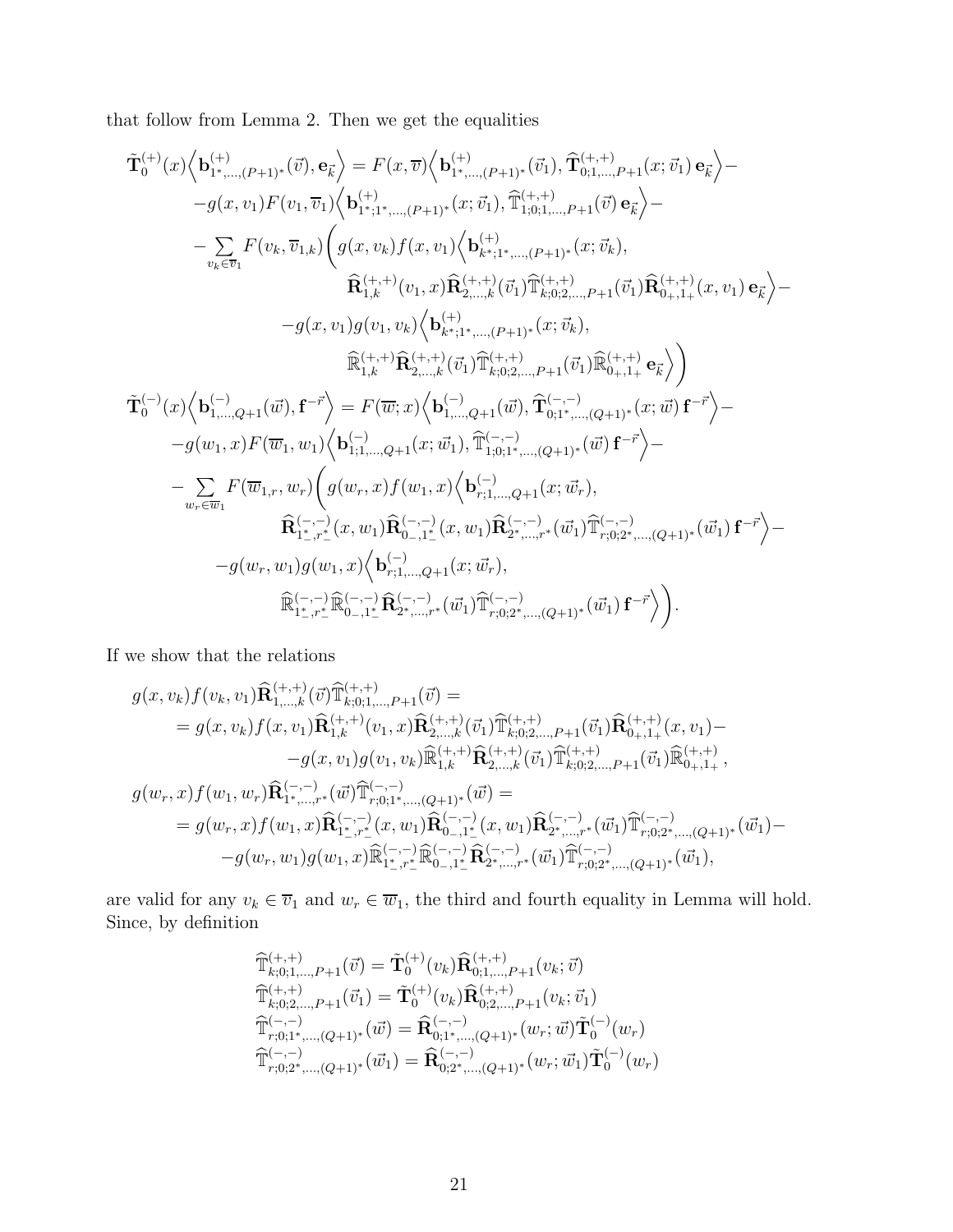it suffices to show that

$$
\begin{aligned} g(x,v_k)f(v_k,v_1)\widehat{\mathbf{R}}{}^{(+,+)}_{1,\ldots,k}(\vec{v})\widehat{\mathbf{R}}{}^{(+,+)}_{0;1,\ldots,P+1}(v_k;\vec{v}) &= \\ &= g(x,v_k)f(x,v_1)\widehat{\mathbf{R}}{}^{(+,+)}_{1,k}(v_1,x)\widehat{\mathbf{R}}{}^{(+,+)}_{2,\ldots,k}(\vec{v}_1)\widehat{\mathbf{R}}{}^{(+,+)}_{0;2,\ldots,P+1}(v_k;\vec{v}_1)\widehat{\mathbf{R}}{}^{(+,+)}_{0+,1+}(x,v_1) - \\ &-g(x,v_1)g(v_1,v_k)\widehat{\mathbb{R}}{}^{(+,+)}_{1,k}\widehat{\mathbf{R}}{}^{(+,+)}_{2,\ldots,k}(\vec{v}_1)\widehat{\mathbf{R}}{}^{(+,+)}_{0;2,\ldots,P+1}(v_k;\vec{v}_1)\widehat{\mathbb{R}}{}^{(+,+)}_{0+,1+} \\ g(w_r,x)f(w_1,w_r)\widehat{\mathbf{R}}{}^{(-,-)}_{1^*,\ldots,r^*}(\vec{w})\widehat{\mathbf{R}}{}^{(-,-)}_{0;1^*,\ldots,(Q+1)^*}(w_r;\vec{w}) &= \\ &= g(w_r,x)f(w_1,x)\widehat{\mathbf{R}}{}^{(-,-)}_{1^*,r^*_-}(x,w_1)\widehat{\mathbf{R}}{}^{(-,-)}_{0,-,1^*_-}(x,w_1)\widehat{\mathbf{R}}{}^{(-,-)}_{2^*,\ldots,r^*}(\vec{w}_1)\widehat{\mathbf{R}}{}^{(-,-)}_{0;2^*,\ldots,(Q+1)^*}(w_r;\vec{w}_1) - \\ &-g(w_r,w_1)g(w_1,x)\widehat{\mathbb{R}}{}^{(-,-)}_{1^*,r^*_-}\widehat{\mathbb{R}}{}^{(-,-)}_{0,-,1^*_-}\widehat{\mathbf{R}}{}^{(-,-)}_{2^*,\ldots,r^*}(\vec{w}_1)\widehat{\mathbf{R}}{}^{(-,-)}_{0;2^*,\ldots,(Q+1)^*}(w_r;\vec{w}_1) \end{aligned}
$$

are true.

If we use the definitions of the products of R–matrices, we find that it is enough to show

$$
g(x, v_k) f(v_k, v_1) \hat{\mathbf{R}}_{1,k}^{(+,+)}(v_1, v_k) \dots \hat{\mathbf{R}}_{k-1,k}^{(+,+)}(v_{k-1}, v_k)
$$
\n
$$
\hat{\mathbb{R}}_{0,k}^{(+,+)} \hat{\mathbf{R}}_{0,k-1}^{(+,+)}(v_k, v_{k-1}) \dots \hat{\mathbf{R}}_{0,1}^{(+,+)}(v_k, v_1) =
$$
\n
$$
= g(x, v_k) f(x, v_1) \hat{\mathbf{R}}_{1,k}^{(+,+)}(v_1, x) \hat{\mathbf{R}}_{2,k}^{(+,+)}(v_2, v_k) \dots \hat{\mathbf{R}}_{k-1,k}^{(+,+)}(v_{k-1}, v_k)
$$
\n
$$
\hat{\mathbb{R}}_{0,k}^{(+,+)} \hat{\mathbf{R}}_{0,k-1}^{(+,+)}(v_k, v_{k-1}) \dots \hat{\mathbf{R}}_{0,2}^{(+,+)}(v_k, v_2) \hat{\mathbf{R}}_{0,1}^{(+,+)}(x, v_1) -
$$
\n
$$
-g(x, v_1) g(v_1, v_k) \hat{\mathbb{R}}_{1,k}^{(+,+)} \hat{\mathbf{R}}_{2,k}^{(+,+)}(v_2, v_k) \dots \hat{\mathbf{R}}_{k-1,k}^{(+,+)}(v_{k-1}, v_k)
$$
\n
$$
\hat{\mathbb{R}}_{0,k}^{(+,+)} \hat{\mathbf{R}}_{0,k-1}^{(+,+)}(v_k, v_{k-1}) \dots \hat{\mathbf{R}}_{0,2}^{(-,+)}(v_k, v_2) \hat{\mathbb{R}}_{0,1}^{(+,+)},
$$
\n
$$
g(w_r, x) f(w_1, w_r) \hat{\mathbf{R}}_{1^*,r^*}^{(-,-)}(w_r, w_1) \dots \hat{\mathbf{R}}_{(r-1)^*,r^*}^{(-,-)}(w_r, w_{r-1})
$$
\n
$$
\hat{\mathbf{R}}_{0-1^*,r^*}^{(-,-)}(x, w_1) \dots \hat{\mathbf{R}}_{(r-1)^*,r^*}^{(-,-)}(w_r, w_2) \dots \hat{\mathbf{R}}_{(r-1)^*,r^*}^{(-,-)}(w_r, w_{r-1})
$$
\n
$$
g(w_r, x) f(w_1,
$$

When we use the Yang–Baxter equations

$$
\widehat{\mathbf{R}}_{r_+,k_+}^{(+,+)}(v_r, v_k)\widehat{\mathbb{R}}_{0_+,k_+}^{(+)}\widehat{\mathbf{R}}_{0_+,r_+}^{(+,+)}(v_k, v_r) = \widehat{\mathbf{R}}_{0_+,r_+}^{(+,+)}(v_k, v_r)\widehat{\mathbb{R}}_{0_+,k_+}^{(+)}\widehat{\mathbf{R}}_{r_+,k_+}^{(+,+)}(v_r, v_k)
$$
\n
$$
\widehat{\mathbf{R}}_{s_-^-,r_-^+}^{(-,-)}(w_r, w_s)\widehat{\mathbf{R}}_{0_-,s_-^+}^{(-,-)}(w_r, w_s)\widehat{\mathbb{R}}_{0_-,r_-^+}^{(-,-)}\widehat{\mathbf{R}}_{0_-,r_-^+}^{(-,-)}\widehat{\mathbf{R}}_{0_-,s_-^+}^{(-,-)}(w_r, w_s)\widehat{\mathbf{R}}_{s_-^-,r_-^+}^{(-,-)}(w_r, w_s)
$$

several times, it can be found that it is enough to prove the relations

$$
g(x, v_k) f(v_k, v_1) \widehat{\mathbf{R}}_{1+,k+}^{(+,+)}(v_1, v_k) \widehat{\mathbb{R}}_{0+,k+}^{(+,+)}\widehat{\mathbf{R}}_{0+,1+}^{(+,+)}(v_k, v_1) =
$$
  
\n
$$
= g(x, v_k) f(x, v_1) \widehat{\mathbf{R}}_{1+,k+}^{(+,+)}(v_1, x) \widehat{\mathbb{R}}_{0+,k+}^{(+,+)}\widehat{\mathbf{R}}_{0+,1+}^{(+,+)}(x, v_1) -
$$
  
\n
$$
-g(x, v_1) g(v_1, v_k) \widehat{\mathbb{R}}_{1+,k+}^{(+,+)}\widehat{\mathbb{R}}_{0+,k+}^{(+,+)}\widehat{\mathbb{R}}_{0+,1+}^{(+,+)},
$$
  
\n
$$
g(w_r, x) f(w_1, w_r) \widehat{\mathbf{R}}_{1^*,r^*}^{(-,-)}(w_r, w_1) \widehat{\mathbf{R}}_{0-,1^*}^{(-,-)}(w_r, w_1) \widehat{\mathbb{R}}_{0-,r^*}^{(-,-)} =
$$
  
\n
$$
= g(w_r, x) f(w_1, x) \widehat{\mathbf{R}}_{1^*,r^*}^{(-,-)}(x, w_1) \widehat{\mathbf{R}}_{0-,1^*}^{(-,-)}(x, w_1) \widehat{\mathbb{R}}_{0-,r^*}^{(-,-)} -
$$
  
\n
$$
-g(w_r, w_1) g(w_1, x) \widehat{\mathbb{R}}_{1^*,r^*}^{(-,-)} \widehat{\mathbb{R}}_{0-,1^*}^{(-,-)} \widehat{\mathbb{R}}_{0-,r^*}^{(-,-)},
$$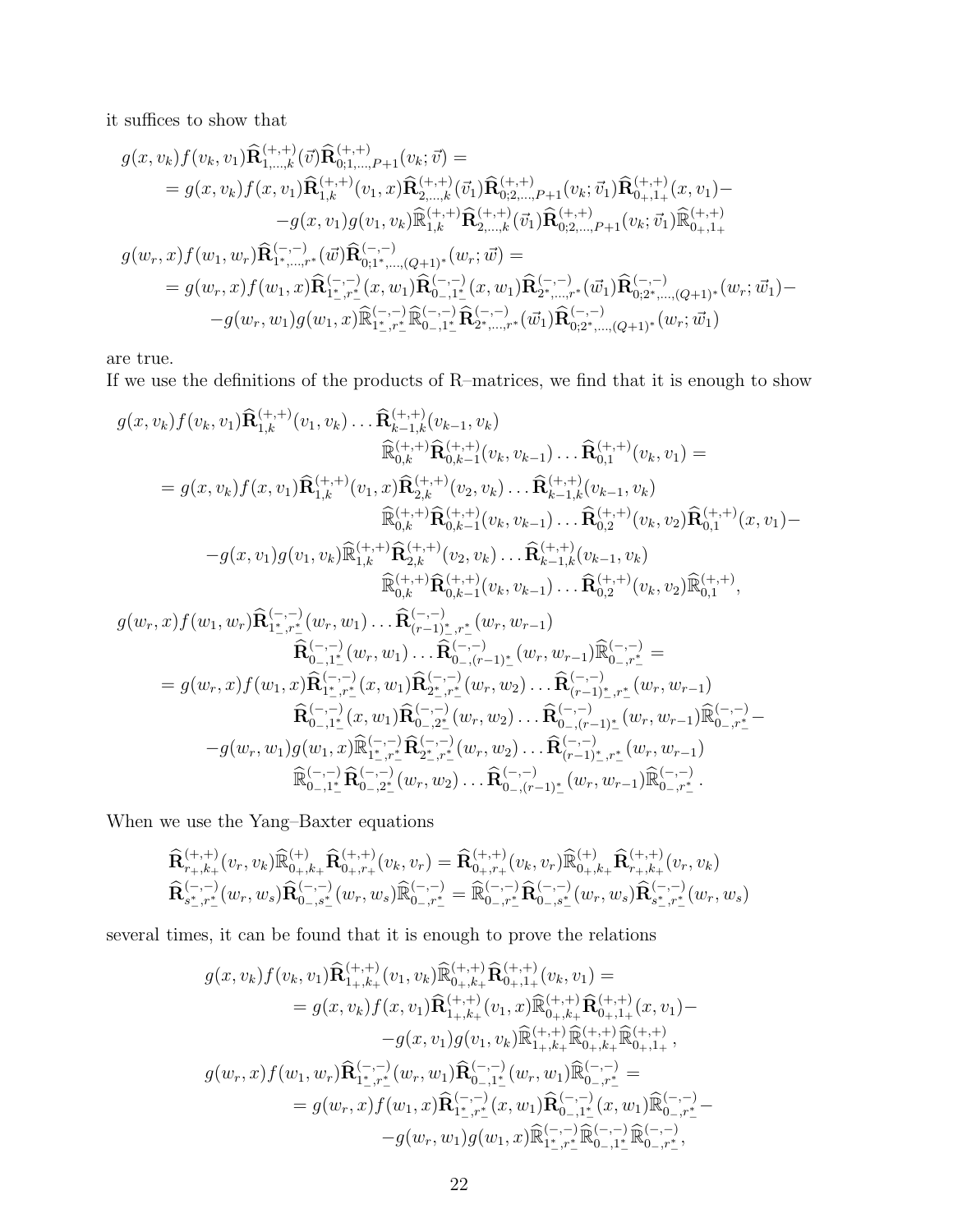which can be verified by direct calculation.

**Lemma 4.** For any  $\vec{v}$ ,  $\vec{w}$  and  $\vec{k}$ ,  $\vec{r}$  the following relations are true:

$$
\begin{split} T_{n}^{n}(x)&\Big\langle\mathbf{b}_{1,\ldots,Q}^{(-)}(\vec{w}),\mathbf{f}^{-\vec{r}}\Big\rangle=F(\overline{w};x-n+1+\eta)\Big\langle\mathbf{b}_{1,\ldots,Q}^{(-)}(\vec{w}),\mathbf{f}^{-\vec{r}}\Big\rangle T_{n}^{n}(x)+\\ &+\sum_{w_{s}\in\overline{w}}\tilde{h}(w_{s},x)F(\overline{w}_{s};w_{s})\operatorname{Tr}_{0}\bigg(\Big\langle\mathbf{b}_{s^{*}}^{(+)}(x)\mathbf{b}_{1,\ldots\widehat{s},\ldots,Q}^{(-,-)}(\vec{w}_{s}),\\ &\widehat{\mathbb{P}}_{s_{+},s_{-}^{+}}^{(+,-)}\widehat{\mathbf{R}}_{1^{*},\ldots,s^{*}}^{(-,-)}(\vec{w})\widehat{\mathbb{P}}_{s;0;1^{*},\ldots,Q_{s}}^{(-,-)}(\vec{w})\mathbf{f}^{-\vec{r}}\Big\rangle\bigg)\\ T_{-n}^{-n}(x)&\Big\langle\mathbf{b}_{1^{*},\ldots,P^{*}}^{(+)}(\vec{v}),\mathbf{e}_{\vec{k}}\Big\rangle=F(x+n-1-\eta;\overline{v})\Big\langle\mathbf{b}_{1^{*},\ldots,P^{*}}^{(+)}(\vec{v}),\mathbf{e}_{\vec{k}}\Big\rangle T_{-n}^{-n}(x)+\\ &+\sum_{v_{\ell}\in\overline{v}}\tilde{h}(x,v_{\ell})F(v_{\ell};\overline{v}_{\ell})\operatorname{Tr}_{0}\bigg(\Big\langle\mathbf{b}_{1^{*},\ldots,\widehat{\ell}^{*},\ldots,P^{*}}^{(+,-)}(\vec{v})\mathbf{b}_{\ell}^{(-)}(x),\\ &\widehat{\mathbb{P}}_{\ell_{-},\ell}^{(-,+)}\widehat{\mathbf{R}}_{1,\ldots,\ell}^{(+,+)}(\vec{v})\widehat{\mathbb{P}}_{\ell}^{(+,+)}(\vec{v})\mathbf{e}_{\vec{k}}\Big\rangle\bigg)\\ &\widehat{\mathbf{T}}_{0}^{(+)}(x)&\Big\langle\mathbf{b}_{1,\ldots,Q}^{(-)}(\vec{w}),\mathbf{f}^{-\vec{r}}\Big\rangle=\Big\langle\mathbf{b}_{1,\ldots,Q}^{(-,-)}(\vec{w}),\widehat{\mathbf{T}}_{0;1^{*},\ldots,Q_{s}^{+}}^{(+
$$

 $\Box$ 

where

$$
\widehat{\mathbf{T}}_{0;1^*,...,Q^*}^{(+,-)}(x;\vec{w})=\widehat{\mathbf{R}}_{0;1^*,...,Q^*}^{(+,-)}(x;\vec{w})\widetilde{\mathbf{T}}_0^{(+)}(x)\,,\qquad \widehat{\mathbf{T}}_{0;1,...,P}^{(-,+)}(x;\vec{v})=\widetilde{\mathbf{T}}_0^{(-)}(x)\widehat{\mathbf{R}}_{0;1,...,P}^{(-,+)}(x;\vec{v})\,.
$$

PROOF: These statements can be proven by induction according to the number of elements P and Q of the sets  $\overline{v}$  and  $\overline{w}$ . For  $P = 1$  and  $Q = 1$ , these statements are proved in Lemma 3.

Assume that these statements hold for P and Q and denote  $\vec{v} = (v_1, \ldots, v_{P+1}), \vec{w} =$  $(w_1, \ldots, w_{Q+1}), \vec{k} = (k_1, \ldots, k_{P+1})$  and  $\vec{r} = (r_1, \ldots, r_{Q+1}).$ To show the first statement, we use the equality

$$
T_n^n(x) \Big\langle \mathbf{b}_{1,\ldots,Q+1}^{(-)}(\vec{w}),\mathbf{f}^{-\vec{r}} \Big\rangle = T_n^n(x) \Big\langle \mathbf{b}_1^{(-)}(w_1),\mathbf{f}^{-r_1} \Big\rangle \Big\langle \mathbf{b}_{2,\ldots,Q+1}^{(-)}(\vec{w}_1),\mathbf{f}^{-\vec{r}_1} \Big\rangle =
$$
  
\n
$$
= \frac{\tilde{h}(w_1,x)}{h(w_1,x)} \Big\langle \mathbf{b}_1^{(-)}(w_1),\mathbf{f}^{-r_1} \Big\rangle T_n^n(x) \Big\langle \mathbf{b}_{2,\ldots,Q+1}^{(-)}(\vec{w}_1),\mathbf{f}^{-\vec{r}_1} \Big\rangle +
$$
  
\n
$$
+ \tilde{h}(w_1,x) \operatorname{Tr}_0 \Big( \Big\langle \mathbf{b}_{1^*}^{(+)}(x),\widehat{\mathbb{P}}_{1_+,1_-^*}^{(+,-)} \widehat{\mathbb{R}}_{0_-,1_-^*}^{(-,-)} \mathbf{f}^{-r_1} \Big\rangle \tilde{\mathbf{T}}_0^{(-)}(w_1) \Big\langle \mathbf{b}_{2,\ldots,Q+1}^{(-)}(\vec{w}_1),\mathbf{f}^{-\vec{r}_1} \Big\rangle \Big),
$$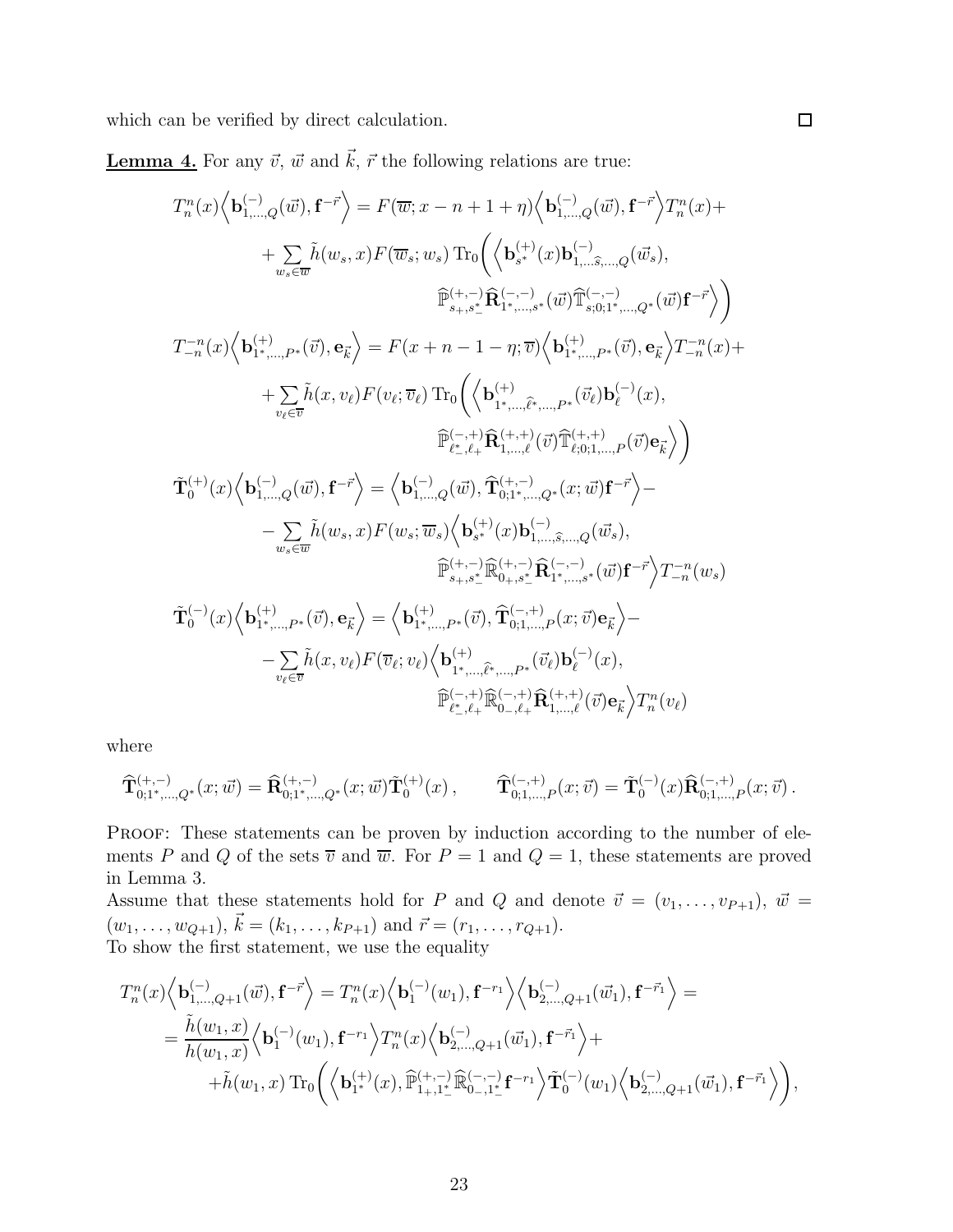which results from Lemma 1. Using the induction assumption and Lemma 3, we will get

$$
T_{n}^{n}(x)\Big\langle\mathbf{b}_{1,\ldots,Q+1}^{(-)}(\vec{w}),\mathbf{f}^{-\vec{r}}\Big\rangle=F(\overline{w};x-n+1+\eta)\Big\langle\mathbf{b}_{1,\ldots,Q+1}^{(-)}(\vec{w}),\mathbf{f}^{-\vec{r}}\Big\rangle T_{n}^{n}(x)+\\\hspace{2.5cm}+\tilde{h}(w_{1},x)F(\overline{w}_{1};w_{1})\operatorname{Tr}_{0}\Big(\Big\langle\mathbf{b}_{1^{*}}^{(+)}(x)\mathbf{b}_{2,\ldots,Q+1}^{(-)}(\vec{w}_{1}),\\ \widehat{\mathbb{P}}_{1,+1^{*}_{-}}^{(+,-)}\widehat{\mathbb{R}}_{0-,1^{*}_{-}}^{(-,-,-)}\widehat{\mathbb{T}}_{1;0;1^{*},\ldots,(Q+1)^{*}}^{(-,-)}(\vec{w})\,\mathbf{f}^{-\vec{r}}\Big\rangle\Big)+\\\hspace{2.5cm}+\sum_{w_{s}\in \overline{w}_{1}}\frac{\tilde{h}(w_{1},x)}{h(w_{1},x)}\tilde{h}(w_{s},x)F(\overline{w}_{1,s};w_{s})\operatorname{Tr}_{0}\Big(\Big\langle\mathbf{b}_{s^{*}}^{(+)}(x)\mathbf{b}_{1,\ldots\widehat{s},\ldots,Q+1}^{(-,-)}(\vec{w}_{s}),\\ \widehat{\mathbb{P}}_{s_{+},s^{*}_{-}}^{(+,-)}\widehat{\mathbb{R}}_{2^{*},\ldots,s^{*}}^{(-,-,-)}(\vec{w}_{1})\widehat{\mathbb{T}}_{s;0;2^{*},\ldots,(Q+1)^{*}}^{(-,-)}(\vec{w}_{1})\mathbf{f}^{-\vec{r}}\Big\rangle\Big)-\\\hspace{2.5cm}-\sum_{w_{s}\in \overline{w}_{1}}\tilde{h}(w_{1},x)g(w_{s},w_{1})F(\overline{w}_{1,s};w_{s})\operatorname{Tr}_{0}\Big(\Big\langle\mathbf{b}_{1^{*}}^{(+)}(x)\mathbf{b}_{s;2,\ldots,Q+1}^{(-,-)}(w_{1};\vec{w}_{1,s}),\\ \widehat{\mathbb{P}}_{1,+1^{*}_{-}}^{(+,-)}\widehat{\mathbb{R}}_{2^{-},\ldots,s^{*}}^{(-,-,-)}(\vec{w}_{1})\widehat{\mathbb{T}}_{s;0;2^{*},\ldots,(Q+1)^{*}}^{(-,-,-)}
$$

When we use Lemma 2 and the relationship  $\widehat{\mathbb{P}}_{1^*_{-},1^*}^{(-,+)}\widehat{\mathbb{P}}_{1^*_{+},1^*}^{(+,-)} = \tilde{\mathbf{I}}_{1^*_{-}}$ , we obtain the relation

$$
\begin{array}{l} \Big\langle {\bf b}_{1^*}^{(+)}(x){\bf b}_{s;2,\ldots,Q+1}^{(-)}(w_1;\vec w_{1,s}), \widehat{\mathbb P}^{(+,-)}_{1_+,1_-^*}\widehat{\mathbb R}^{(-,-)}_{0_-,1_-^*}\widehat{\bf R}^{(-,-)}_{2^*,\ldots,s^*}( \vec w_1) \widehat{\mathbb T}^{(-,-)}_{s;0;2^*,\ldots,(Q+1)^*}( \vec w_1) \, {\bf f}^{-\vec r} \Big\rangle = \\ = \Big\langle {\bf b}_{s^*}^{(+)}(x){\bf b}_{1,\ldots \widehat{s},\ldots,Q+1}^{(-)}( \vec w_s), \mathbb P^{(+,-)}_{s_+,s_-^*}\widehat{\mathbb R}^{(-,-)}_{1_-^*,s_-^*}\widehat{\mathbb R}^{(-,-)}_{0_-,1_-^*}\widehat{\bf R}^{(-,-)}_{2^*,\ldots,s^*}( \vec w_1) \widehat{\mathbb T}^{(-,-)}_{s;0;2^*,\ldots,(Q+1)^*}( \vec w_1) \, {\bf f}^{-\vec r} \Big\rangle. \end{array}
$$

So it is enough to show that for any  $s = 2, \ldots, Q + 1$  we have

$$
\tilde{h}(w_s, x) f(w_1, w_s) \hat{\mathbf{R}}_{1^*,...,s^*}^{(-,-)}(\vec{w}) \hat{\mathbb{T}}_{s;0;1^*,...,(Q+1)^*}^{(-,-)}(\vec{w}) =
$$
\n
$$
= \frac{\tilde{h}(w_1, x)}{h(w_1, x)} \tilde{h}(w_s, x) \hat{\mathbf{R}}_{2^*,...,s^*}^{(-,-)}(\vec{w_1}) \hat{\mathbb{T}}_{s;0;2^*,...,(Q+1)^*}^{(-,-)}(\vec{w_1}) -
$$
\n
$$
- \tilde{h}(w_1, x) g(w_s, w_1) \hat{\mathbb{R}}_{1^*,s^*}^{(-,-)} \hat{\mathbb{R}}_{0^*,1^*}^{(-,-)} \hat{\mathbf{R}}_{2^*,...,s^*}^{(-,-)}(\vec{w_1}) \hat{\mathbb{T}}_{s;0;2^*,...,(Q+1)^*}^{(-,-)}(\vec{w_1}).
$$

It follows from the definitions of the operators that in order to prove a statement, it is sufficient to prove the relation

$$
\tilde{h}(w_s, x) f(w_1, w_s) \hat{\mathbf{R}}_{1^*, s^*}^{(-,-)}(w_s, w_1) \dots \hat{\mathbf{R}}_{(s-1)^*, s^*}^{(-,-)}(w_s, w_{s-1}) \hat{\mathbf{R}}_{0-,1^*}^{(-,-)}(w_s, w_1) \dots \hat{\mathbf{R}}_{0-,s^*}^{(-,-)} =
$$
\n
$$
= \frac{\tilde{h}(w_1, x)}{h(w_1, x)} \tilde{h}(w_s, x) \hat{\mathbf{R}}_{2^*, s^*}^{(-,-)}(w_s, w_2) \dots \hat{\mathbf{R}}_{(s-1)^*, s^*}^{(-,-)}(w_s, w_{s-1})
$$
\n
$$
\hat{\mathbf{R}}_{0-,2^*}^{(-,-)}(w_s, w_2) \dots \hat{\mathbf{R}}_{0-,s^*}^{(-,-)} -
$$
\n
$$
- \tilde{h}(w_1, x) g(w_s, w_1) \hat{\mathbf{R}}_{1^*, s^*}^{(-,-)} \hat{\mathbf{R}}_{0-,1^*}^{(-,-)}(\hat{\mathbf{R}}_{2^*, s^*}^{(-,-)}(w_s, w_2) \dots \hat{\mathbf{R}}_{(s-1)^*, s^*}^{(-,-)}(w_s, w_{s-1})
$$
\n
$$
\hat{\mathbf{R}}_{0-,2^*}^{(-,-)}(w_s, w_2) \dots \hat{\mathbf{R}}_{0-,s^*}^{(-,-)}
$$

By direct calculation it is possible to show that the Yang–Baxter equation

$$
\widehat{\mathbf{R}}_{t^*_{-},s^*_{-}}^{(-,-)}(w_s,w_t)\widehat{\mathbf{R}}_{0-,t^*_{-}}^{(-,-)}(w_s,w_t)\widehat{\mathbb{R}}_{0-,s^*_{-}}^{(-,-)}=\widehat{\mathbb{R}}_{0-,s^*_{-}}^{(-,-)}\widehat{\mathbf{R}}_{0-,t^*_{-}}^{(-,-)}(w_s,w_t)\widehat{\mathbf{R}}_{t^*_{-},s^*_{-}}^{(-,-)}(w_s,w_t)
$$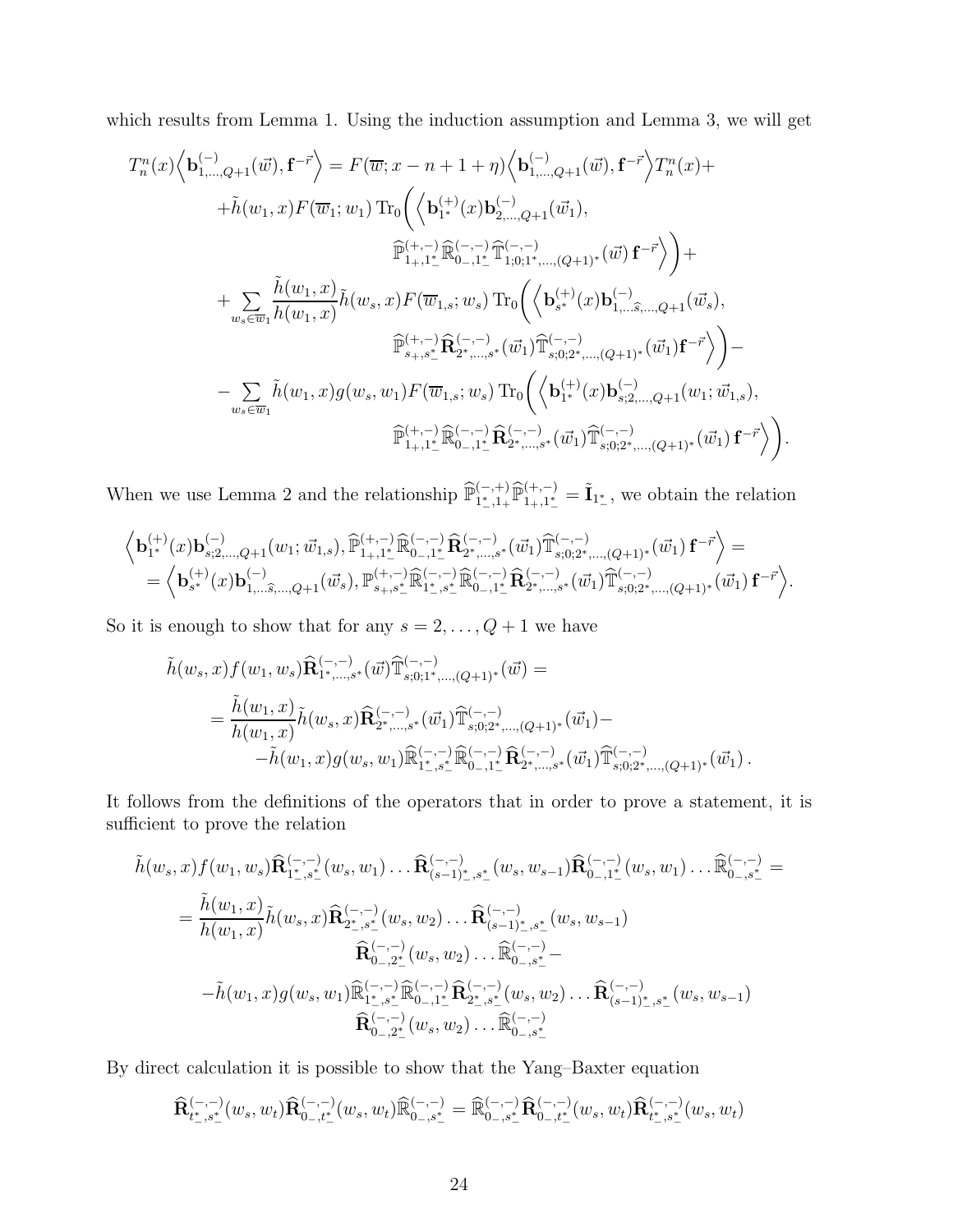holds and by its repeated use we find that for the proof of the first statement it is sufficient to prove the relation

$$
\tilde{h}(w_s, x) f(w_1, w_s) \hat{\mathbf{R}}_{1^*, s^*}^{(-,-)}(w_s, w_1) \hat{\mathbf{R}}_{0-, 1^*}^{(-,-)}(w_s, w_1) \hat{\mathbb{R}}_{0-, s^*}^{(-,-)} =
$$
\n
$$
= \frac{\tilde{h}(w_1, x)}{h(w_1, x)} \tilde{h}(w_s, x) \hat{\mathbb{R}}_{0-, s^*}^{(-,-)} - \tilde{h}(w_1, x) g(w_s, w_1) \hat{\mathbb{R}}_{1^*, s^*}^{(-,-)} \hat{\mathbb{R}}_{0-, 1^*}^{(-,-)} \hat{\mathbb{R}}_{0-, s^*}^{(-,-)}.
$$

But this relationship is equivalent to the identity

$$
\tilde{h}(w_s, x) f(w_1, w_s) = \frac{\tilde{h}(w_1, x)}{h(w_1, x)} \tilde{h}(w_s, x) - \tilde{h}(w_1, x) g(w_s, w_1).
$$

To prove the second relationship, we use Lemmas 1 and 3, from which it follows

$$
T_{-n}^{-n}(x)\Big\langle \mathbf{b}_{1^*,\ldots,(P+1)^*}^{(+)}(\vec{v}),\mathbf{e}_{\vec{k}}\Big\rangle = T_{-n}^{-n}(x)\Big\langle \mathbf{b}_{1^*}^{(+)},\mathbf{e}_{k_1}\Big\rangle \Big\langle \mathbf{b}_{2^*,\ldots,(P+1)^*}^{(+)}(\vec{v}_1),\mathbf{e}_{\vec{k}_1}\Big\rangle =
$$
\n
$$
= F(x+n-1-\eta;\overline{v})\Big\langle \mathbf{b}_{1^*,\ldots,(P+1)^*}^{(+)}(\vec{v}_1),\mathbf{e}_{\vec{k}}\Big\rangle T_{-n}^{-n}(x) +
$$
\n
$$
+ \tilde{h}(x,v_1)F(v_1;\overline{v}_1) \operatorname{Tr}_0\Big(\Big\langle \mathbf{b}_{2^*,\ldots,(P+1)^*}^{(+)}(\vec{v}_1)\mathbf{b}_1^{(-)}(x),\widehat{\mathbb{P}}_{1^*,1^+}^{(-,+)}\widehat{\mathbb{T}}_{1^0,0^2,\ldots,P+1}^{(+,+)}(\vec{v})\mathbf{e}_{\vec{k}}\Big\rangle\Big) +
$$
\n
$$
+ \sum_{v_\ell \in \overline{v}_1} \frac{\tilde{h}(x,v_1)}{h(x,v_1)} \tilde{h}(x,v_\ell) F(v_\ell;\overline{v}_{1,\ell}) \operatorname{Tr}_0\Big(\Big\langle \mathbf{b}_{1^*,\ldots,\widehat{\ell}^*,\ldots,(P+1)^*}^{(+,+)}(\vec{v}_\ell)\mathbf{b}_\ell^{(-)}(x),
$$
\n
$$
\widehat{\mathbb{P}}_{\ell^*,\ell^+}^{(-,+)}\widehat{\mathbf{R}}_{2,\ldots,\ell}^{(+,+)}(\vec{v}_1)\widehat{\mathbb{T}}_{\ell;0;2,\ldots,P+1}^{(+,+)}(\vec{v}_1)\mathbf{e}_{\vec{k}}\Big\rangle\Big) -
$$
\n
$$
- \sum_{v_\ell \in \overline{v}_1} \tilde{h}(x,v_1)g(v_1,v_\ell)F(v_\ell;\overline{v}_{1,\ell}) \operatorname{Tr}_0\Big(\Big\langle \mathbf{b}_{\ell^*,2^*,\ldots,(P+1)^*}^{(+,+)}(v_1;\vec{v}_{1,\ell})\mathbf{b}_1^{(-)}(x),
$$

According to Lemma 2,

$$
\begin{array}{l} \left\langle \mathbf{b}^{(+)}_{\ell^{\ast};2^{\ast},\ldots, (P+1)^{\ast}}(v_{1};\vec{v}_{1,\ell})\mathbf{b}^{(-)}_{1}(x),\widehat{\mathbb{P}}^{(-,+)}_{1^{\ast},1+}\widehat{\mathbf{R}}^{(+,+)}_{2,\ldots,\ell}(\vec{v}_{1})\widehat{\mathbb{T}}^{(+,+)}_{\ell;0;2,\ldots,P+1}(\vec{v}_{1})\widehat{\mathbb{R}}^{(+,+)}_{0_{+},1_{+}}\,\mathbf{e}_{\vec{k}} \right\rangle = \\ = \left\langle \mathbf{b}^{(+)}_{1^{\ast},\ldots,\widehat{\ell}^{\ast},\ldots,(P+1)^{\ast}}(\vec{v}_{\ell})\mathbf{b}^{(-)}_{\ell}(x),\widehat{\mathbb{P}}^{(-,+)}_{2\ell^{\ast},\ell_{+}}\widehat{\mathbb{R}}^{(+,+)}_{1+,\ell_{+}}\widehat{\mathbf{R}}^{(+,+)}_{2,\ldots,\ell}(\vec{v}_{1})\widehat{\mathbb{T}}^{(+,+)}_{\ell;0;2,\ldots,P+1}(\vec{v}_{1})\widehat{\mathbb{R}}^{(+,+)}_{0_{+},1_{+}}\,\mathbf{e}_{\vec{k}} \right\rangle, \end{array}
$$

and so

$$
T_{-n}^{-n}(x)\Big\langle \mathbf{b}_{1^*,...,(P+1)^*}^{(+)}(\vec{v}),\mathbf{e}_{\vec{k}} \Big\rangle = F(x+n-1-\eta;\overline{v})\Big\langle \mathbf{b}_{1^*,...,(P+1)^*}^{(+)}(\vec{v}_1),\mathbf{e}_{\vec{k}} \Big\rangle T_{-n}^{-n}(x) +
$$
  
+ $\tilde{h}(x,v_1)F(v_1;\overline{v}_1) \operatorname{Tr}_{0}\Big(\Big\langle \mathbf{b}_{2^*,...,(P+1)^*}^{(+)}(\vec{v}_1)\mathbf{b}_{1}^{(-)}(x),\widehat{\mathbb{P}}_{1^*,1+}^{(-,+)}\widehat{\mathbb{T}}_{1,0;2,...,P+1}^{(+,+)}(\vec{v})\mathbf{e}_{\vec{k}} \Big\rangle \Big) +$   
+ $\sum_{v_{\ell}\in\overline{v}_1} \frac{\tilde{h}(x,v_1)}{h(x,v_1)} \tilde{h}(x,v_{\ell})F(v_{\ell};\overline{v}_{1,\ell}) \operatorname{Tr}_{0}\Big(\Big\langle \mathbf{b}_{1^*,...,\widehat{\ell}^*,...,(P+1)^*}^{(+,+)}(\vec{v}_{\ell})\mathbf{b}_{\ell}^{(-)}(x),$   
 $\widehat{\mathbb{P}}_{\ell^*,\ell^+}^{(-,+)}\widehat{\mathbf{R}}_{2,...,\ell}^{(+,+)}(\vec{v}_1)\widehat{\mathbb{T}}_{\ell;0;2,...,P+1}^{(+,+)}(\vec{v}_1)\mathbf{e}_{\vec{k}} \Big\rangle \Big) -$   
- $\sum_{v_{\ell}\in\overline{v}_1} \tilde{h}(x,v_1)g(v_1,v_{\ell})F(v_{\ell};\overline{v}_{1,\ell}) \operatorname{Tr}_{0}\Big(\Big\langle \mathbf{b}_{1^*,...,\widehat{\ell}^*,...,(P+1)^*}^{(+,+)}(\vec{v}_{\ell})\mathbf{b}_{\ell}^{(-)}(x),$   
 $\widehat{\mathbb{P}}_{2\ell^*,\ell^+}^{(-,+)}\widehat{\mathbb{R}}_{1^*,\ell^+}^{(+,+)}\widehat{\mathbb{R}}_{2,...,\ell}^{(+,+)}(\vec{v}_1)\widehat{\mathbb{T}}_{\ell;0;2,...,P+1}^{(+,+)}(\vec{v}_1)\widehat{\mathbb{R}}_{0^$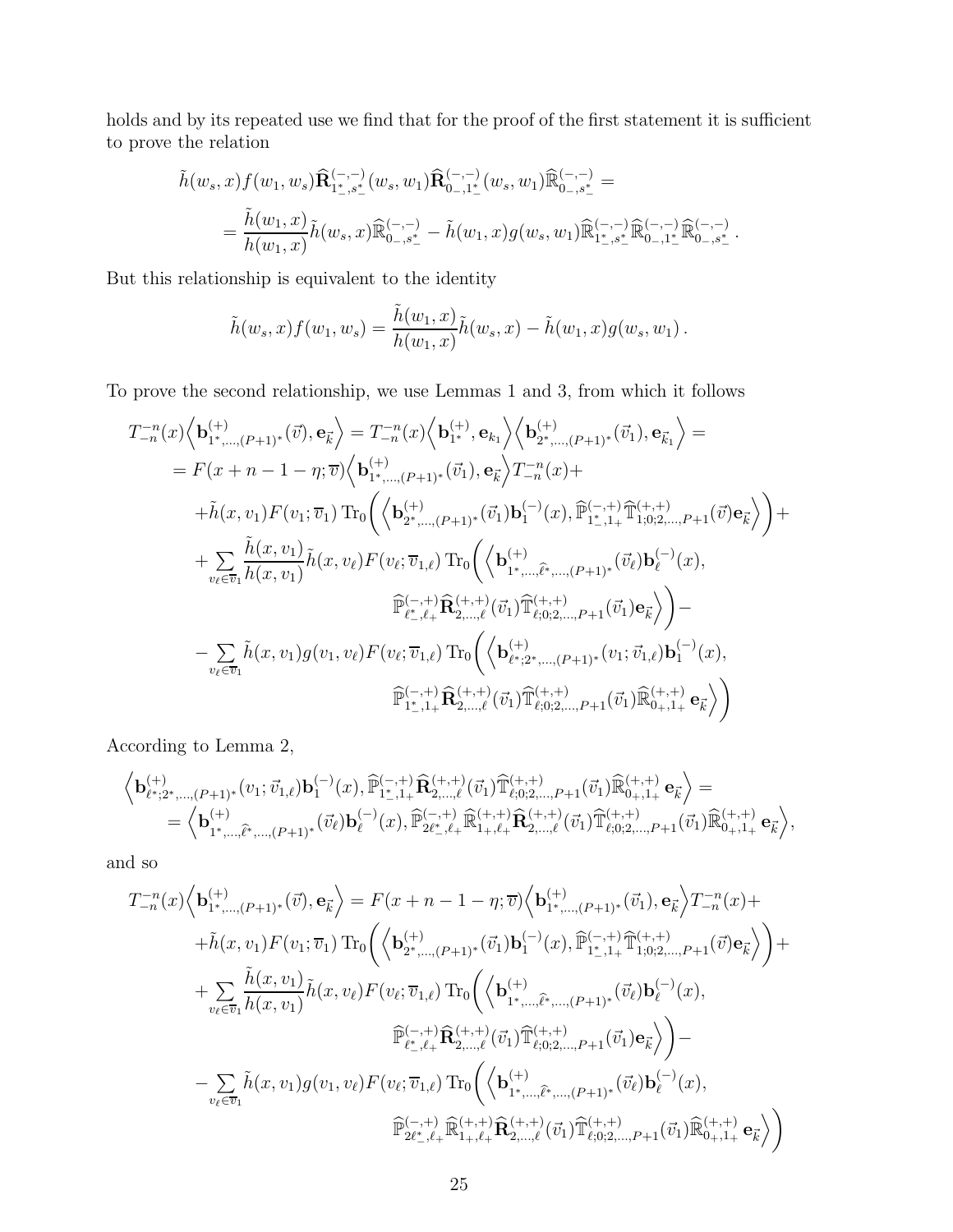Therefore, it is sufficient to show that the relation

$$
\tilde{h}(x, v_{\ell}) f(v_{\ell}, v_{1}) \hat{\mathbf{R}}_{1, \dots, \ell}^{(+, +)}(\vec{v}) \hat{\mathbb{T}}_{\ell;0;1, \dots, P+1}^{(+, +)}(\vec{v}) =
$$
\n
$$
= \frac{\tilde{h}(x, v_{1})}{h(x, v_{1})} \tilde{h}(x, v_{\ell}) \hat{\mathbf{R}}_{2, \dots, \ell}^{(+, +)}(\vec{v}_{1}) \hat{\mathbb{T}}_{\ell;0;2, \dots, P+1}^{(+, +)}(\vec{v}_{1}) -
$$
\n
$$
- \tilde{h}(x, v_{1}) g(v_{1}, v_{\ell}) \hat{\mathbb{R}}_{1+, \ell+1}^{(+, +)} \hat{\mathbf{R}}_{2, \dots, \ell}^{(+, +)}(\vec{v}_{1}) \hat{\mathbb{T}}_{\ell;0;2, \dots, P+1}^{(+, +)}(\vec{v}_{1}) \hat{\mathbb{R}}_{0+,1+1}^{(+, +)}
$$

is valid for any  $\ell = 2, \ldots, P + 1$ .

When we use the definitions  $\hat{\mathbf{R}}_{1,\dots,\ell}^{(+, +)}(\vec{v})$ ,  $\hat{\mathbf{R}}_{2,\dots,\ell}^{(+, +)}(\vec{v})$ ,  $\hat{\mathbb{T}}_{\ell;0;1,\dots,P+1}^{(+, +)}(\vec{v})$  and  $\hat{\mathbb{T}}_{\ell;0;2,\dots,P+1}^{(+, +)}(\vec{v}_1)$ , we find that to prove the second statement, it is enough to show the equality

$$
\tilde{h}(x, v_{\ell}) f(v_{\ell}, v_{1}) \hat{\mathbf{R}}_{1,\ell}^{(+,+)}(v_{1}, v_{\ell}) \dots \hat{\mathbf{R}}_{\ell-1,\ell}^{(+,+)}(v_{\ell-1}, v_{\ell}) \hat{\mathbb{R}}_{0_{+},\ell+}^{(+,+)} \n\hat{\mathbf{R}}_{0_{+},(\ell-1)_{+}}^{(+,+)}(v_{\ell}, v_{\ell-1}) \dots \hat{\mathbf{R}}_{0_{+},1_{+}}^{(+,+)}(v_{\ell}, v_{1}) = \n= \frac{\tilde{h}(x, v_{1})}{h(x, v_{1})} \tilde{h}(x, v_{\ell}) \hat{\mathbf{R}}_{2,\ell}^{(+,+)}(v_{2}, v_{\ell}) \dots \hat{\mathbf{R}}_{\ell-1,\ell}^{(+,+)}(v_{\ell-1}, v_{\ell}) \hat{\mathbb{R}}_{0_{+},\ell+}^{(+,+)} \n\hat{\mathbf{R}}_{0_{+},(\ell-1)_{+}}^{(+,+)}(v_{\ell}, v_{\ell-1}) \dots \hat{\mathbf{R}}_{0_{+},2_{+}}^{(+,+)}(v_{\ell}, v_{2}) - \n- \tilde{h}(x, v_{1}) g(v_{1}, v_{\ell}) \hat{\mathbb{R}}_{1_{+},\ell_{+}}^{(+,+)} \hat{\mathbf{R}}_{2,\ell}^{(+,+)}(v_{2}, v_{\ell}) \dots \hat{\mathbf{R}}_{\ell-1,\ell}^{(+,+)}(v_{\ell-1}, v_{\ell}) \hat{\mathbb{R}}_{0_{+},\ell+}^{(+,+)} \n\hat{\mathbf{R}}_{0_{+},(\ell-1)_{+}}^{(+,+)}(v_{\ell}, v_{\ell-1}) \dots \hat{\mathbf{R}}_{0_{+},2_{+}}^{(+,+)}(v_{\ell}, v_{2}) \hat{\mathbb{R}}_{0_{+},1_{+}}^{(+,+)}.
$$

By repeatedly using the Yang–Baxter equation

$$
\widehat{\mathbf{R}}_{k_+,\ell_+}^{(+,+)}(v_k,v_\ell)\widehat{\mathbb{R}}_{0_+,\ell_+}^{(+,+)}\widehat{\mathbf{R}}_{0_+,k_+}^{(+,+)}(v_\ell,v_k)=\widehat{\mathbf{R}}_{0_+,k_+}^{(+,+)}(v_\ell,v_k)\widehat{\mathbb{R}}_{0_+,\ell_+}^{(+,+)}\widehat{\mathbf{R}}_{k_+,\ell_+}^{(+,+)}(v_k,v_\ell),
$$

which can be verified by direct calculation, we find that to prove the statement it is enough to prove the relation

$$
\tilde{h}(x, v_{\ell}) f(v_{\ell}, v_{1}) \hat{\mathbf{R}}_{1,\ell}^{(+,+)}(v_{1}, v_{\ell}) \hat{\mathbb{R}}_{0_{+},\ell_{+}}^{(+,+)} \hat{\mathbf{R}}_{0_{+},1+}^{(+,+)}(v_{\ell}, v_{1}) =
$$
\n
$$
= \frac{\tilde{h}(x, v_{1})}{h(x, v_{1})} \tilde{h}(x, v_{\ell}) \hat{\mathbb{R}}_{0_{+},\ell_{+}}^{(+,+)} - \tilde{h}(x, v_{1}) g(v_{1}, v_{\ell}) \hat{\mathbb{R}}_{1_{+},\ell_{+}}^{(+,+)} \hat{\mathbb{R}}_{0_{+},\ell_{+}}^{(+,+)} \hat{\mathbb{R}}_{0_{+},1+}^{(+,+)}
$$

which is equivalent to the identity

$$
\tilde{h}(x,v_{\ell})f(v_{\ell},v_1)=\frac{\tilde{h}(x,v_1)}{h(x,v_1)}\tilde{h}(x,v_{\ell})-\tilde{h}(x,v_1)g(v_1,v_{\ell}).
$$

Assuming that the third statement holds for  $Q$ , we get by Lemmas 1 and 3

$$
\tilde{\mathbf{T}}_{0}^{(+)}(x)\Big\langle\mathbf{b}_{1,\ldots,Q+1}^{(-)}(\vec{w}),\mathbf{f}^{-\vec{r}}\Big\rangle=\Big\langle\mathbf{b}_{1,\ldots,Q+1}^{(-)}(\vec{w}),\widehat{\mathbf{T}}_{0;1,\ldots,Q+1}^{(+,-)}(x;\vec{w})\mathbf{f}^{-\vec{r}}\Big\rangle-\tilde{h}(w_{1},x)F(w_{1};\overline{w}_{1})\Big\langle\mathbf{b}_{1^{*}}^{(+)}(x)\mathbf{b}_{2,\ldots,Q+1}^{(-)}(\vec{w}_{1}),\widehat{\mathbb{P}}_{1,+1^{*}}^{(+,-)}\widehat{\mathbb{R}}_{0+,1^{*}_{-}}^{(+,-)}\mathbf{f}^{-\vec{r}}\Big\rangle T_{-n}^{-n}(w_{1})-\tilde{\sum}_{w_{s}\in\overline{w}_{1}}\tilde{h}(w_{s},x)F(w_{s};\overline{w}_{1,s})\Big\langle\mathbf{b}_{s^{*}}^{(+)}(x)\mathbf{b}_{1,\ldots,\widehat{s},\ldots,Q+1}^{(-)}(\vec{w}_{s}),\\\widehat{\mathbb{P}}_{s+,s^{*}_{-}}^{(+,-)}\widehat{\mathbf{R}}_{0+,1^{*}_{-}}^{(+,-)}(x,w_{1})\widehat{\mathbb{R}}_{0+,s^{*}_{-}}^{(+,-)}\widehat{\mathbb{R}}_{2^{*},\ldots,s^{*}}^{(-,-)}(\vec{w}_{1})\mathbf{f}^{-\vec{r}}\Big\rangle T_{-n}^{-n}(w_{s})+\tilde{\sum}_{w_{s}\in\overline{w}_{1}}\tilde{h}(w_{1},x)g(w_{1},w_{s})F(w_{s};\overline{w}_{1,s})\Big\langle\mathbf{b}_{1^{*}}^{(+)}(x)\mathbf{b}_{s;2,\ldots,Q+1}^{(-)}(w_{1};\vec{w}_{1,s}),\\\widehat{\mathbb{P}}_{1,+1^{*}_{-}}^{(+,-)}\widehat{\mathbb{R}}_{0+,1^{*}_{-}}^{(-,-)}\widehat{\mathbb{R}}_{2^{*},\ldots,s^{*}}^{(-,-)}(\vec{w}_{1})\mathbf{f}^{-\vec{r}}\Big\rangle T_{-n}^{-n}(w_{s})
$$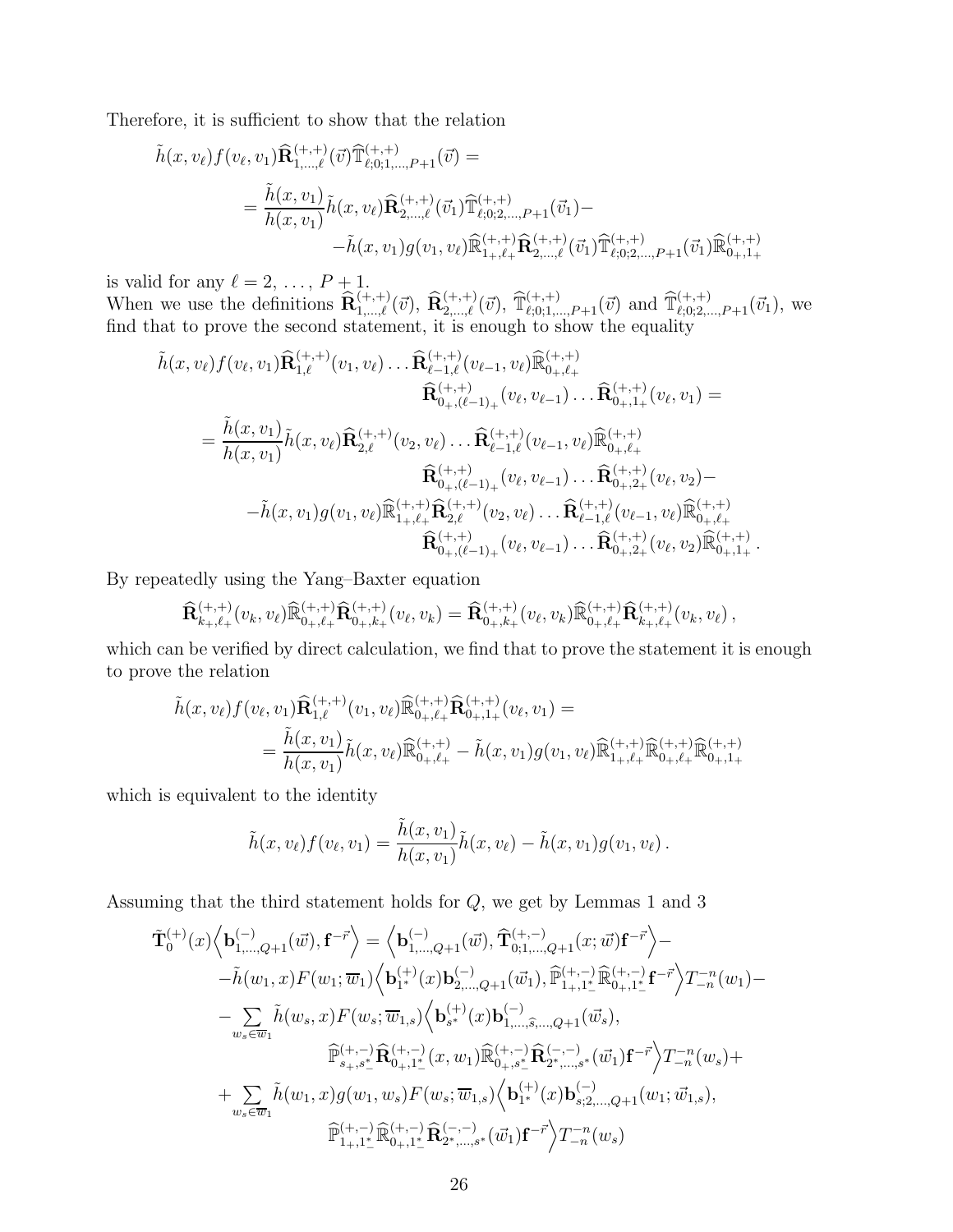According to Lemma 2,

$$
\begin{array}{l} \left\langle {\bf b}^{(+)}_{1*}(x){\bf b}^{(-)}_{s;2,...,Q+1}(w_{1};\vec{w}_{1,s}), \widehat{\mathbb{P}}^{(+,-)}_{1+,1^{*}_{-}}\widehat{\mathbb{R}}^{(+,-)}_{0+,1^{*}_{-}}\widehat{\mathbf{R}}^{(-,-)}_{2^{*},...,s^{*}}(\vec{w}_{1}){\bf f}^{-\vec{r}} \right\rangle = \\ = \left\langle {\bf b}^{(+)}_{s^{*}}(x){\bf b}^{(-)}_{1,...,\widehat{s},...,Q+1}(w_{1};\vec{w}_{s}), \widehat{\mathbb{P}}^{(+,-)}_{s_{+},s^{*}_{-}}\widehat{\mathbb{R}}^{(-,-)}_{1^{*}_{-},s^{*}_{-}}\widehat{\mathbb{R}}^{(+,-)}_{0+,1^{*}_{-}}\widehat{\mathbf{R}}^{(-,-)}_{2^{*},...,s^{*}}(\vec{w}_{1}){\bf f}^{-\vec{r}} \right\rangle \end{array}
$$

and so

$$
\tilde{\mathbf{T}}_{0}^{(+)}(x)\Big\langle\mathbf{b}_{1,\ldots,Q+1}^{(-)}(\vec{w}),\mathbf{f}^{-\vec{r}}\Big\rangle=\Big\langle\mathbf{b}_{1,\ldots,Q+1}^{(-)}(\vec{w}),\widehat{\mathbf{T}}_{0;1,\ldots,Q+1}^{(+,-)}(x;\vec{w})\mathbf{f}^{-\vec{r}}\Big\rangle-\tilde{h}(w_{1},x)F(w_{1};\overline{w}_{1})\Big\langle\mathbf{b}_{1^{*}}^{(+)}(x)\mathbf{b}_{2,\ldots,Q+1}^{(-)}(\vec{w}_{1}),\widehat{\mathbb{P}}_{1,+1^{*}}^{(+,-)}\widehat{\mathbb{R}}_{0+,1^{*}_{-}}^{(+,-)}\mathbf{f}^{-\vec{r}}\Big\rangle T_{-n}^{-n}(w_{1})-\tilde{\sum}_{w_{s}\in\overline{w}_{1}}\tilde{h}(w_{s},x)F(w_{s};\overline{w}_{1,s})\Big\langle\mathbf{b}_{s^{*}}^{(+)}(x)\mathbf{b}_{1,\ldots,\widehat{s},\ldots,Q+1}^{(-)}(\vec{w}_{s}),\\\widehat{\mathbb{P}}_{s+,s^{*}_{-}}^{(+,-)}\widehat{\mathbf{R}}_{0+,1^{*}_{-}}^{(+,-)}(x,w_{1})\widehat{\mathbb{R}}_{0+,s^{*}_{-}}^{(+,-)}\widehat{\mathbf{R}}_{2^{*},\ldots,s^{*}}^{(-,-)}(\vec{w}_{1})\mathbf{f}^{-\vec{r}}\Big\rangle T_{-n}^{-n}(w_{s})+\tilde{\sum}_{w_{s}\in\overline{w}_{1}}\tilde{h}(w_{1},x)g(w_{1},w_{s})F(w_{s};\overline{w}_{1,s})\Big\langle\mathbf{b}_{s^{*}}^{(+)}(x)\mathbf{b}_{1,\ldots,\widehat{s},\ldots,Q+1}^{(-)}(w_{1};\vec{w}_{s}),\\\widehat{\mathbb{P}}_{s+,s^{*}_{-}}^{(+,-)}(\widetilde{\mathbb{R}}_{1^{*}_{-},s^{*}_{-}}^{(+,-)})^{*}\widehat{\mathbb{R}}_{0+,1^{*}_{-}}^{(+,-)}\widehat{\mathbf{R}}_{2^{*},\ldots,s^{*}}^{(-,-)}(\vec{w}_{1})\mathbf{f}^{-\vec{r}}\Big\rangle T_{-n}^{-n}(w_{s})
$$

Therefore, it is enough to show that for any  $s = 2, \ldots, Q + 1$  we have

$$
\begin{aligned} \tilde{h}(w_s, x) f(w_s, w_1) \widehat{\mathbb{R}}^{(+,-)}_{0_+,s_-^*} \widehat{\mathbf{R}}^{(-,-)}_{1_-^*,s_-^*}(w_s, w_1) & = \\ & = \tilde{h}(w_s, x) \widehat{\mathbf{R}}^{(+,-)}_{0_+,1_-^*}(x, w_1) \widehat{\mathbb{R}}^{(+,-)}_{0_+,s_-^*} - \tilde{h}(w_1, x) g(w_1, w_s) \widehat{\mathbb{R}}^{(-,-)}_{1_-^*,s_-^*} \widehat{\mathbb{R}}^{(+,-)}_{0_+,1_-^*} \end{aligned}
$$

If we use the definitions of these mappings, we find that these relations are equivalent to identity

$$
\tilde{h}(w_s, x)g(w_s, w_1) + \tilde{h}(w_s, x)\tilde{h}(w_1, x) + \tilde{h}(w_1, x)g(w_1, w_s) = 0.
$$

To prove the fourth statement, we use the relation

$$
\tilde{\mathbf{T}}_{0}^{(-)}(x)\Big\langle\mathbf{b}_{1^{*},\ldots,(P+1)^{*}}^{(+)}(\vec{v}),\mathbf{e}_{\vec{k}}\Big\rangle = \Big\langle\mathbf{b}_{1^{*},\ldots,(P+1)^{*}}^{(+)}(\vec{v}),\widehat{\mathbf{T}}_{0;1,\ldots,P+1}^{(-,+)}(x;\vec{v})\mathbf{e}_{\vec{k}}\Big\rangle - \n- \tilde{h}(x,v_{1})F(\overline{v}_{1};v_{1})\Big\langle\mathbf{b}_{2^{*},\ldots,(P+1)^{*}}^{(+)}(\vec{v}_{1})\mathbf{b}_{1}^{(-)}(x),\widehat{\mathbb{P}}_{1^{*},1+}^{(-,+)}\widehat{\mathbb{R}}_{0-,1+}^{(-,+)}\mathbf{e}_{\vec{k}}\Big\rangle T_{n}^{n}(v_{1}) - \n- \sum_{v_{\ell}\in\overline{v}_{1}} \tilde{h}(x,v_{\ell})F(\overline{v}_{1,\ell};v_{\ell})\Big\langle\mathbf{b}_{1^{*},\ldots,\widehat{\ell}^{*},\ldots,(P+1)^{*}}^{(+)}(\vec{v}_{\ell})\mathbf{b}_{\ell}^{(-)}(x),\n\widehat{\mathbb{P}}_{\ell^{*},\ell^{+}}^{(-,+)}\widehat{\mathbb{R}}_{0-,\ell^{+}}^{(+,+)}\widehat{\mathbb{R}}_{2,\ldots,\ell}^{(+,+)}(\vec{v}_{1})\widehat{\mathbb{R}}_{0-1+}^{(-,+)}(x,v_{1})\mathbf{e}_{\vec{k}}\Big\rangle T_{n}^{n}(v_{\ell}) + \n+ \sum_{v_{\ell}\in\overline{v}_{1}} \tilde{h}(x,v_{1})g(v_{\ell},v_{1})F(\overline{v}_{1,\ell};v_{\ell})\Big\langle\mathbf{b}_{\ell^{*};2^{*},\ldots,(P+1)^{*}}^{(+)}(v_{1};\vec{v}_{1,\ell})\mathbf{b}_{1}^{(-)}(x),\n\widehat{\mathbb{P}}_{1^{*},1+}^{(-,+)}\widehat{\mathbb{R}}_{0-,1+}^{(+,+)}\widehat{\mathbb{R}}_{2,\ldots,\ell}^{(+,+)}(\vec{v}_{1})\mathbf{e}_{\vec{k}}\Big\rangle T_{n}^{n}(v_{\ell}).
$$

which follows from Lemma 1 and the inductive assumption. According to Lemma 2, we have

$$
\begin{array}{llll} \left\langle \mathbf{b}^{(+)}_{\ell^{\ast};2^{\ast},\ldots, (P+1)^{\ast}}(v_{1};\vec{v}_{1,\ell})\mathbf{b}^{(-)}_{1}(x),\widehat{\mathbb{P}}^{(-,+)}_{1^{\ast},1+}\widehat{\mathbb{R}}^{(-,+)}_{0-,1+}\widehat{\mathbf{R}}^{(+,+)}_{2,\ldots,\ell}(\vec{v}_{1})\mathbf{e}_{\vec{k}} \right\rangle = \\ = \left\langle \mathbf{b}^{(+)}_{1^{\ast},\ldots,\widehat{\ell}^{\ast},\ldots, (P+1)^{\ast}}(\vec{v}_{\ell})\mathbf{b}^{(-)}_{1}(x),\widehat{\mathbb{P}}^{(-,+)}_{\ell^{\ast},\ell+}\widehat{\mathbb{R}}^{(+,+)}_{1+,\ell+}\widehat{\mathbb{R}}^{(-,+)}_{0-,1+}\widehat{\mathbf{R}}^{(+,+)}_{2,\ldots,\ell}(\vec{v}_{1})\mathbf{e}_{\vec{k}} \right\rangle \end{array}
$$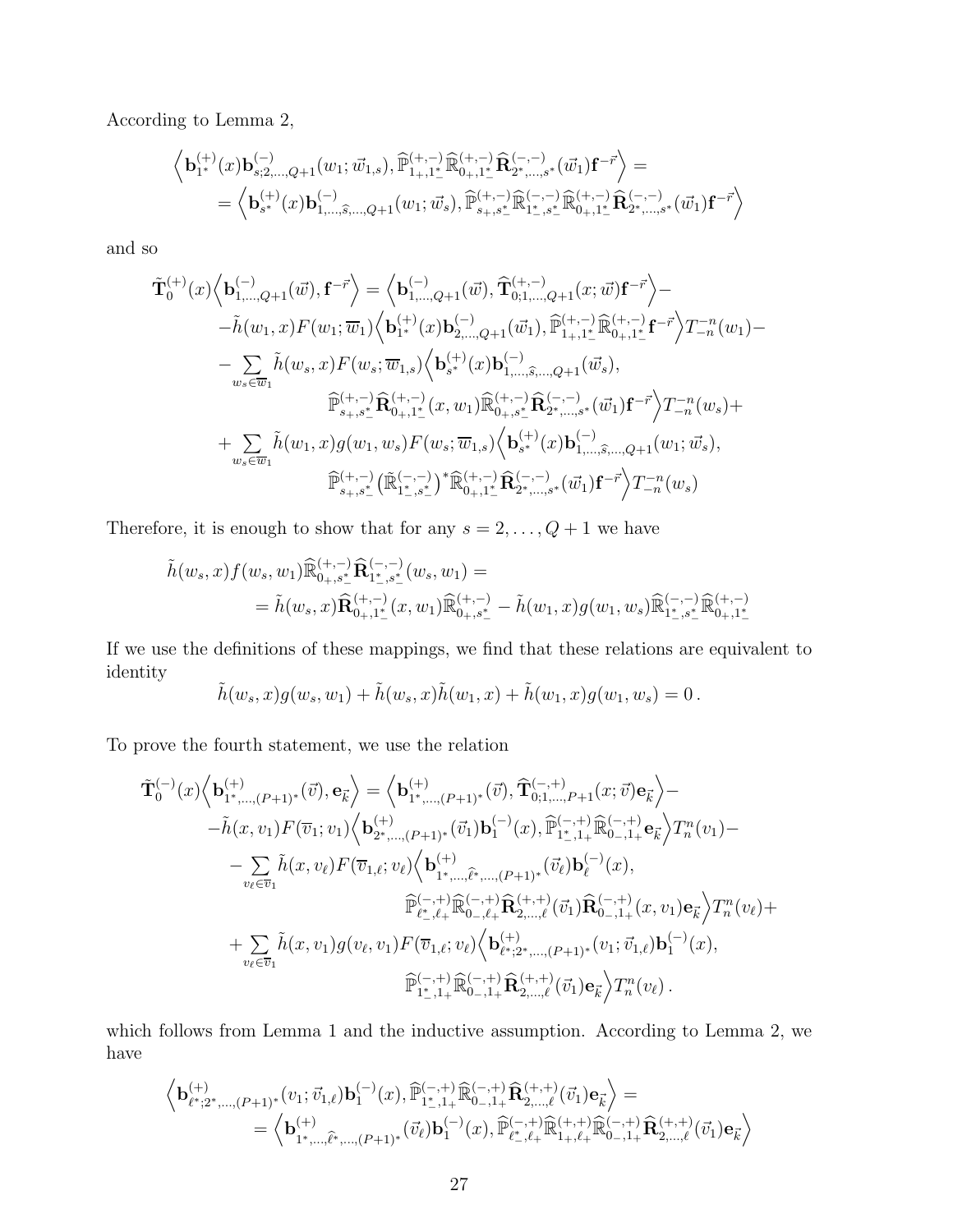and so

$$
\tilde{\mathbf{T}}_{0}^{(-)}(x)\Big\langle \mathbf{b}_{1^{*},\ldots,(P+1)^{*}}^{(+)}(\vec{v}),\mathbf{e}_{\vec{k}}\Big\rangle = \Big\langle \mathbf{b}_{1^{*},\ldots,(P+1)^{*}}^{(+)}(\vec{v}),\widehat{\mathbf{T}}_{0;1,\ldots,P+1}^{(-,+)}(x;\vec{v})\mathbf{e}_{\vec{k}}\Big\rangle - \n- \tilde{h}(x,v_{1})F(\overline{v}_{1};v_{1})\Big\langle \mathbf{b}_{2^{*},\ldots,(P+1)^{*}}^{(+)}(\vec{v}_{1})\mathbf{b}_{1}^{(-)}(x),\widehat{\mathbb{P}}_{1^{*},1+}^{(-,+)}\widehat{\mathbb{R}}_{0-,1+}^{(-,+)}\mathbf{e}_{\vec{k}}\Big\rangle T_{n}^{n}(v_{1}) - \n- \sum_{v_{\ell}\in\overline{v}_{1}} \tilde{h}(x,v_{\ell})F(\overline{v}_{1,\ell};v_{\ell})\Big\langle \mathbf{b}_{1^{*},\ldots,\widehat{\ell}^{*},\ldots,(P+1)^{*}}^{(+)}(\vec{v}_{\ell})\mathbf{b}_{\ell}^{(-)}(x),\n\widehat{\mathbb{P}}_{\ell^{*},\ell^{+}}^{(-,+)}\widehat{\mathbb{R}}_{0-,\ell^{+}}^{(+,+)}\widehat{\mathbb{R}}_{2,\ldots,\ell}^{(+,+)}(\vec{v}_{1})\widehat{\mathbb{R}}_{0-1+}^{(-,+)}(x,v_{1})\mathbf{e}_{\vec{k}}\Big\rangle T_{n}^{n}(v_{\ell}) + \n+ \sum_{v_{\ell}\in\overline{v}_{1}} \tilde{h}(x,v_{1})g(v_{\ell},v_{1})F(\overline{v}_{1,\ell};v_{\ell})\Big\langle \mathbf{b}_{1^{*},\ldots,\widehat{\ell}^{*},\ldots,(P+1)^{*}}^{(+)}(\vec{v}_{\ell})\mathbf{b}_{1}^{(-)}(x),\n\widehat{\mathbb{P}}_{\ell^{*},\ell^{+}}^{(-,+)}\widehat{\mathbb{R}}_{1+,\ell^{+}}^{(+,+)}\widehat{\mathbb{R}}_{0-1,1}^{(+,+)}\widehat{\mathbb{R}}_{2,\ldots,\ell}^{(+,+)}(\vec{v}_{1})\mathbf{e}_{\vec{k}}\Big\rangle T_{n}^{
$$

Therefore, it is enough to show that equality

$$
\tilde{h}(x,v_{\ell})f(v_1,v_{\ell})\widehat{\mathbb{R}}_{0_{-},\ell_{+}}^{(-,+)}\widehat{\mathbf{R}}_{1,\ell}^{(+,+)}(v_1,v_{\ell}) = \n= \tilde{h}(x,v_{\ell})\widehat{\mathbb{R}}_{0_{-},\ell_{+}}^{(-,+)}\widehat{\mathbf{R}}_{0_{-},1_{+}}^{(-,+)}(x,v_1) - \tilde{h}(x,v_1)g(v_{\ell},v_1)\widehat{\mathbb{R}}_{1_{+},\ell_{+}}^{(+,+)}\widehat{\mathbb{R}}_{0_{-},1_{+}}^{(-,+)}.
$$

holds for any  $\ell = 2, \ldots, P + 1$ . And if we use the definitions of the involved operators, we find that this equality is equivalent to the relation

$$
\tilde{h}(x,v_{\ell})g(v_1,w_{\ell})+\tilde{h}(x,v_{\ell})\tilde{h}(x,v_1)+\tilde{h}(x,v_1)g(v_{\ell},v_1)=0,
$$

which can be easily verified.

**Lemma 5.** For any  $\vec{v}$ ,  $\vec{w}$ ,  $\vec{k}$  and  $\vec{r}$  the relations

$$
\begin{split} T_{n}^{n}(x)&\Big\langle\mathbf{b}_{1^{*},\ldots,P^{*}}^{(+)}(\vec{v})\mathbf{b}_{1,\ldots,Q}^{(-)}(\vec{w}),\mathbf{e}_{\vec{k}}\otimes\mathbf{f}^{-\vec{r}}\Big\rangle=\\ &=F(\overline{v};x)F(\overline{w};x-n+1+\eta)\Big\langle\mathbf{b}_{1^{*},\ldots,P^{*}}^{(+)}(\vec{v})\mathbf{b}_{1,\ldots,Q}^{(-)}(\vec{w}),\mathbf{e}_{\vec{k}}\otimes\mathbf{f}^{-\vec{r}}\Big\rangle T_{n}^{n}(x)-\\ &-\sum_{v_{\ell}\in\overline{v}}g(v_{\ell},x)F(\overline{v}_{\ell};v_{\ell})F(\overline{w};v_{\ell}-n+1+\eta)\Big\langle\mathbf{b}_{\ell^{*},1^{*},\ldots,P^{*}}^{(+)}(x;\overrightarrow{v}_{\ell})\mathbf{b}_{1,\ldots,Q}^{(-)}(\vec{w}),\\ &\widehat{\mathbf{R}}_{1,\ldots,\ell}^{(+,+)}(\vec{v})\mathbf{e}_{\vec{k}}\otimes\mathbf{f}^{-\vec{r}}\Big\rangle T_{n}^{n}(v_{\ell})+\\ &+\sum_{w_{s}\in\overline{w}}\tilde{h}(w_{s},x)F(\overline{w}_{s};w_{s})\operatorname{Tr}_{0}\Big\langle\mathbf{b}_{s^{+}}^{(+)}(x)\mathbf{b}_{1^{*},\ldots,P^{*}}^{(+)}(\vec{v})\mathbf{b}_{1,\ldots,\widehat{s},\ldots,Q}^{(-)}(\vec{w}_{s}),\\ &\widehat{\mathbb{P}}_{s^{+},s^{+}}^{(+,-,-)}\widehat{\mathbf{R}}_{1^{*},\ldots,s^{*}}^{(+)}(\vec{w})\widehat{\mathbf{T}}_{0;1,\ldots,P;1^{*},\ldots,Q^{*}}^{(-)}(w_{s};\vec{v};\vec{w})\mathbf{e}_{\vec{k}}\otimes\mathbf{f}^{-\vec{r}}\Big\rangle\\ &=F(x;\overline{v})\Big\langle\mathbf{b}_{1^{*},\ldots,P^{*}}^{(+)}(\vec{v})\mathbf{b}_{1,\ldots,Q}^{(-)}(\vec{w}),\widehat{\mathbf{T}}_{0;1,\ldots,P;1^{*},\ldots,Q^{*}}^{(+)}(x;\overrightarrow{v};\vec{w})\mathbf{e}_{\vec{k}}\otimes\math
$$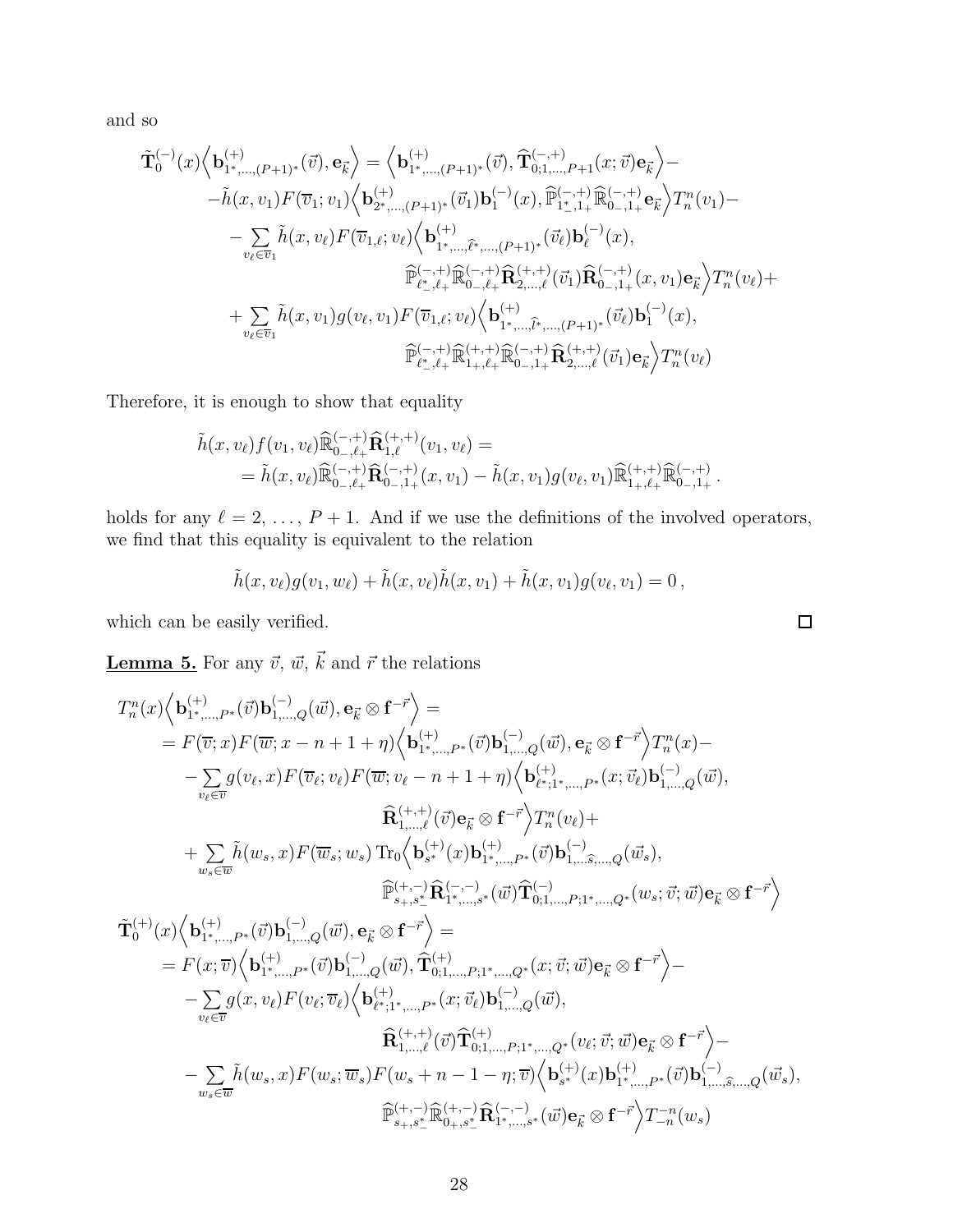$$
\begin{split} T_{-n}^{-n}(x)&\Bigl\langle\mathbf{b}_{1^*,\ldots,P^*}^{(+)}(\vec{v})\mathbf{b}_{1,\ldots,Q}^{(-)}(\vec{w}),\mathbf{e}_{\vec{k}}\otimes\mathbf{f}^{-\vec{r}}\Bigr\rangle=\\ &=F(x;\overline{w})F(x+n-1-\eta;\overline{v})\Bigl\langle\mathbf{b}_{1^*,\ldots,P^*}^{(+)}(\vec{v})\mathbf{b}_{1,\ldots,Q}^{(-)}(\vec{w}),\mathbf{e}_{\vec{k}}\otimes\mathbf{f}^{-\vec{r}}\Bigr\rangle T_{-n}^{-n}(x)-\\ &-\sum_{w_{s}\in\overline{w}}g(x,w_{s})F(w_{s};\overline{w}_{s})F(w_{s}+n-1-\eta;\overline{v})\Bigl\langle\mathbf{b}_{1^*,\ldots,P^*}^{(+)}(\vec{v})\mathbf{b}_{s;1,\ldots,Q}^{(-)}(x;\vec{w}_{s}),\\ &\widehat{\mathbf{R}}_{1^*,\ldots,s}^{(-,-)}(\vec{w})\mathbf{e}_{\vec{k}}\otimes\mathbf{f}^{-\vec{r}}\Bigr\rangle T_{-n}^{-n}(w_{s})+\\ &+\sum_{v_{\ell}\in\overline{v}}\tilde{h}(x,v_{\ell})F(v_{\ell};\overline{v}_{\ell})\operatorname{Tr}_{0}\Bigl\langle\mathbf{b}_{1^*,\ldots,\widehat{\ell}^*,\ldots,P^*}^{(+)}(\vec{v}_{\ell})\mathbf{b}_{\ell}^{(-)}(x)\mathbf{b}_{1,\ldots,Q}^{(-)}(x)\Bigr\rangle,\\ &\widehat{\mathbb{P}}_{\ell^*,\ell+}^{(-,+)}\widehat{\mathbf{R}}_{1,\ldots,\ell}^{(+,+)}(\vec{v})\widehat{\mathbf{T}}_{0;1,\ldots,P;1^*,\ldots,Q^*}^{(+)}(v_{\ell};\vec{v};\vec{w})\mathbf{e}_{\vec{k}}\otimes\mathbf{f}^{-\vec{r}}\Bigr\rangle\\ &=F(\overline{w};x)\Bigl\langle\mathbf{b}_{1^*,\ldots,P^*}^{(+)}(\vec{v})\mathbf{b}_{1,\ldots,Q}^{(-)}(\vec{w}),\widehat{\mathbf{T}}_{0;1,\ldots,P;1^*,\ldots,Q^*}^{(-)}(x;\vec{v};\vec{w})\mathbf{e}_{\vec{k}}\otimes\mathbf
$$

hold.

PROOF: In proving this Lemma, we will often use the equation

$$
\begin{aligned} \big\langle \mathbf{b}^{(+)}_{1^*,\dots,P^*}(\vec{v}) \mathbf{b}^{(-)}_{1,\dots,Q}(\vec{w}),\mathbf{e}_{\vec{k}} \otimes \mathbf{f}^{-\vec{r}} \big\rangle = \\ = \big\langle \mathbf{b}^{(+)}_{1^*,\dots,P^*}(\vec{v}),\mathbf{e}_{\vec{k}} \big\rangle \big\langle \mathbf{b}^{(-)}_{1,\dots,Q}(\vec{w}),\mathbf{f}^{-\vec{r}} \big\rangle = \big\langle \mathbf{b}^{(-)}_{1,\dots,Q}(\vec{w}),\mathbf{f}^{-\vec{r}} \big\rangle \big\langle \mathbf{b}^{(+)}_{1^*,\dots,P^*}(\vec{v}),\mathbf{e}_{\vec{k}} \big\rangle, \end{aligned}
$$

which follows from the relation  $\mathbf{b}_{1^*}^{(+)}$  $_{1}^{(+)}(x)$ **b**<sub>2</sub><sup> $(-)$ </sup>  ${\bf b}_2^{(-)}(y) = {\bf b}_2^{(-)}$  $_{2}^{(-)}(y) {\bf b}_{1^*}^{(+)}$  $\binom{(+)}{1^*}(x)$ . We calculate action of the operators  $T_{\pm n}^{\pm n}(x)$  and  $\tilde{\mathbf{T}}_0^{(\pm)}$  $\mathfrak{b}_0^{(\pm)}(x)$  on the element  $\big\langle \mathbf{b}_{1^*, \dots}^{(+)} \big\rangle$  $\overrightarrow{a}^{(+)}_{1^*,...,P^*}(\vec{v})\mathbf{b}^{(-)}_{1,...,Q}(\vec{w}), \mathbf{e}_{\vec{k}} \otimes \mathbf{f}^{-\vec{r}}\big>$  in both orders and then we get assertion of Lemma 5 by comparing these expressions. From Lemmas 3 and 4 we get

$$
\begin{split} T_{n}^{n}(x)\Big\langle\mathbf{b}_{1^{*},\ldots,P^{*}}^{(+)}(\vec{v})\mathbf{b}_{1,\ldots,Q}^{(-)}(\vec{w}),\mathbf{e}_{\vec{k}}\otimes\mathbf{f}^{-\vec{r}}\Big\rangle &=T_{n}^{n}(x)\big\langle\mathbf{b}_{1^{*},\ldots,P^{*}}^{(+)}(\vec{v}),\mathbf{e}_{\vec{k}}\big\rangle\big\langle\mathbf{b}_{1,\ldots,Q}^{(-)}(\vec{w}),\mathbf{f}^{-\vec{r}}\big\rangle = \\ &=F(\overline{v};x)F(\overline{w};x-n+1+\eta)\Big\langle\mathbf{b}_{1^{*},\ldots,P^{*}}^{(+)}(\vec{v})\mathbf{b}_{1,\ldots,Q}^{(-)}(\vec{w}),\mathbf{e}_{\vec{k}}\otimes\mathbf{f}^{-\vec{r}}\Big\rangle T_{n}^{n}(x)- \\ &-\sum_{v_{\ell}\in\overline{v}}g(v_{\ell},x)F(\overline{v}_{\ell};v_{\ell})F(\overline{w};v_{\ell}-n+1+\eta)\Big\langle\mathbf{b}_{\ell^{*};1^{*},\ldots,P^{*}}^{(+)}(x;\overrightarrow{v}_{\ell})\mathbf{b}_{1,\ldots,Q}^{(-)}(\vec{w}),\\ &\widehat{\mathbf{R}}_{1,\ldots,\ell}^{(+,+)}(\vec{v})\mathbf{e}_{\vec{k}}\otimes\mathbf{f}^{-\vec{r}}\Big\rangle T_{n}^{n}(v_{\ell})+ \\ &+\sum_{w_{s}\in\overline{w}}F(\overline{w}_{s};w_{s})\operatorname{Tr}_{0}\bigg[F(\overline{v};x)\tilde{h}(w_{s},x)\Big\langle\mathbf{b}_{1^{*},\ldots,P^{*}}^{(+)}(\vec{v})\mathbf{b}_{s^{*}}^{(+)}(x)\mathbf{b}_{1,\ldots,\widehat{s},\ldots,Q}^{(-)}(\vec{w}_{s}),\\ &\widehat{\mathbb{P}}_{s_{+},s_{-}^{*}}^{(+,-)}\widehat{\mathbf{R}}_{1^{*},\ldots,s^{*}}^{(-,-,-)}(\vec{w})\widehat{\mathbb{T}}_{s;0;1^{*},\ldots,Q^{*}}^{(-,-)}(\vec{w})\mathbf{e}_{\vec{k}}\otimes\mathbf{f}^{-\vec{r}}\Big\rangle- \\ &-\sum_{v_{\ell}\in\overline{v}}g(v_{\ell},x)\
$$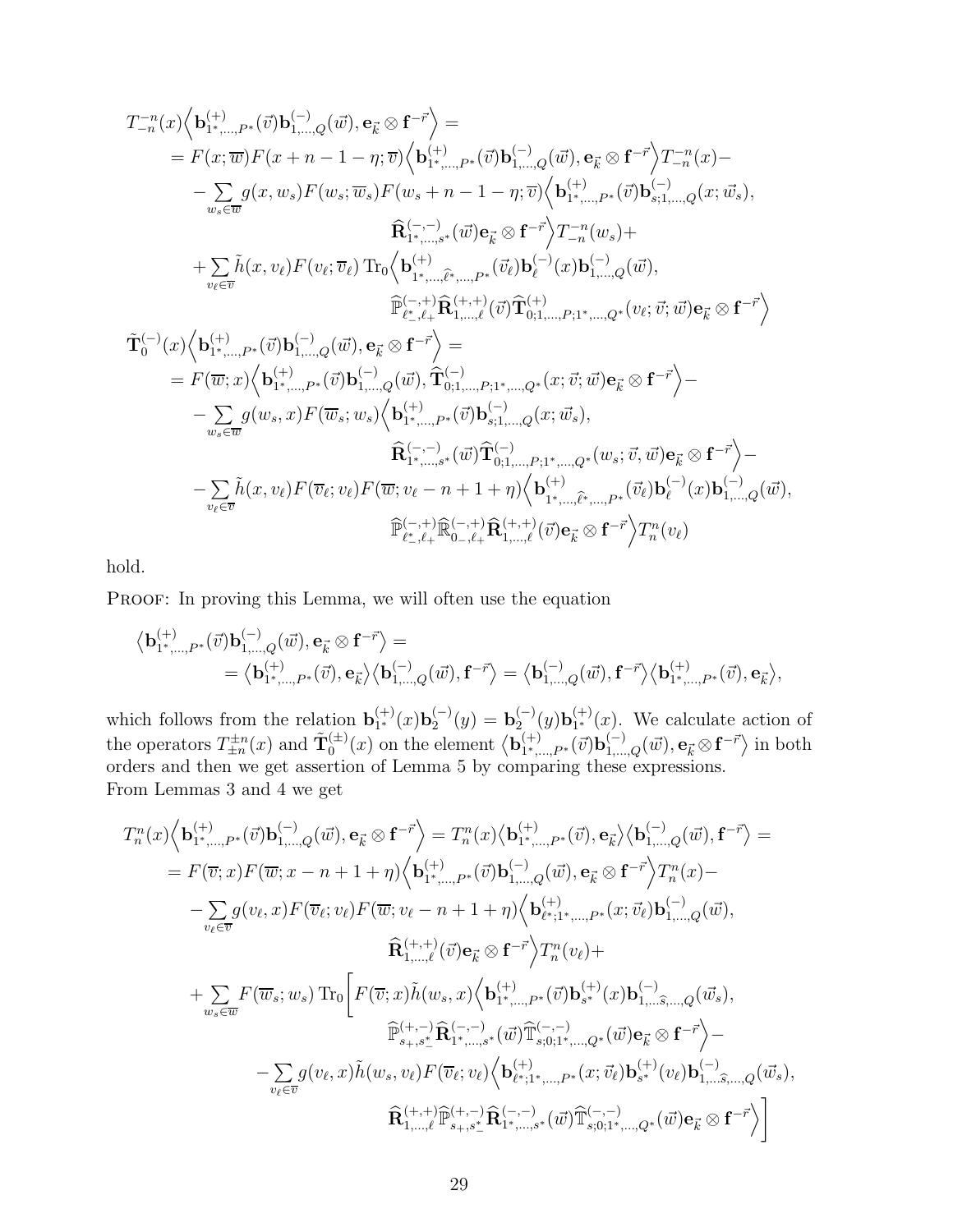In the first term the vectors  $\vec{v}$  and  $\vec{w}$  do not change, in the second the components  $v_{\ell}$  and x are interchanged and the third contains expressions in which  $w_s$  and x are interchanged. On the other hand, we also have

$$
\begin{split} T_{n}^{n}(x)&\Big\langle\mathbf{b}_{1^{*},\ldots,P^{*}}^{(+)}(\vec{v})\mathbf{b}_{1,\ldots,Q}^{(-)}(\vec{w}),\mathbf{e}_{\vec{k}}\otimes\mathbf{f}^{-\vec{r}}\Big\rangle=T_{n}^{n}(x)\big\langle\mathbf{b}_{1,\ldots,Q}^{(-)}(\vec{w}),\mathbf{f}^{-\vec{r}}\big\rangle\big\langle\mathbf{b}_{1^{*},\ldots,P^{*}}^{(+)}(\vec{v}),\mathbf{e}_{\vec{k}}\big\rangle=\\ &=F(\overline{v};x)F(\overline{w};x-n+1+\eta)\Big\langle\mathbf{b}_{1^{*},\ldots,P^{*}}^{(+)}(\vec{v})\mathbf{b}_{1,\ldots,Q}^{(-)}(\vec{w}),\mathbf{e}_{\vec{k}}\otimes\mathbf{f}^{-\vec{r}}\Big\rangle T_{n}^{n}(x)-\\ &-\sum_{v_{\ell}\in\overline{v}}F(\overline{v}_{\ell};v_{\ell})\bigg(g(v_{\ell},x)F(\overline{w};x-n+1+\eta)\\ &\Big\langle\mathbf{b}_{\ell^{*},1^{*},\ldots,P^{*}}^{(+)}(x;\overrightarrow{v}_{\ell})\mathbf{b}_{1,\ldots,Q}^{(-)}(\vec{w}),\widehat{\mathbf{R}}_{1,\ldots,\ell}^{(+,+)}(\vec{v})\mathbf{e}_{\vec{k}}\otimes\mathbf{f}^{-\vec{r}}\Big\rangle-\\ &-\sum_{w_{s}\in\overline{w}}\tilde{h}(w_{s},v_{\ell})\tilde{h}(w_{s},x)F(\overline{w}_{s};w_{s})\\ &\text{Tr}_{0}\Big\langle\mathbf{b}_{s^{*}}^{(+)}(x)\mathbf{b}_{1^{*},\ldots,\widehat{\ell^{*}},\ldots,P^{*}}^{(+)}(\vec{v}_{\ell})\mathbf{b}_{1,\ldots\widehat{s},\ldots,Q}^{(-)}(\vec{w}_{s})\mathbf{b}_{\ell}^{(-)}(w_{s}),\widehat{\mathbb{P}}_{s+},s_{-}^{*}\mathbf{R}_{1^{*},\ldots,s}^{(-,-)}(x)}^{(+,-,-)}(\vec{w})\\ &\qquad\qquad \widehat{\mathbf{R}}_{0;1^{*},\ldots,Q^{*}}^{(-,-)}(w_{s};\vec{w})\widehat{\mathbb{P}}_{\ell^{*},\ell+}^{(-,+)}\wide
$$

In this expression the vectors  $\vec{v}$  and  $\vec{w}$  do not change in the first term, in the second x is changed by  $v_{\ell}$  and in the third x and  $w_s$  are interchanged. If we compare these two expressions, we get the first statement of Lemma 5.

We get the second relation when we compare the equalities

$$
\begin{split} \tilde{\mathbf{T}}_{0}^{(+)}(x)\Big\langle\mathbf{b}_{1^{*},\ldots,P^{*}}^{(+)}(\vec{v})\mathbf{b}_{1,\ldots,Q}^{(-)}(\vec{w}),\mathbf{e}_{\vec{k}}\otimes\mathbf{f}^{-\vec{r}}\Big\rangle&=\tilde{\mathbf{T}}_{0}^{(+)}(x)\Big\langle\mathbf{b}_{1^{*},\ldots,P^{*}}^{(+)}(\vec{v}),\mathbf{e}_{\vec{k}}\Big\rangle\Big\langle\mathbf{b}_{1,\ldots,Q}^{(-)}(\vec{w}),\mathbf{f}^{-\vec{r}}\Big\rangle&=\ &F(x;\overline{v})\Big\langle\mathbf{b}_{1^{*},\ldots,P^{*}}^{(+)}(\vec{v})\mathbf{b}_{1,\ldots,Q}^{(-)}(\vec{w}),\widehat{\mathbf{T}}_{0;1,\ldots,P;1^{*},\ldots,Q^{*}}^{(+)}(\vec{v};\vec{w})\mathbf{e}_{\vec{k}}\otimes\mathbf{f}^{-\vec{r}}\Big\rangle&-\ &\quad\quad-\sum_{v_{\ell}\in\overline{v}}g(x,v_{\ell})F(v_{\ell};\overline{v}_{\ell})\Big\langle\mathbf{b}_{\ell^{*},1^{*},\ldots,P^{*}}^{(+)}(\vec{v};\vec{v}_{\ell})\mathbf{b}_{1,\ldots,Q}^{(-)}(\vec{w}),\\ &\widehat{\mathbf{R}}_{1,\ldots,\ell}^{(+,+)}(\vec{v})\widehat{\mathbf{T}}_{0;1,\ldots,P;1^{*},\ldots,Q^{*}}^{(+)}(\vec{v};\vec{w})\mathbf{e}_{\vec{k}}\otimes\mathbf{f}^{-\vec{r}}\Big\rangle&-\ &\quad\quad-\sum_{w_{s}\in\overline{w}}F(w_{s};\overline{w}_{s})\Bigg(\tilde{h}(w_{s},x)F(x;\overline{v})\Big\langle\mathbf{b}_{1^{*},\ldots,P^{*}}^{(+)}(\vec{v})\mathbf{b}_{s^{*}}^{(+)}(x)\mathbf{b}_{1,\ldots,\widehat{s},\ldots,Q}^{(-)}(\vec{w}_{s}),\\ &\widehat{\mathbb{P}}_{s_{+},s_{-}^{*}}^{(+,-)}(\overline{\mathbb{R}}_{0;1,s_{-}^{*}}^{(+)}(\vec{w})\mathbf{R}_{0;1,\ldots,P^{*}}^{(+)}(x;\overline{v})\mathbf{e}_{\vec{k}}\otimes\
$$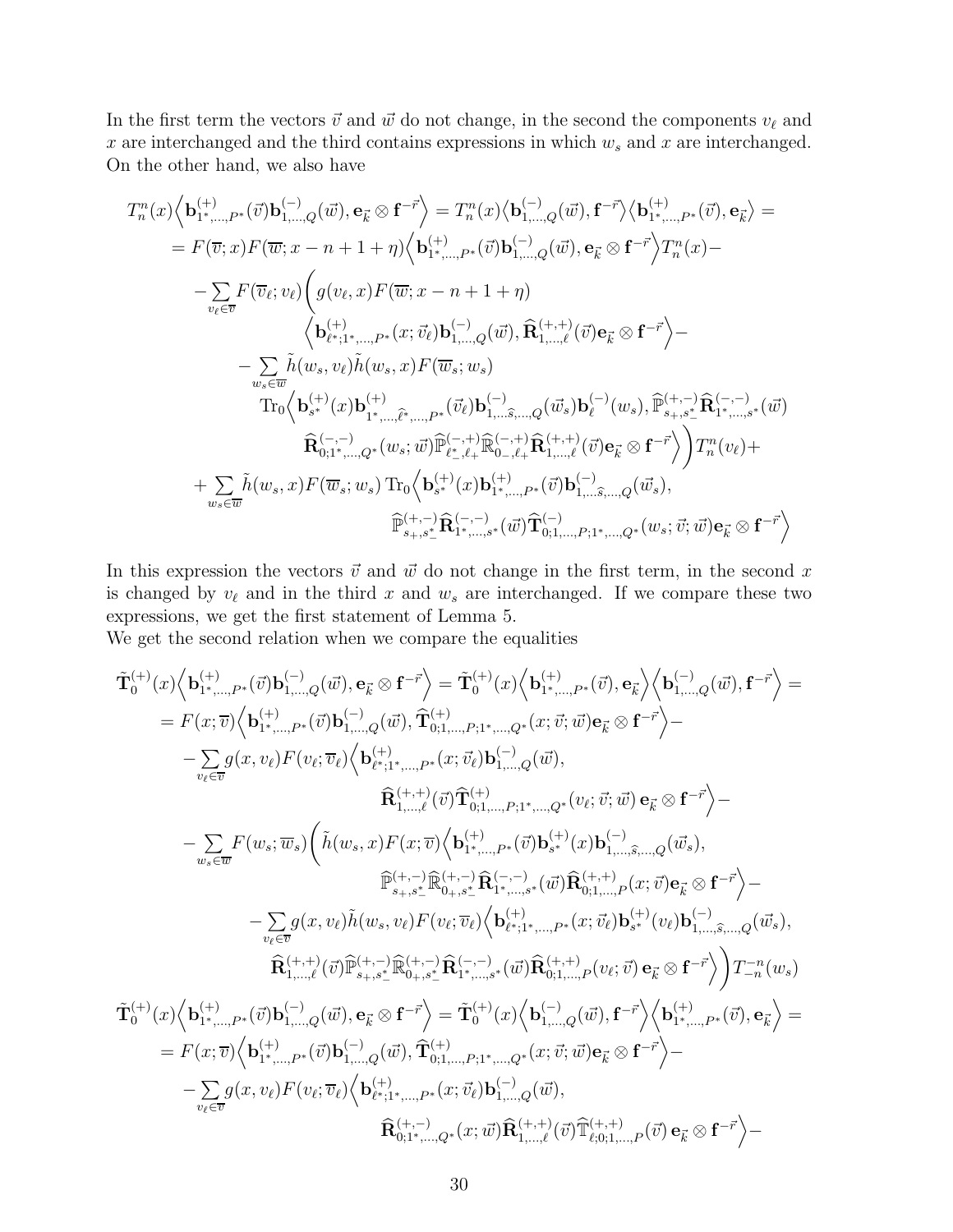$$
\begin{aligned}\label{eq:R1} &-\sum_{v_\ell\in\overline{v}w_s\in\overline{w}}\sum_{\tilde{v}}\tilde{h}(w_s,x)\tilde{h}(w_s,v_\ell)F(v_\ell;\overline{v}_\ell)F(w_s;\overline{w}_s)\\ &\text{Tr}_{\widehat{0}}\Big\langle\mathbf{b}_{s^*}^{(+)}(x)\mathbf{b}_{1^*,\dots,\widehat{\ell}^*,\dots,P^*}^{(+)}(\overline{v}_\ell)\mathbf{b}_{1,\dots,\widehat{s},\dots,Q}^{(-)}(\overline{w}_s)\mathbf{b}_{\ell}^{(-)}(w_s),\\ &\widehat{\mathbb{P}}_{s_+,s_-^*}^{(+,-)}\widehat{\mathbb{R}}_{0_+,s_-^*}^{(+,-,-)}\mathbf{R}_{1^*,\dots,s}^{(-,-)}(\overline{w})\widehat{\mathbb{P}}_{\ell^*,\ell+}^{(-,+)}\widehat{\mathbb{R}}_{1,\dots,\ell}^{(+,+)}(\overline{v})\widehat{\mathbb{T}}_{\ell,\widehat{0},1,\dots,P}^{(+,+)}(\overline{v})\mathbf{e}_{\vec{k}}\otimes\mathbf{f}^{-\vec{r}}\Big\rangle-\\ &-\sum_{w_s\in\overline{w}}\tilde{h}(w_s,x)F(w_s;\overline{w}_s)F(w_s+n-1-\eta;\overline{v})\Big\langle\mathbf{b}_{s^*}^{(+)}(x)\mathbf{b}_{1^*,\dots,P^*}^{(+)}(\overline{v})\mathbf{b}_{1,\dots,\widehat{s},\dots,Q}^{(-,-)}(\overline{w}_s),\\ &\widehat{\mathbb{P}}_{s_+,s_-^*}^{(+,-)}\widehat{\mathbb{R}}_{0_+,s_-^*}^{(+,-)}\widehat{\mathbb{R}}_{1^*,\dots,s^*}^{(-,-)}(\overline{w})\mathbf{e}_{\vec{k}}\otimes\mathbf{f}^{-\vec{r}}\Big\}T_{-n}^{-n}(w_s)\end{aligned}
$$

The third equality is obtained by comparing the equalities

$$
\begin{split} T_{-n}^{-n}(x)\Big\langle \mathbf{b}_{1^+,...,P^*}^{(+)}(\vec{v})\mathbf{b}_{1,...,Q}^{(-)}(\vec{w}),\mathbf{e}_{\vec{k}}\otimes\mathbf{f}^{-\vec{r}}\Big\rangle &=T_{-n}^{-n}(x)\Big\langle \mathbf{b}_{1^+,...,P^*}^{(+)}(\vec{v}),\mathbf{e}_{\vec{k}}\Big\rangle \Big\langle \mathbf{b}_{1,...,Q}^{(-)}(\vec{w}),\mathbf{f}^{-\vec{r}}\Big\rangle &=\\ &=F(x;\overline{w})F(x+n-1-\eta;\overline{v})\Big\langle \mathbf{b}_{1^+,...,P^*}^{(+)}(\vec{v})\mathbf{b}_{1,...,Q}^{(-)}(\vec{w}),\mathbf{e}_{\vec{k}}\otimes\mathbf{f}^{-\vec{r}}\Big\rangle T_{-n}^{-n}(x)-\\ &-\sum_{w_{s}\in\overline{w}}g(x,w_{s})F(w_{s};\overline{w}_{s})F(x+n-1-\eta;\overline{v})\Big\langle \mathbf{b}_{1^+,...,P^*}^{(+)}(\vec{v})\mathbf{b}_{s;1,...,Q}^{(-)}(x;\overline{w}_{s}),\\ \widehat{\mathbf{R}}_{1^+,...,s^*}^{(-,-)}(\vec{w})\mathbf{e}_{\vec{k}}\otimes\mathbf{f}^{-\vec{r}}\Big\rangle T_{-n}^{-n}(w_{s})-\\ &-\sum_{w_{s}\in\overline{w}_{v_{\xi}}\in\overline{v}}\widehat{h}(x,v_{\ell})\widetilde{h}(w_{s},v_{\ell})F(w_{s};\overline{w}_{s})F(v_{\ell};\overline{v}_{\ell})\\ &\text{Tr}_{0}\Big(\Big\langle \mathbf{b}_{1^+,...,P^*}^{(+,-)}(\vec{\mathbf{p}}(\mathbf{b}_{1^+}^{(-,-)}\mathbf{c}_{\ell})\mathbf{b}_{\vec{k}}^{(-,-)}(x)\mathbf{b}_{1,...,S,...,Q}^{(-,-)}(\vec{w}_{s}),\overline{\mathbf{p}}_{\vec{k}^+,\vec{k}}^{(-,+)}(\vec{w})\mathbf{f}\Big\rangle \Big) T_{-n}^{-n}(w_{s})+\\ &+\sum_{v_{\ell}\in\overline{v}}\widetilde{h}(x,v_{\ell})F(v_{\ell};\overline{v}_{\ell})\mathbf{F}_{0}^{(-,-
$$